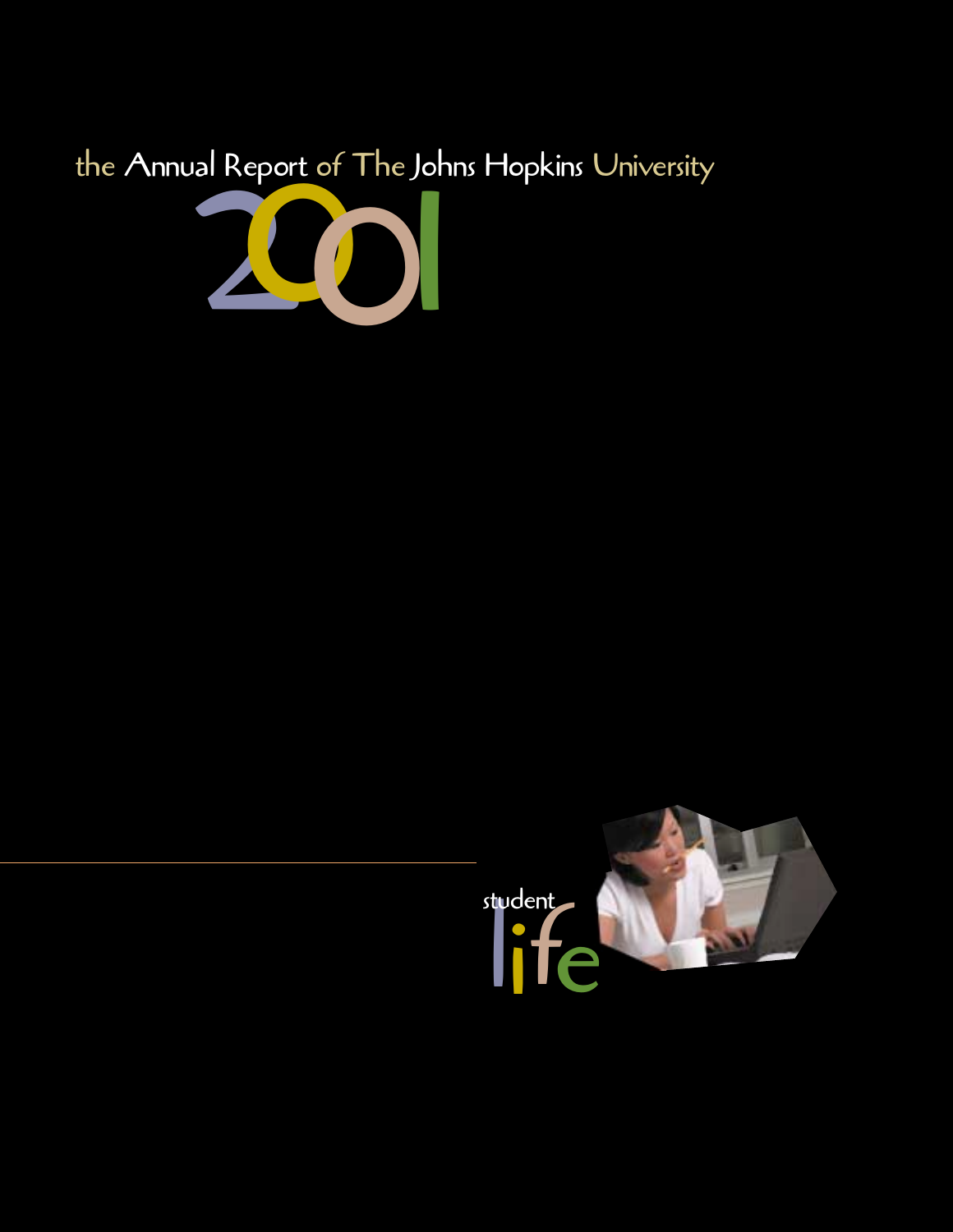#### table of contents

- 1 President's Message
- 
- 5 Research
- 
- 24 Investments

- 
- 28 Operating Revenues
- 29 Operating Expenses—by Object
- 30 Operating Expenses—by Function
- 

- 
- 33 Balance Sheets
- 34 Statement of Activities
- 36 Statements of Cash Flows
- 37 Notes to Financial Statements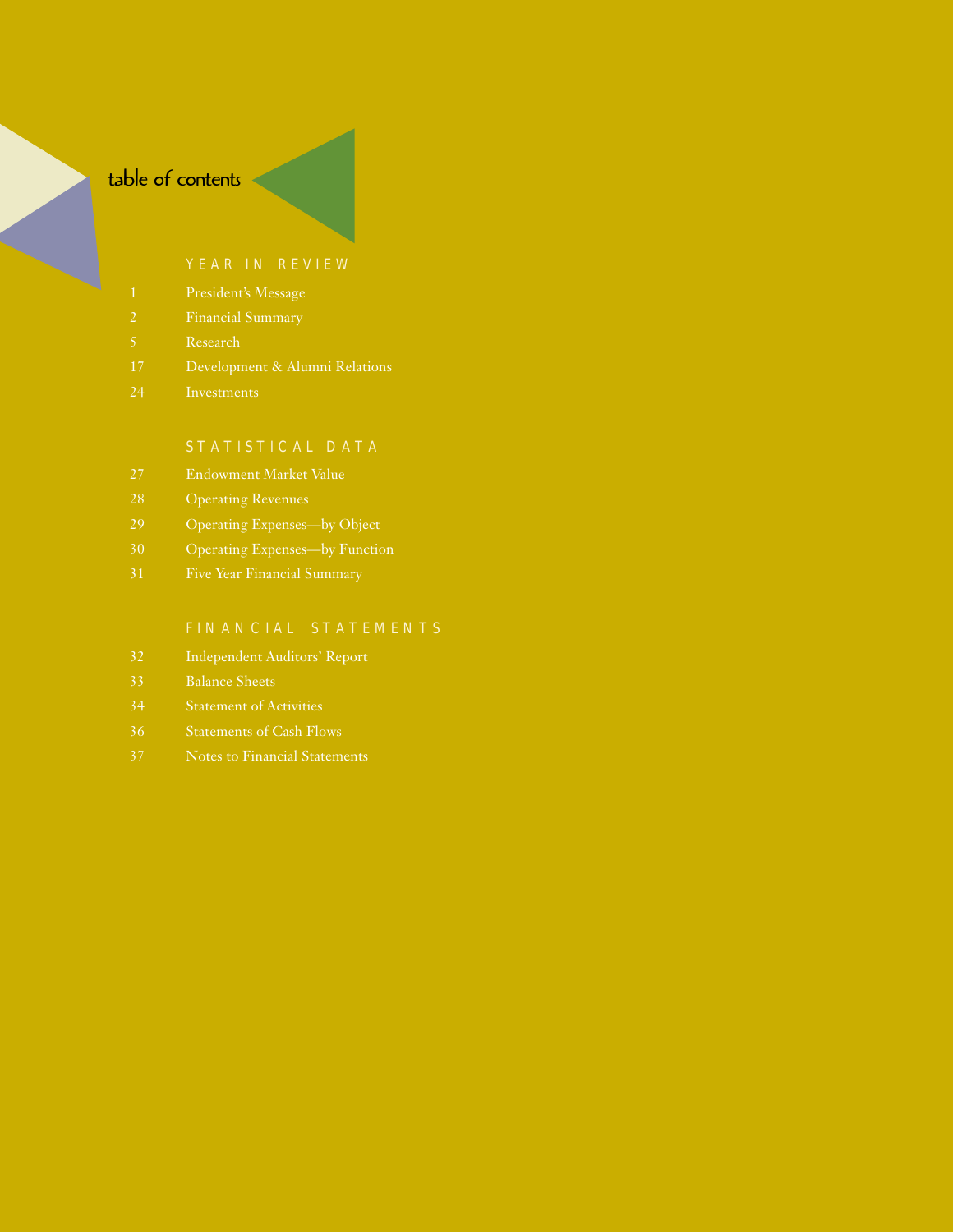It is my plea reetings:

 It is my pleasure to convey this annual financial report of The Johns Hopkins University covering fiscal year 2001.

 Throughout its 125-year history, Johns Hopkins has distinguished itself by continuously pioneering new fields of research and study. As the first modern research university in America, we introduced a new model of education focused on discovery. Medical education was revolutionized when we created the nation's first true teaching hospital with an integrated scientific medical school. In academic disciplines ranging from public health to international relations, astronomy to biomedical engineering, Hopkins has blazed new paths by supporting a world-class faculty of creative individuals and giving them the freedom to pursue their own research interests.

 At the conclusion of an unprecedented period of growth and achievement, Johns Hopkins University finishes the first year of a new century in sound financial condition. The Johns Hopkins Initiative raised more than \$1.5 billion in gifts and commitments, and upon its successful completion the Board of Trustees voted at the start of fiscal year 2001 to begin immediately laying the groundwork for a new campaign.

 The following pages offer a closer look at some of the remarkable financial achievements of the past year, and how the funds raised—including an unprecedented \$347.4 million in new gifts and payments on pledges—are being targeted toward projects and programs that will keep Hopkins at the forefront of discovery. But more than a catalog of gifts received, this report documents the way Johns Hopkins is building a foundation for the future. From one of the nation's first centers for civilian biodefense research to one of its most respected graduate programs in international studies, the University continues to pioneer new areas of critical importance in these dangerous and turbulent times.

William R. Brody

Sincerely,

William R. Brody President, The Johns Hopkins University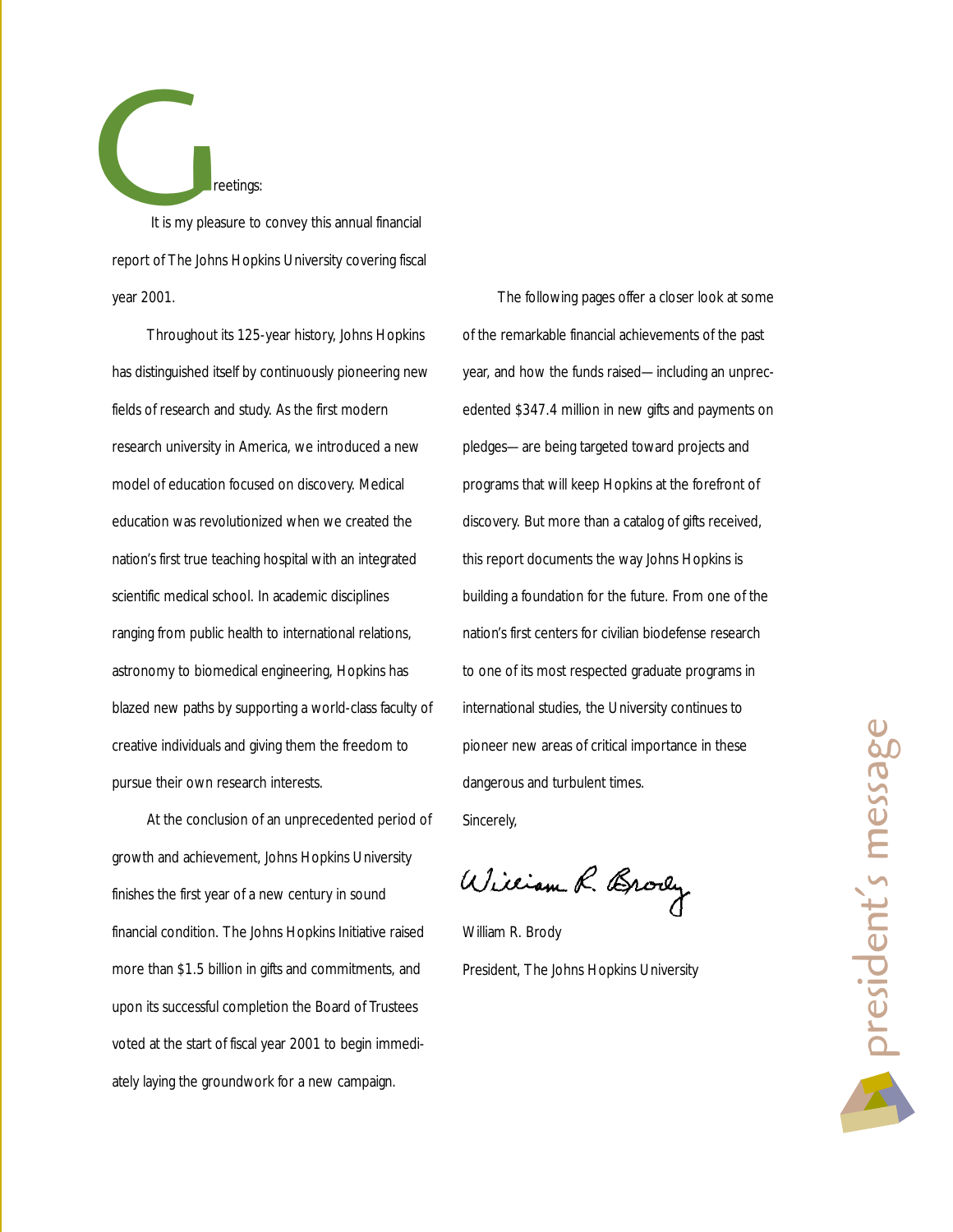Hopkins partners with s a research university, Johns Hopkins partners with the federal government and other funding sponsors in seeking answers to humanity's most important and pressing questions on issues ranging from human health to the nature of existence. It is not surprising, therefore, that the predominant revenue source for the University is sponsored research, comprising 54.6% of the total.

 Other sources of revenue, equally critical to serving the University's mission, include instruction and related revenues (tuition, fees, housing, food service) representing 11.6% of the total. Clinical service revenues, primarily from the delivery of health care by the faculty of the medical and nursing schools, represent 9% of the University's revenues. Most of the balance is from philanthropy and investments.

 The University is pleased to report an operating surplus of \$213.9 million. This figure compares to the fiscal year 2000 total of \$87.0 million. The current year's surplus includes \$120.8 million in the unspent portion of two exceedingly generous anonymous gifts in support of the development of the Johns Hopkins Malaria Institute and the Johns Hopkins Institute for Cell Engineering. These funds are classified as temporarily restricted, and they will be spent for their intended

purposes in future years.

 The University continues to improve its business processes, focusing on providing more cost-effective service in areas as diverse as grants management, purchasing, travel, and internal mail delivery. Also, a plan to replace and upgrade information systems for existing administrative and support services has been completed and is beginning implementation.

 The University has been investing in its future with the construction of a number of facilities that will enhance student amenities, allow expansion of research activities, and provide overall improved support for Hopkins programs. Completed during the 2000–2001 fiscal year were:

• The Mattin Center, Homewood Campus

• Downtown Center, Baltimore

- Currently under way are several other major construction projects. They include:
- Clark Hall, Homewood Campus
- Hodson Hall, Homewood Campus
- Student Recreation Center, Homewood Campus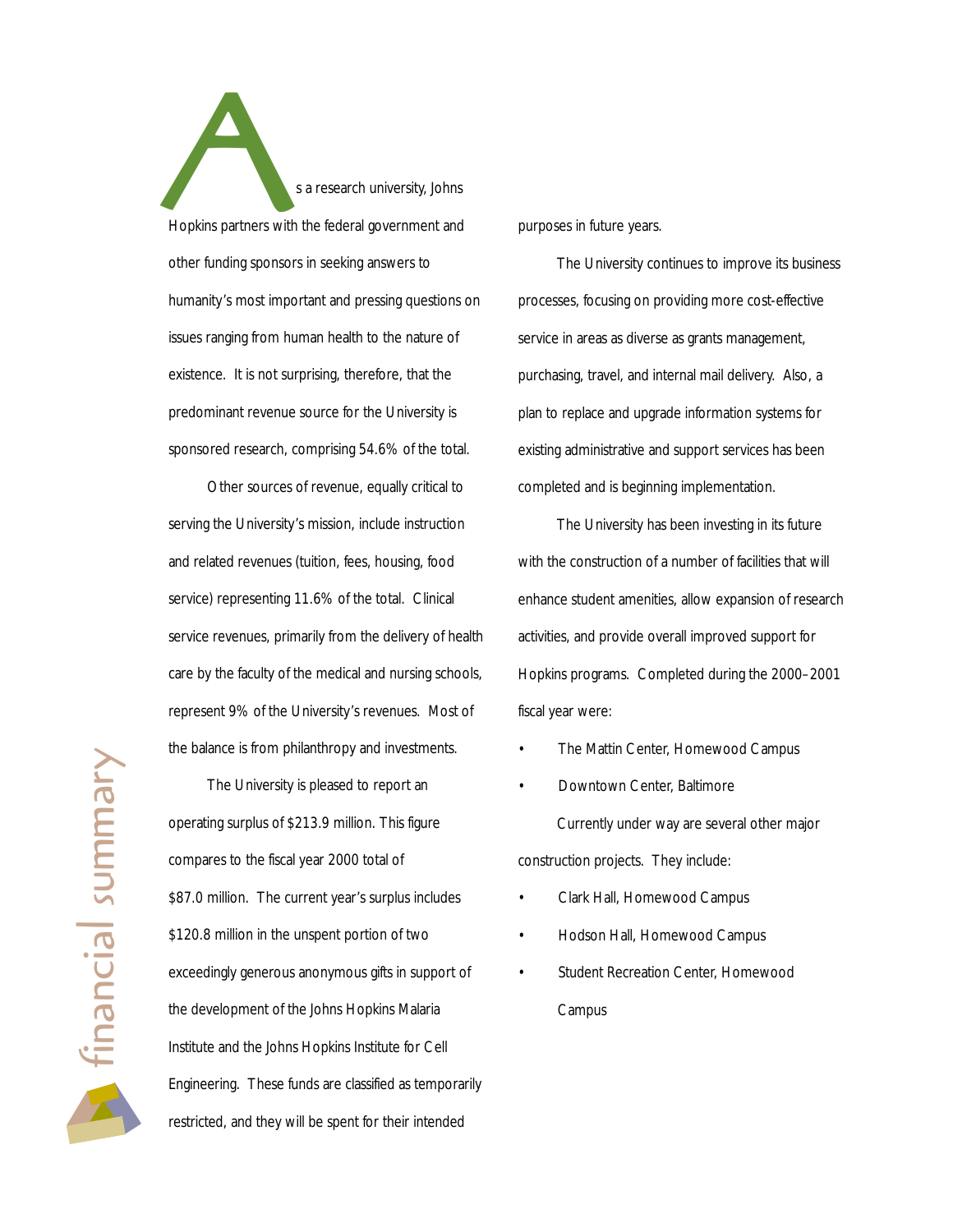

- Broadway Research Building, School of Medicine
- Additions to the Bloomberg School of Public Health
- Peabody Institute renovations
- Several buildings at the Applied Physics Laboratory

In addition, the already beautiful Homewood campus has been transformed with the replacement of asphalt walks and drives with brick and stone, landscaping, and other amenities.

 To a large extent, these projects are being financed by donations from Johns Hopkins supporters. The State of Maryland's generous support of its independent higher education sector has also been critical to some of these improvements. Some debt is being used for the new research and teaching facilities in the School of Medicine and the Bloomberg School of Public Health.

 The University continues its rolling five-year financial planning process. Every year, in conjunction with the development of its annual budget, each of the University's divisions projects detailed estimates of revenue and expense. They are subjected to analysis by University management and reviewed in depth by the Finance Committee of the Board of Trustees. For

the first time, the five-year plan includes a capital plan, documenting the facilities needs across Hopkins through 2005–2006. The five-year plan provides a basis for financial planning and assures that the consequences of near-term decisions are understood in a long-term context. Coupled with a debt policy adopted by the trustees a year ago, the University has the fiscal tools to manage its financial resources prudently.

> James T. McGill Senior Vice President for Finance and Administration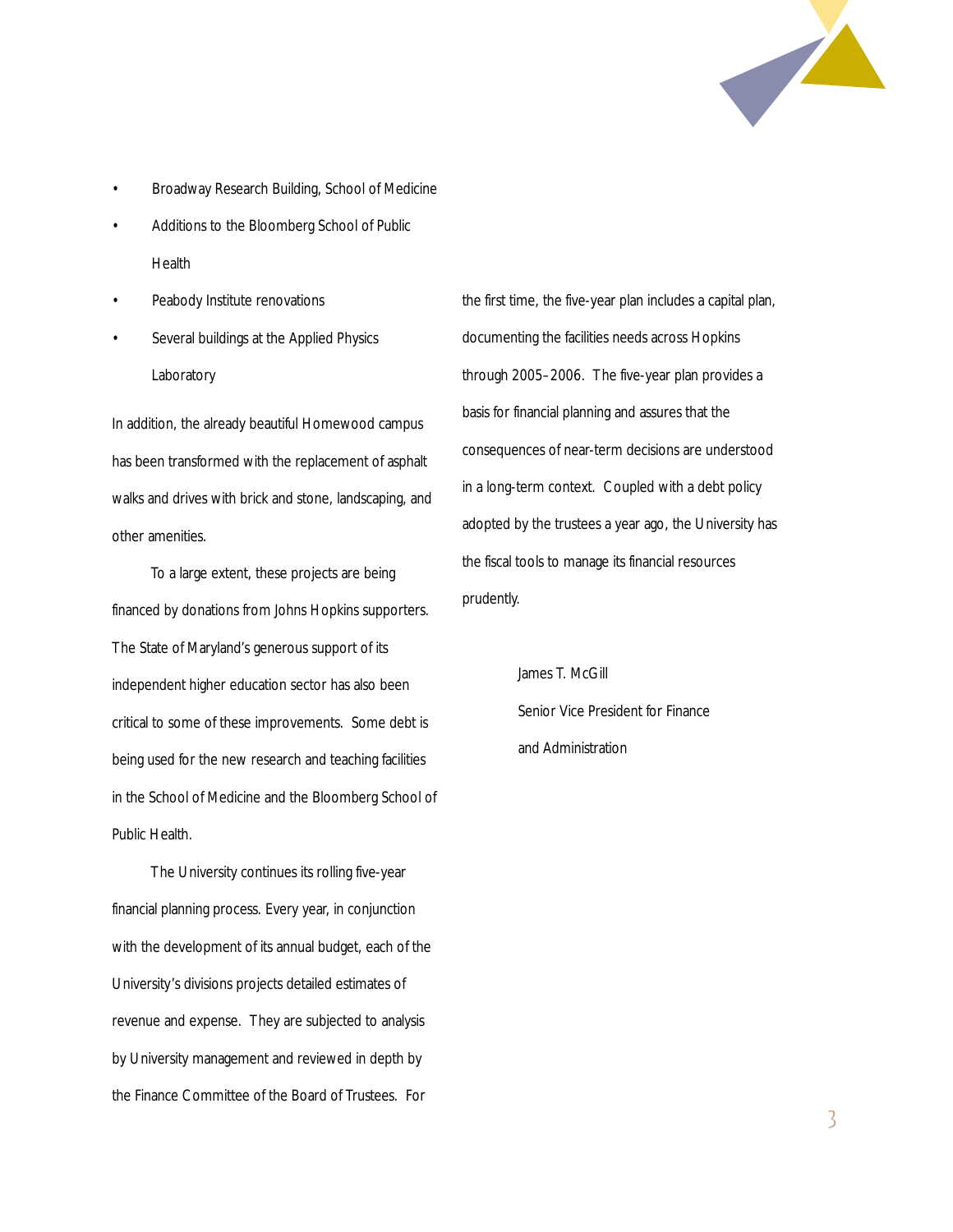## improvements to student at JHMI al space.

sun<br>Divisions installe uring the spring and summer of 2001, the Medical

Divisions installed in the Reed Medical Residence Hall the network wiring for direct internet service in the dorm. Students can now have network access within 24 hours of move-in by completing a simple application form.

 Reed Hall is also undergoing renovations on the first floor of the West Wing which will provide much-needed student recreational space in the building. Planned for this first floor area are the following: a recreational lounge with ping pong and pool table, new vending area, gaming lounge, conference room, small group meeting room, computer room with approximately 12 stations to start with, and a TV lounge.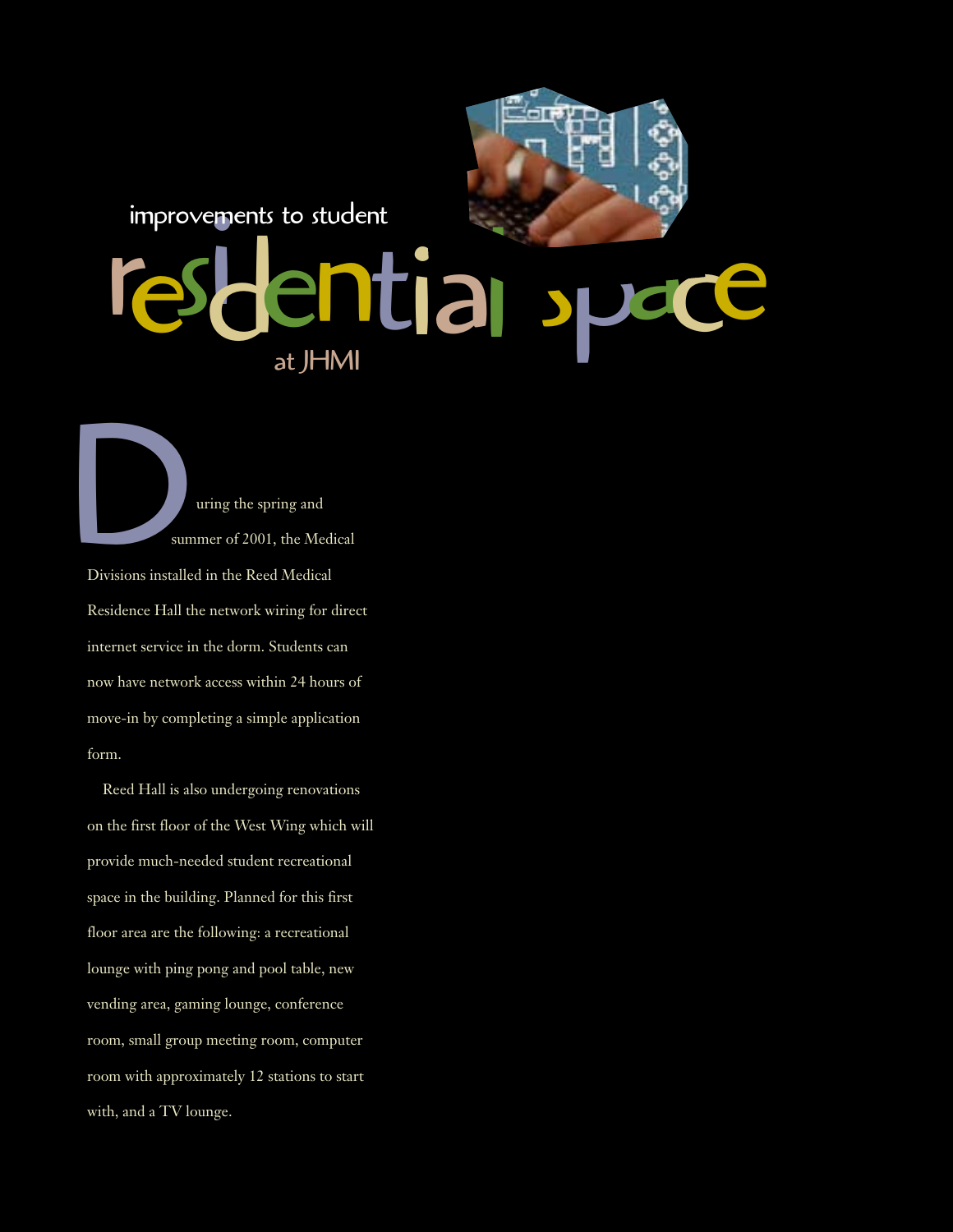ohns Hopkins University entered the turn of<br>the millennium still ranked at the top of the list in the millennium still ranked at the top of the list in earning research dollars. The School of Medicine retained its place as the principal recipient of federal research funds in the United States and ranked second among the nation's select medical schools in training grants. Research expenditures in the University and the Applied Physics Laboratory exceeded \$1 billion.

The University's sponsors include federal, state and local agencies, private foundations, and generous benefactors who are among those with the imagination to expect tangible results in areas only dreamed about not so long ago. Individual investigator projects over \$1million are fairly common, especially as the NIH doubles its research budget and other science agencies gear up for increased spending on research grants, but the pressures on investigators to quickly produce these results also multiply. To help mediate these pressures and position itself for continued research leadership in the 21st century, the School of Medicine formed the Institute for Basic Biomedical Sciences (IBBS). Concentrating the eight basic science departments under a single umbrella will foster the interdisciplinary connections that more sponsors recognize as the key to success. Catalyzed by \$30 million from a private donor, a \$125 million

funding campaign is under way to confirm this effort as a model for biomedical research and teaching in the basic sciences.

Johns Hopkins faculty's virtuosity would be hampered without the best research facilities. Buildings designed for modern biomedical research must break the molds of the past and offer the capacity to transcend the boundaries between scientific disciplines. A 10-story, \$140 million research building begun on the East Baltimore campus this year is such a space. When the Broadway Research Building opens in 2004, clusters of laboratories arranged according to scientific problems will have replaced the traditional departmental structure. This design, part of a \$324 million investment in research infrastructure on the medical campus, will promote natural interaction among researchers from diverse disciplines who can help each other with their focused insights. Anchored by the McKusick-Nathans Institute for Genetic Medicine, the building will also contain core facilities, offering advanced technologies and techniques out of the range of individual labs, and a state-of-the-art mouse facility for modeling human disease.

The most advanced and powerful equipment

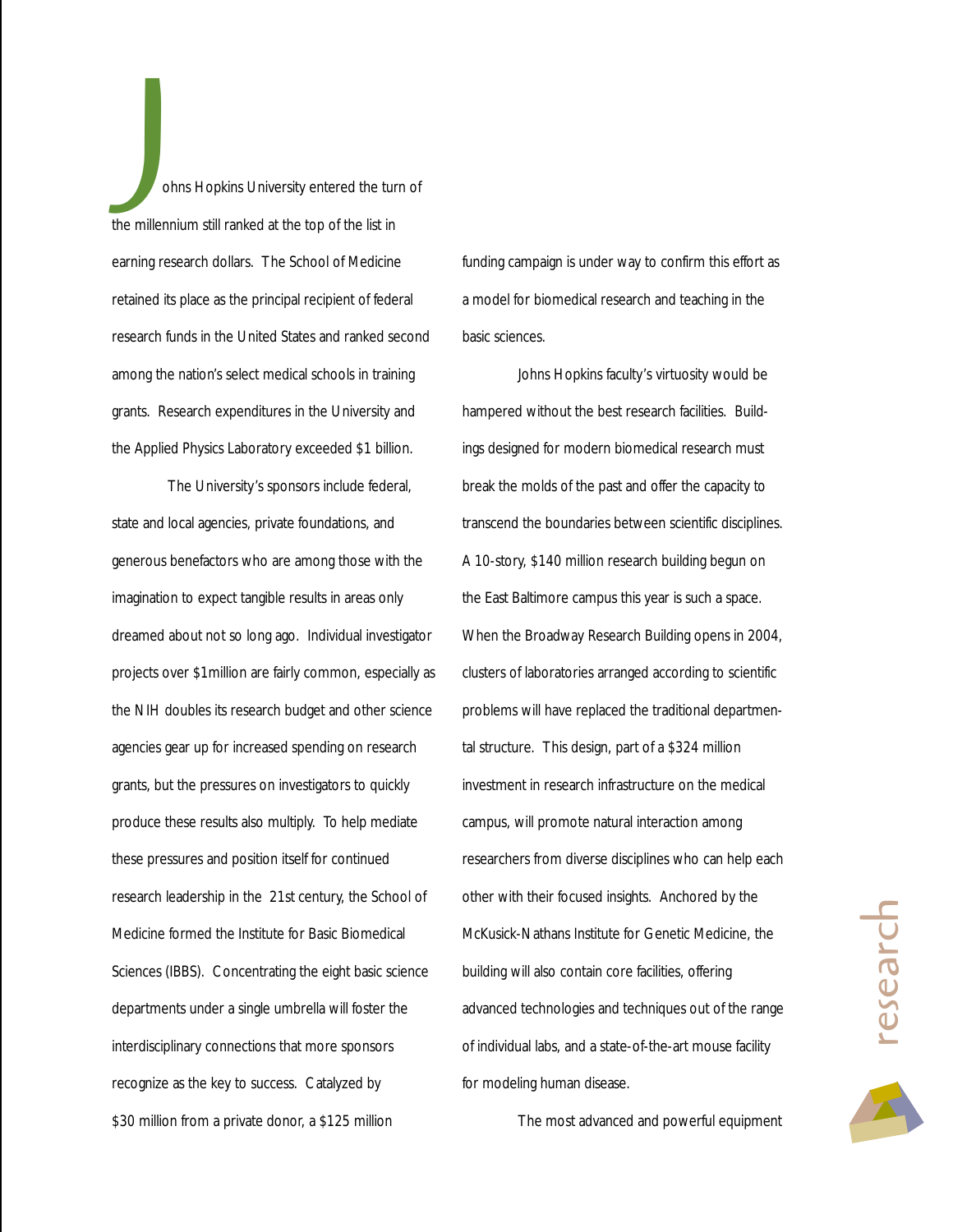

# distance at the Bloomberg School of Public Health keeping your

Example 14 and more public health has a more control of the same state of the same state of the same state of the same state of the same state of the same state of the same state of the same state of the same state of the he nation's largest, oldest, and most acclaimed school of public health has recently become a leader in another field—distance education. With a catalog of over 400 courses, the Bloomberg School offers students unrivaled resources and access to the kind of technology available only

at large research and teaching institutions. The iMPH program has allowed the school to reach out beyond the physical campus and make the entire world eligible to pursue an MPH here, particularly important as public health workers are often found in the far reaches of the globe.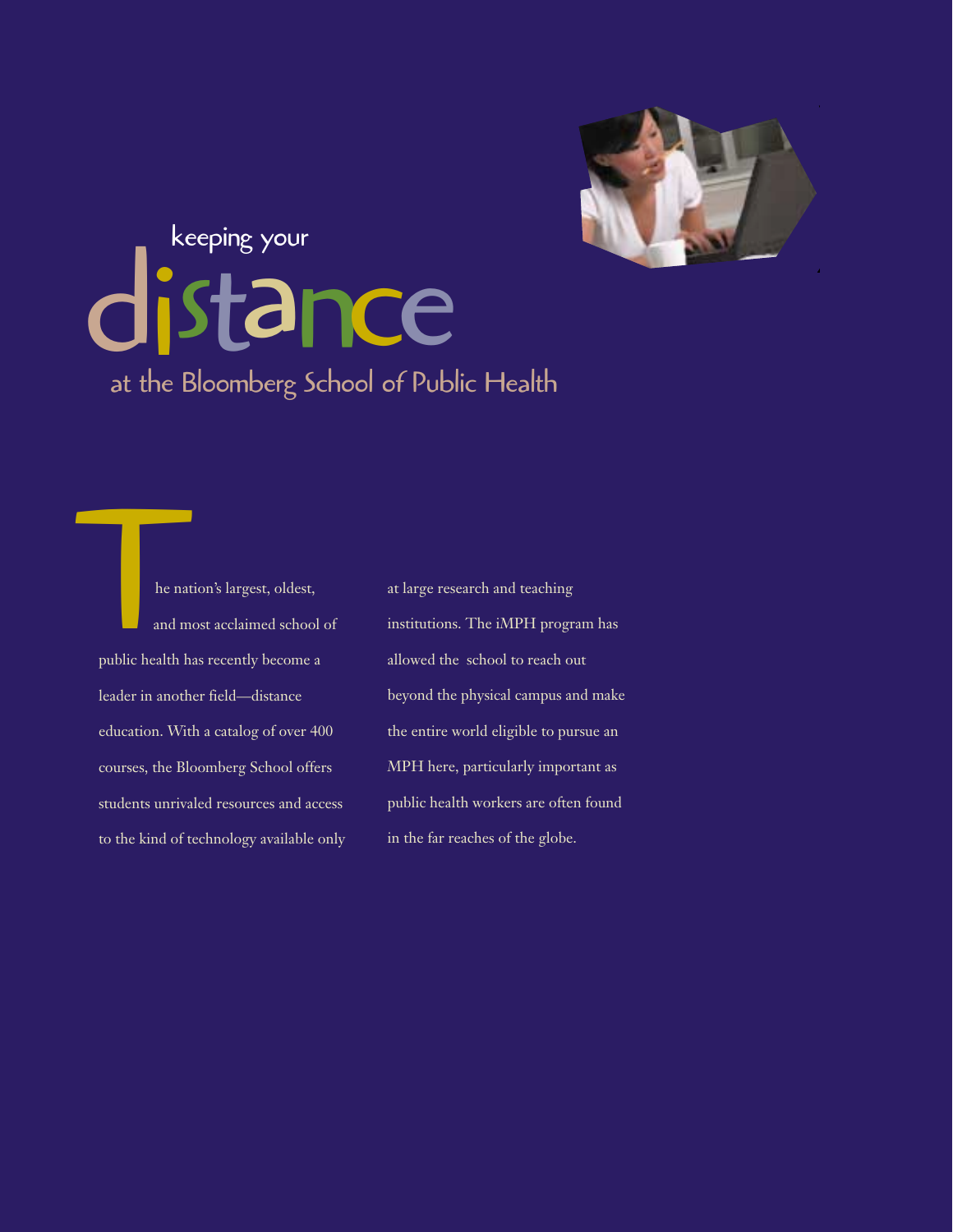

is another necessity for the progression of knowledge. On the Homewood campus the Center for Macromolecular X-Ray Crystallography opened with receipt of a 1,600-pound Rigaku X-ray generator. Funded in part by a \$300,000 National Science Foundation grant, the new center will serve Hopkins scientists from Arts and Sciences, Engineering, and Medicine who study proteins and nucleic acids to gain insights into their structures that otherwise would be unobtainable.

In biomedical research, cancer is being tackled from every known angle. Breast cancer has received particular attention from both private and government sponsors. Avon Products Foundation made an award of \$2.2 million from funds raised by the Avon Breast Cancer Crusade to the Johns Hopkins Oncology Center. Studies will run the gamut from molecular genetic biomarkers for cancer detection to behavioral aspects associated with screening and care. Breast cancer research gave the Oncology Center an unprecedented fourth SPORE (Specialized Programs for Research Excellence) grant from the National Cancer Institute (NCI). This SPORE joins others currently funding research in cancers of the colon, prostate, and lungs. It will provide \$2.7 million during the first year of funding

and a total of \$14 million over five years for a range of prevention, diagnostic, and therapeutic strategies. NCI also awarded researchers in the Bloomberg School of Public Health \$4.4 million for studies designed to demonstrate the ability to evaluate rapidly and efficiently multiple types of biomarkers for the early detection of cancer or markers of developing cancer. Using study cohorts, which have been active since 1974, researchers will learn how to assess potential markers for breast, skin, and lung cancers rapidly and aid in their transition from the laboratory to the clinical setting.

Alternative research and treatments for cancer are gaining prominence in the medical arena. The National Institutes of Health (NIH) National Center for Complementary and Alternative Medicine awarded a five-year \$7.8 million grant to Johns Hopkins Medicine to establish the Johns Hopkins Center for Complementary and Alternative Medicine in Cancer. Initially, four studies of alternative therapies for breast and prostate cancers will be pursued, including the use of certain herbs as antioxidants, soy and sour cherries for pain relief, and the impact of prayer on the health of African-American women with breast cancer. The findings are believed to be generalizable to other forms of cancer. The center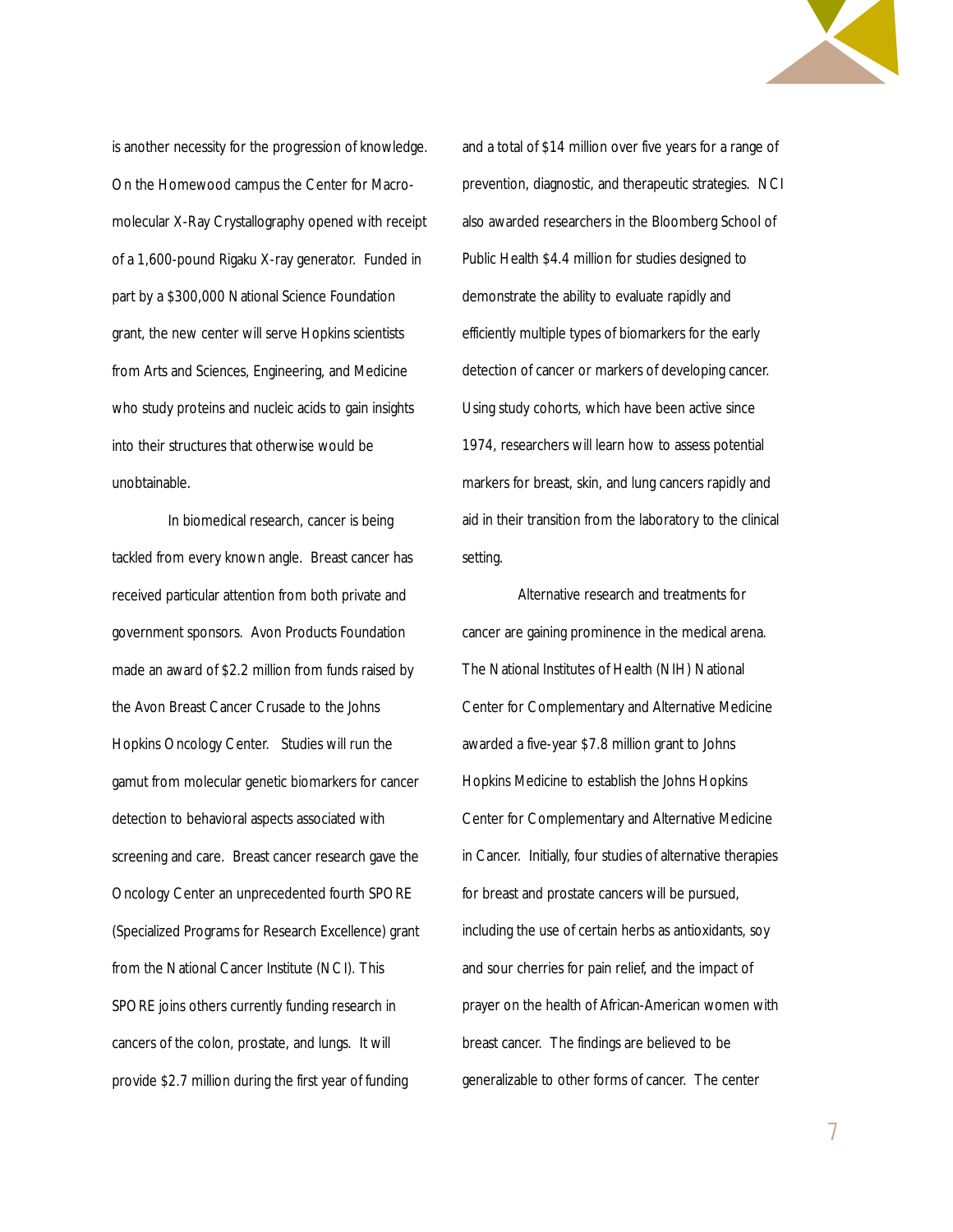

eventually will review and fund pilot studies of other alternative treatments with the goals of determining the most promising alternative treatments and the most scientific way of studying them.

Many other diseases are undergoing close scrutiny, which is changing thinking about effective therapies. Approaches range from investigation of their genetic antecedents to the sociological factors that may trigger disease or determine whether or how those afflicted are treated. Researchers in Medicine, Cardiology, and Biomedical Engineering, for example, are working to correct heart failure abnormalities by dual gene therapy. The NIH has provided them with \$1.6 million to test the hypothesis that targeting a single gene is ineffective because of the interplay of factors in heart physiology. Hopkins is helping to advance understanding of the possibilities for using human cells as therapeutic agents. With a \$58.5 million gift from a visionary anonymous donor, the School of Medicine has initiated the Institute for Cell Engineering. Researchers comprising multidisciplinary teams have an exceptional new environment in which to work on cell engineering problems, such as the use of adult stem cells, unraveling mysteries and applying the results to the repair of everything from heart failure to injuries to neurological disorders.

Child health is of great concern for the future of our nation and the world. Johns Hopkins Children's Center gastroenterologists received a \$1 million research grant from the National Institute on Drug Abuse to study viral hepatitis in the children of injection drug users.

 Eradication in the U.S. of hepatitis B and C infection, to which these children are prone, could save at least \$200 million over the next 10 years. Pediatrics researchers received \$1.9 million from the National Institute for Nursing Research to determine the benefits of home nebulizer education intervention for low-income minority children with asthma. These children have unusually high rates of emergency department care and hospital visits compared to other children. The researchers hope that the intervention will reduce morbidity and save money that can be rechanneled into finding a cure.

Led by the Bloomberg School of Public Health, Johns Hopkins has intensified its commitment to global child health with a grant of \$20 million from the Bill and Melinda Gates Foundation to find the precise combination of vitamins and other micronutrients that will most effectively save lives and prevent illness among impoverished mothers and children in the developing world. Nepal, representing this world,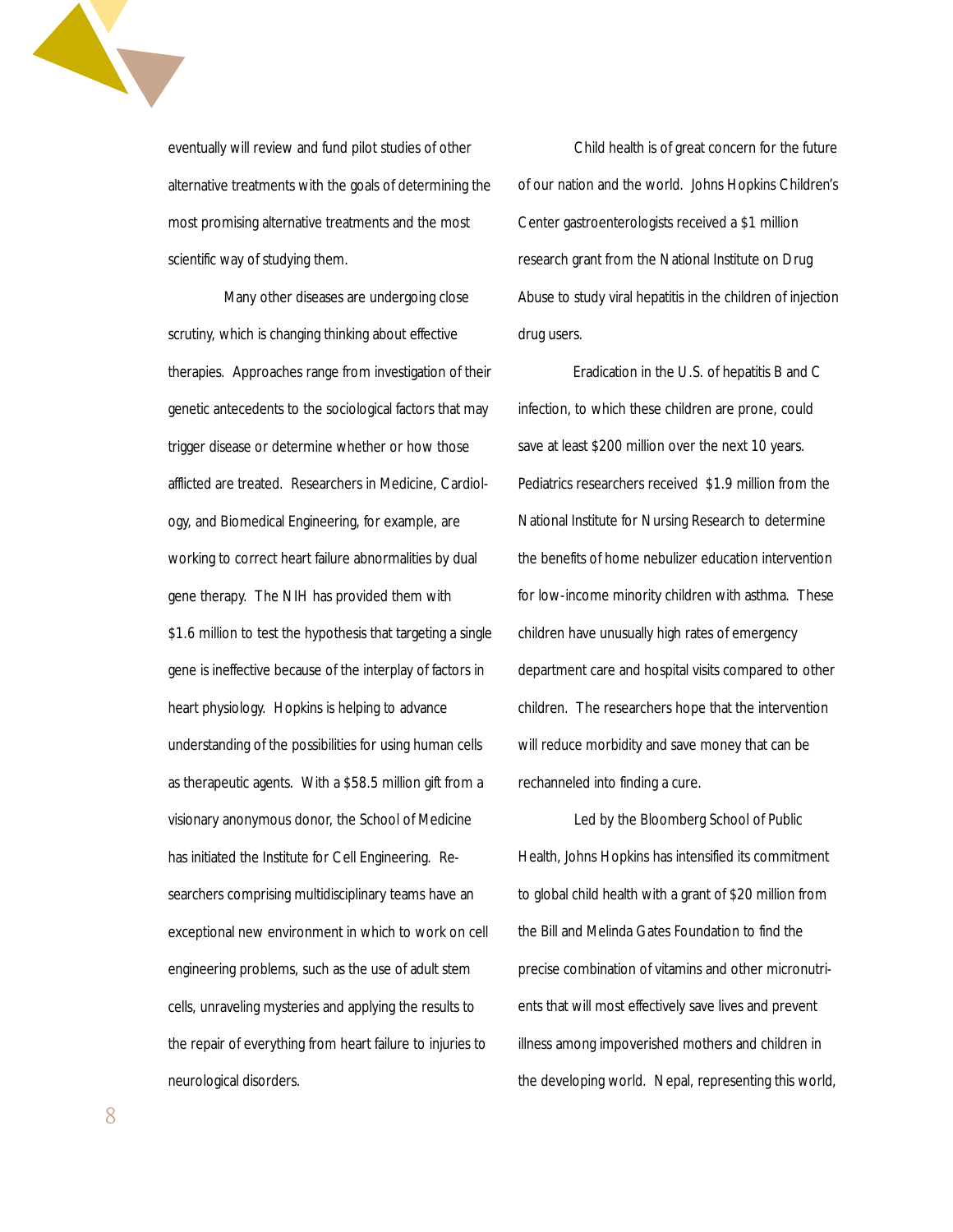

became a double beneficiary of micronutrient research when the National Institute for Child Health and Development awarded Bloomberg School investigators \$3 million to study the impact of zinc supplementation on child mortality there. This follows Hopkins' critical research on vitamin A supplementation, which has already drastically reduced preschool child and maternal mortality. The drive to eradicate infectious diseases and epidemics prompted a fourth major grant to Public Health from the Bill and Melinda Gates Foundation. Hopkins and the University of Maryland School of Medicine each received grants of \$21.4 million to work collaboratively to develop a safe and effective new vaccine to protect the world's youngest children from measles and help save millions of lives. Bloomberg School researchers also hope to conquer malaria within the next 10 years. A \$100 million gift from an anonymous donor has established the Johns Hopkins Malaria Institute to battle an affliction so great that it literally can leave a whole country in ruins.

AIDS is still a major global tragedy. The National Institute of Allergy and Infectious Diseases inaugurated the next generation of AIDS research under Hopkins leadership. The agency committed \$7.3 million to help fund a collaborative AIDS

research effort by a group representing 101 researchers at the schools of Medicine, Public Health, and Arts and Sciences. The Johns Hopkins Center for AIDS Research will focus on four critical aspects of HIV infection: pathogenesis, latent HIV infection, immune restoration, and prevention; and encourage high-risk innovative research. The threat of local and global devastation from naturally occurring new and emerging infections as well as man-made biological warfare is behind the concept of the Center for Civilian Biodefense Studies at the schools of Public Health and Medicine. A \$300,000 grant from the Robert Wood Johnson Foundation stimulated the center's work in analyzing the public health dimensions of these threats and helping to develop tools that would build a response system to these problems at the municipal, county, state, and federal levels. The Sloan Foundation has focused its support on the biological weapons aspect with a \$3.5 million award to examine the national security and public health emergency potential of such a crisis. In the biotechnology sector, the U.S. Army Soldier and Biological Chemical Command, known as SBCCOM, and the Applied Physics Laboratory are working together to create and operate a national biotechnology center of excellence to counteract the possibility of mass destruction. Includ-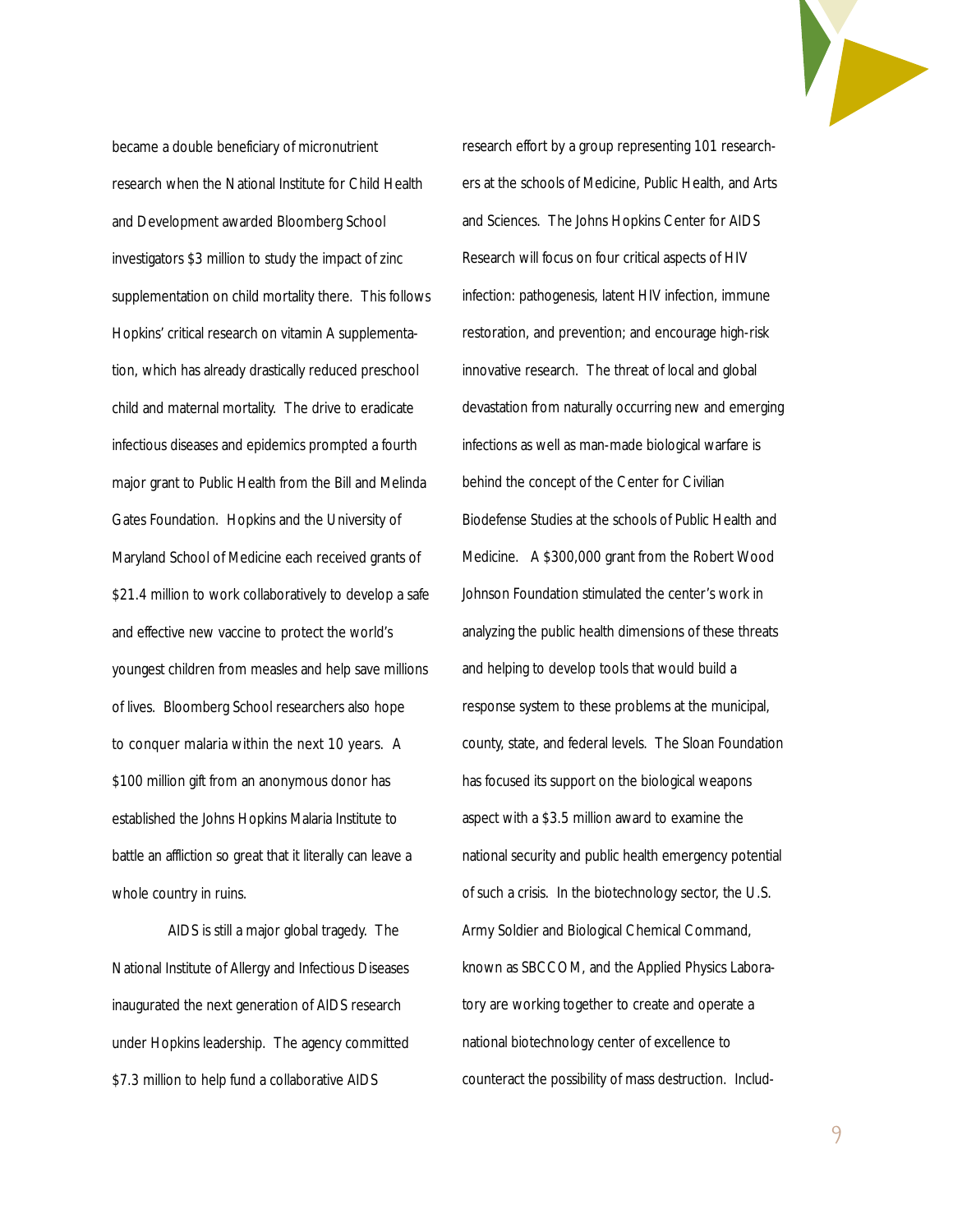

# techno on ...

the space of the space of the calibration of the space of the space of the space of the space of the space of the space of the space of the space of the space of the space of the space of the space of the space of the spac hether in use as an enhanced classroom where audio and video bring music theory and history courses to life, as a language lab for voice students practicing German or Italian pronunciation, as an online research library, as a training facility for the latest software programs, or as a multimedia studio for composition and computer music students, the Computer Center is a lively spot as students prepare to meet the challenges and opportunities of music careers in the new century.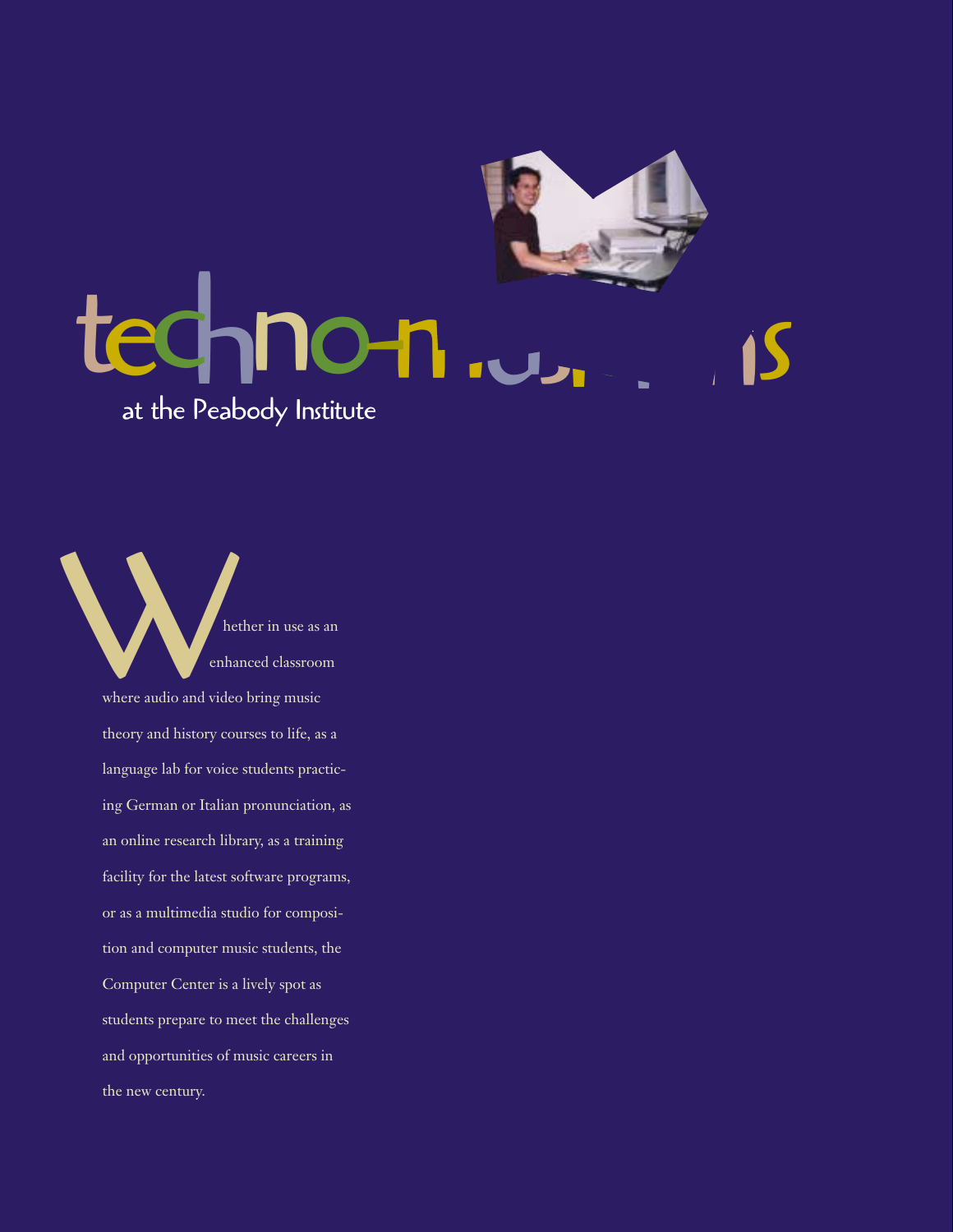

ing the participation of the academic research divisions of the University, the center will ultimately team Army agencies, universities, and private companies in projects to research, develop, test, and deliver innovative biotechnologies, and provide related education and training to Army leaders.

Environmental stresses as contributing factors to the state of human health have attracted serious funding this year. A team of chemists in the Krieger School of Arts and Sciences and environmental engineers in the Whiting School of Engineering received a five-year \$2.71 million grant from the National Science Foundation for basic research in environmental science, focusing on a widely used class of industrial chemicals—organohalides—that have applications in such everyday processes as dry cleaning and air conditioning. In collaboration with partners in industry and the U.S. Department of Energy's National Laboratories, the Hopkins team is studying ways to break down the chemicals into less toxic substances. Awarded under NSF's Collaborative Research Activities in Environmental Molecular Science program, known as CRAEMS, the grant is among the largest made under this program. Exploring the interaction of living things with the environment is a priority of the NSF Biocomplexity Program, which seeks to integrate

the biological, physical, and social sciences to understand fundamental processes. Researchers in the Whiting School received \$1 million under this program to study eukaryotic chemotaxis, a biological process that occurs to some extent in almost every cell type at some time during its development. This ability to sense the direction of external chemical sources and respond by either moving toward or away from them is a major component of the inflammatory and woundhealing responses, the mammalian reproductive systems, the development of the nervous system, and tumor metastasis. A thorough understanding of this phenomenon will advance scientific knowledge of one of the basic properties of life—purposeful movement—and enable a logical approach to the treatment of many devastating human diseases that result when this process fails.

Even Hopkins space research has implications for human health. A Johns Hopkins–Goddard Space Flight Center team received an \$815,500 three-year grant from NASA to develop a prototype of a device to monitor the health of the atmosphere. The satellite-mounted fiber-optic laser system could be in orbit gathering data on air pollution and other atmospheric changes within five to seven years. As manned space flights become longer and more frequent, space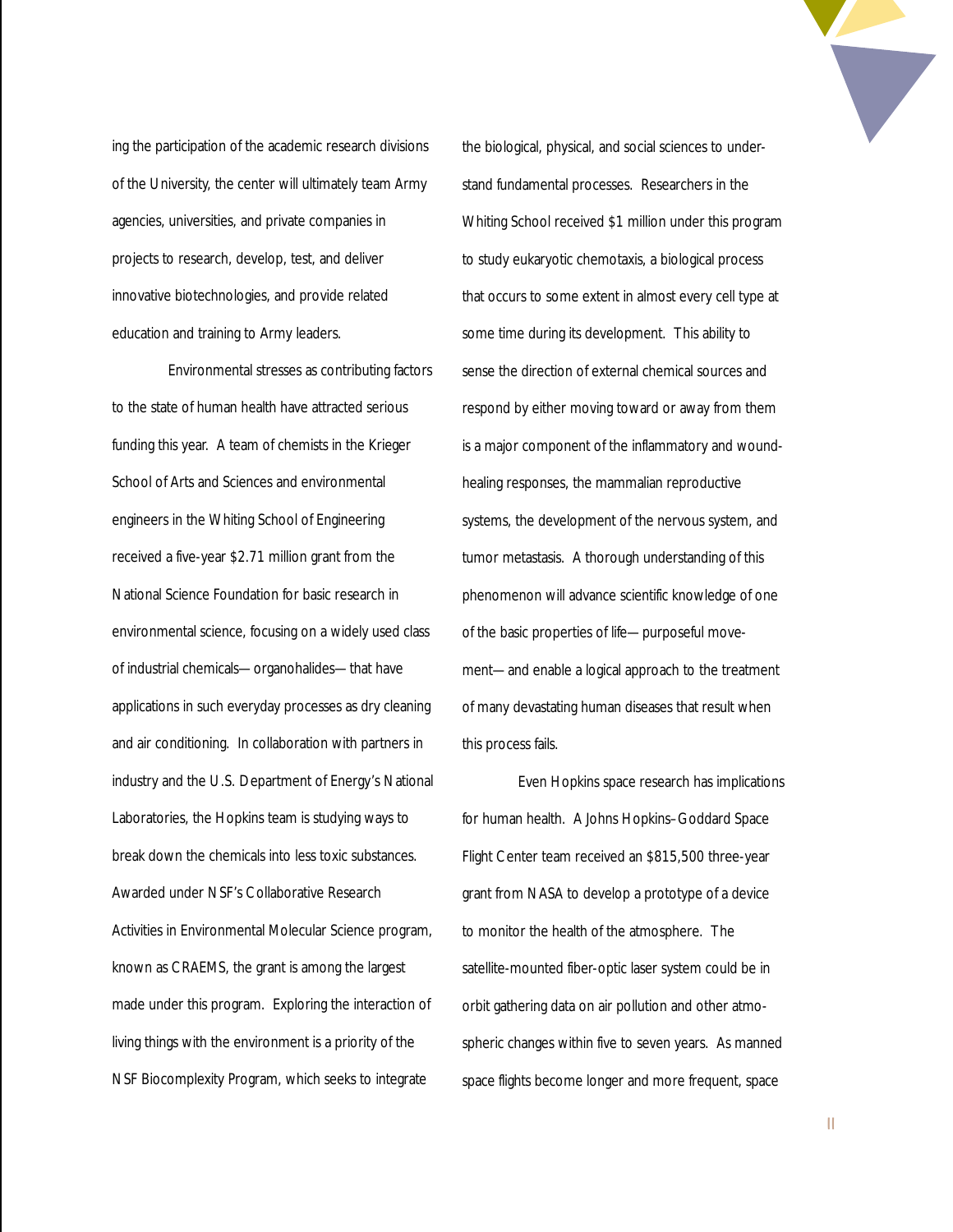

th<br>35 SAIS students uring Spring Break this past March, about 35 SAIS students traveled to Turkey for eight days to participate in the second annual Strategic Studies International Staff Ride sponsored by the school. A staff ride, more than a mere battlefield tour, teaches students about the enduring aspects of war. The trip included visits to the World War I battlefields of Gallipoli, the site of

several ambitious amphibious assaults in 1915. While walking the ground where these historic events occurred, SAIS students played the role of key participants in the military campaign, presenting an analysis of their actions as World War I commanders. To prepare for the trip, students mastered maps and more than 350 pages of data, attended preliminary briefings, and developed role-playing

presentations delivered during the on-scene battlefield walks.

 In the photograph, American foreign policy professor Fred Holborn lectures to the group of staff ride participants in an ampitheater in Gallipoli.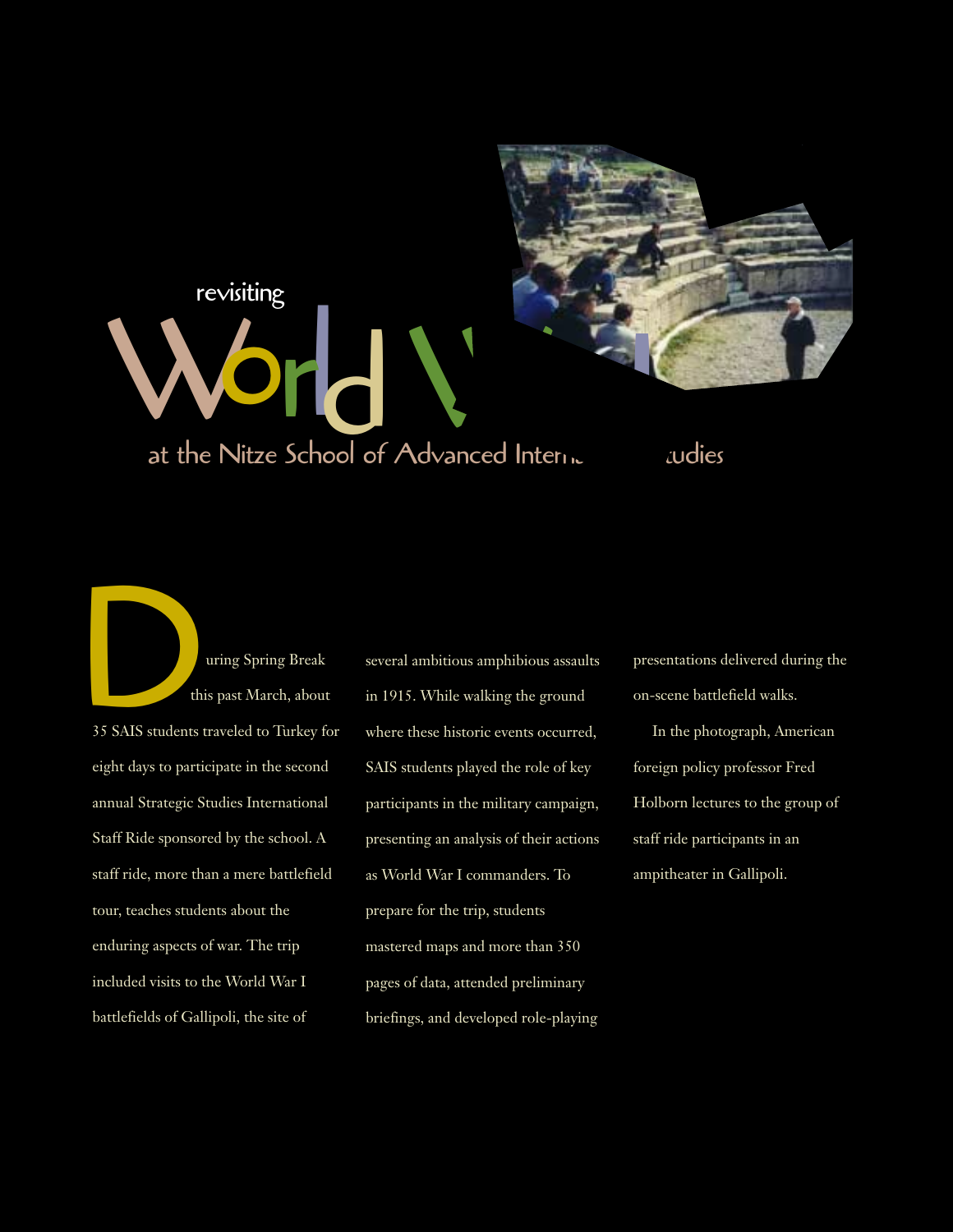medicine, where the convergence between technology and the human body reaches peak expression, is filling a critical need. The NASA-sponsored National Space Biomedical Research Institute (NSBRI) approved more than \$7 million over three years to fund five biomedical projects, including a "digital human," proposed by the Applied Physics Laboratory. APL, along with the School of Medicine, is a charter member of NSBRI, a consortium of 12 institutions headed by the Baylor College of Medicine in Houston. NASA also recognized the Applied Physics Lab's skill in conducting space missions with approval to move into the development phase of the first trip to the planet Mercury in more than a generation. APL will manage the mission and design, build, and operate the MESSENGER spacecraft. The \$256 million MESSENGER (for Mercury Surface, Space Environment, Geochemistry and Ranging) is the third Discovery project managed by APL.

Hopkins is also keeping pace with space age technologies. The Materials Research Science and Engineering Center succeeded in its second competition for a five-year \$5.4 million grant from the National Science Foundation. Specializing in nanostructured materials—materials of extraordinarily small dimensions that have applications in computers

and other magnetoelectronic devices—the center supports research by eight scientists from Arts and Sciences and Engineering, two from Brown University, and one from the National Institute of Standards and Technology, and hosts educational outreach programs.

Strategic partnerships have created some important new research resources that reflect salient contemporary issues. These alliances maintain the University's fundamental mission of research and education while helping to apply the knowledge gained to matters of crucial importance. Anticipating the continuing debate on health care, the Bloomberg School of Public Health and the Georgetown University Law Center entered into one such partnership with the establishment of the Center for Law and the Public's Health, located at the Bloomberg School. A three-year \$900,000 award from the Public Health Law Program at the Centers for Disease Control and Prevention readies the center, in partnership with the CDC Public Health Law Program and other organizations, to conduct applied research, training and education, and other activities to strengthen the contribution law makes to improved health. Privacy is no less a concern in an increasingly electronic world. To confront these issues, the Johns Hopkins University Information Security Institute (JHUISI) was formed,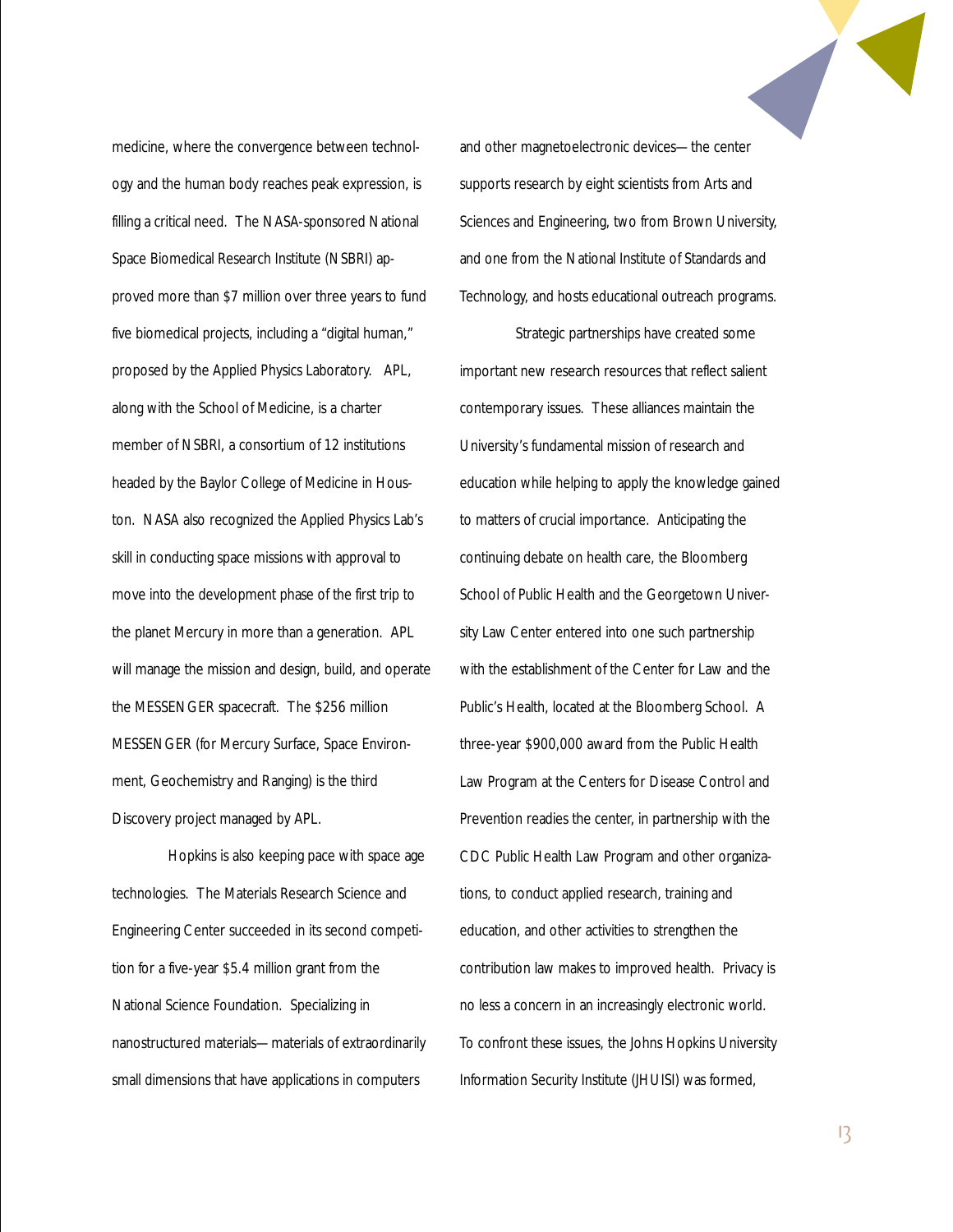

Superior de la Complete de la Complete de la Complete de la Complete de la Complete de la Complete de la Complete de la Complete de la Complete de la Complete de la Complete de la Complete de la Complete de la Complete de tudent thespians now have what they never had before—a professionally run "black box" theater complete with nicely appointed dressing rooms and an area for constructing sets. A new digital media center offers students the technological resources to design Web sites, edit digital videos, burn CDs, and create three-dimensional computer models, among other things. There is also a new darkroom for photography, music

practice rooms, a dance room, and space—long-sought-after meeting and office space—for Homewood's student activity groups.

 And then there are the visual art studios. The Homewood Art Workshops, consigned since 1974 to the cramped and nearly windowless basement of Merryman Hall, now sprawls across the sunlight-strewn top floor of the center's Ross Jones Building.

 Homewood's new Mattin Center—a sleek, three-building, glass-and-stone "creative chrysalis" is, in the words of President Brody, "writing a new chapter in the history of the Homewood campus."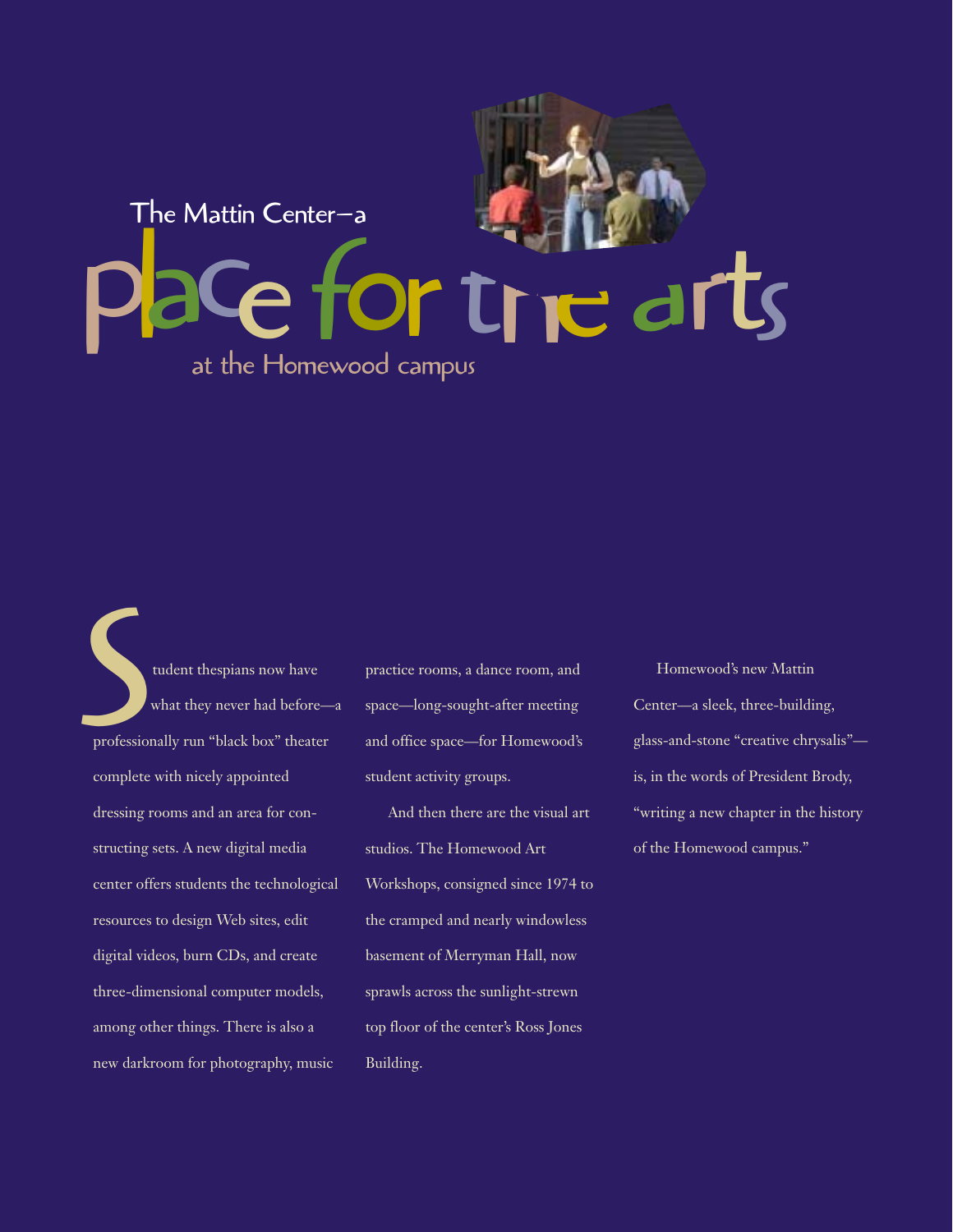

supported by a \$10 million seed gift. Involving nearly all University schools and divisions as well as industry and government agencies, where some of the most advanced knowledge in information security is held, the institute will examine major security and privacy issues in their technical, business, legal, and policy contexts.

Research deriving from the complexities of human behavior is helping to draw thinking away from one-size-fits-all models. Supported by \$1.6 million from the National Institute of Mental Health, investigators in the Department of Psychiatry in the School of Medicine are studying the regulation of energy balance in obese individuals. They are building a unique genetic model of obesity that considers multiple elements: the interaction of genetic determinants with environmental factors such as exercise and dietary practices, as well as with signaling pathways in the brain. Behaviors associated with contrasting life stages are the objectives of funding in the School of Public Health. Researchers there received \$3.8 million from CDC to establish the JHU Center for the Prevention of Youth Violence. Departments and investigators throughout the school will work together to formulate programs that can guide the development and implementation of interventions designed to deter

violent behavior. At the other end of the spectrum is a \$3 million grant from the National Institute on Aging to explain disparities in cognitive function in seniors more completely than can be shown by gene-environment interactions alone. The goal of this research is to understand the direct and indirect influences of lead absorption, four specific genes, individual social and behavioral traits, contextual factors, and blood pressure in accounting for the associations of race/ethnicity and socioeconomic status with cognitive function and cognitive decline. True to its mission of understanding the nature and dynamics of ecosystems, engineered systems, and societies, the Department of Geography and Environmental Engineering in the Whiting School received \$1.4 million from the Environmental Protection Agency to consider the implications of climate change for regional air pollution, health effects, and energy consumption behavior. Findings based on the interconnections among these components will lead to better models for environmental management and achieve improved living standards.

15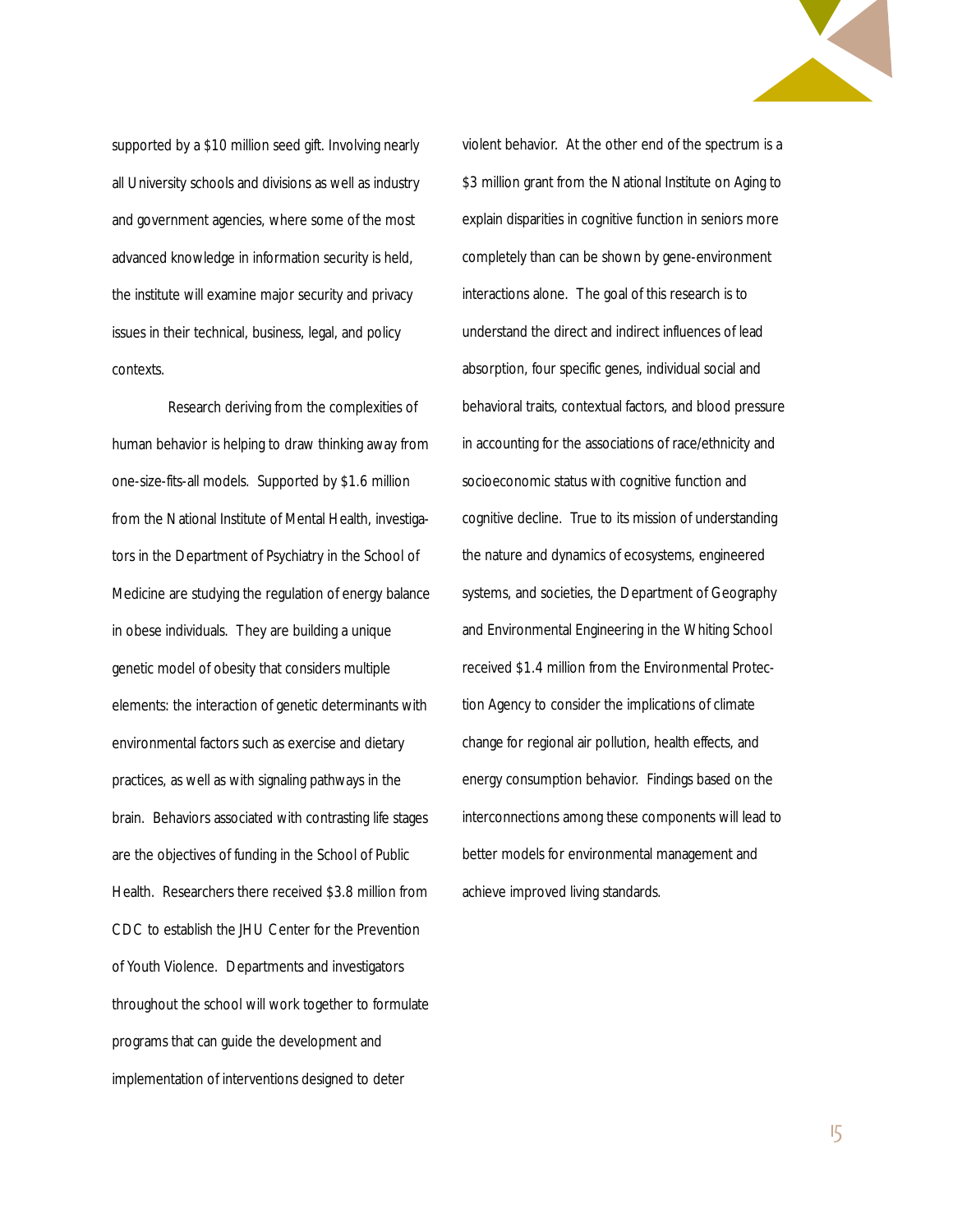women in



women in<br>
Computer in School of Professional Studies in Business and Education L<br>itu

he School of Professional<br>Systems program established a<br>Studies in Business and Education<br>(SPSBE) provides support systems and<br>Association for Women in Cor he School of Professional Studies in Business and Education (SPSBE) provides support systems and services tailored for working adult professionals who study part-time. Among these are student organizations. The latest one was created with the sponsorship of the school's Office of Student Affairs and the Development of Information Technology. Three students in the Master of Science in Information and Telecommunication

Hopkins chapter of the nationwide Association for Women in Computing. Specifically designed to help women at Hopkins to find jobs in the technology field or redirect their technology careers, the new group now has 15 members. "We needed guidance to help other students and alumni like ourselves," says Cathy Clement, a founder of the group along with Suzette Johnson and

Suzanne Innes. The group meets monthly, hears from speakers, networks with IT faculty and industry representatives, and is beginning a mentoring program. It even has its own Web site, [http://](https://www.jhu.edu/) [www.awcjhu.jhu.org](https://www.jhu.edu/). "Our real mission is to empower women in technology," says Clement, who will receive her MS in Information and Telecommunication Systems in May.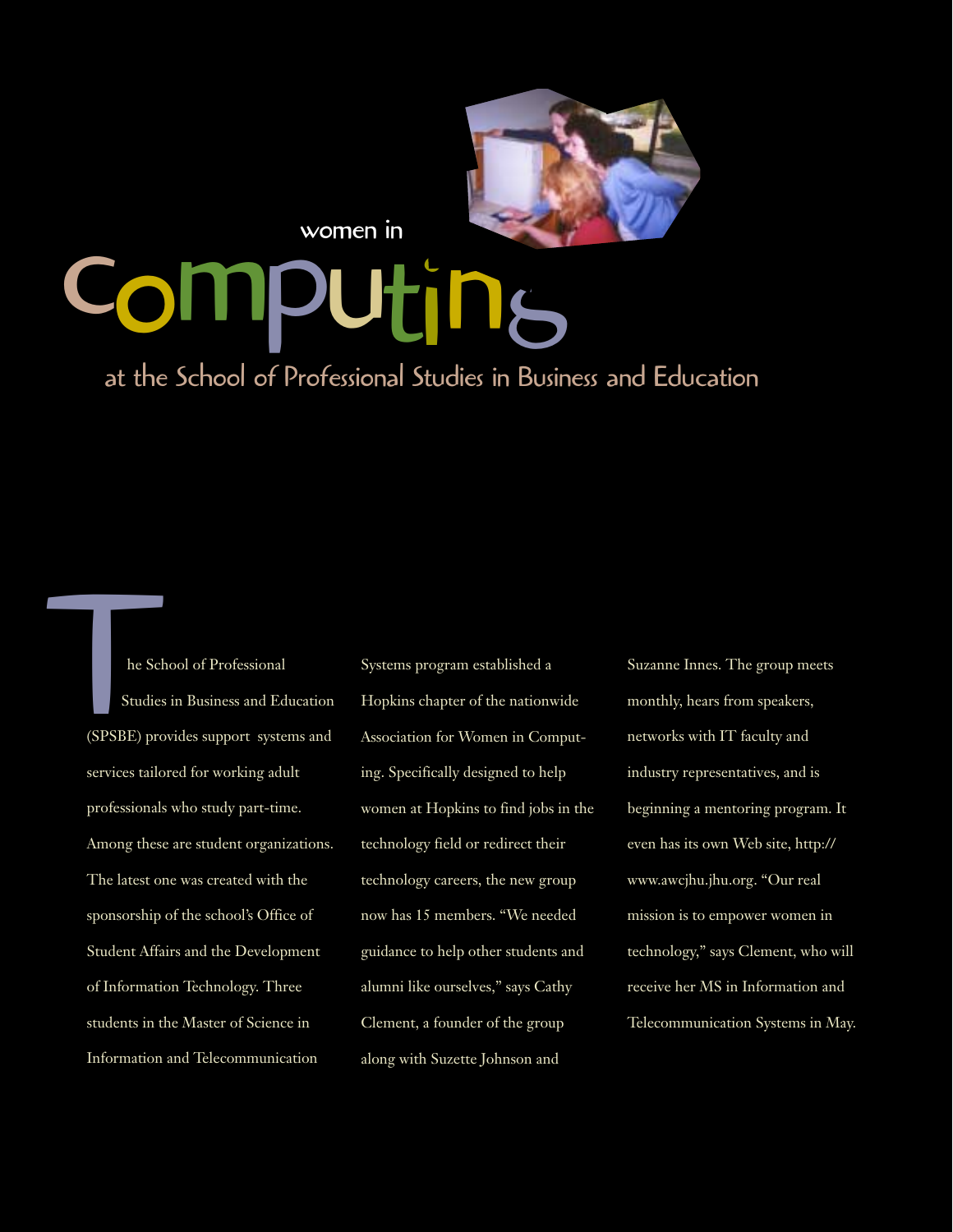The Manual Contract of the Initiative fund-raising c ith the June 2000 conclusion of its Initiative fund-raising campaign, Johns Hopkins became the sixth U.S. university to raise over \$1.5 billion in a single campaign. The Johns Hopkins Initiative raised \$1.52 billion in gifts and commitments, substantially strengthening and stabilizing the Institutions' financial position.

#### Building on Success of Initiative

The Initiative's remarkable success raised for Hopkins a total of \$859.7 million in commitments for endowment and capital projects, as well as \$660.3 million for program support. Of these total funds, \$162.8 million was designated for student aid. Gifts and pledges to Johns Hopkins Medicine comprising the School of Medicine and the Hospital and Health System—accounted for \$703.8 million, 46% of the total committed during the Initiative.

 The Johns Hopkins Initiative drew unprecedented support from more than 100,000 alumni, friends, corporations, foundations, and other organizations. Fiscal year 2000 brought recordsetting cash receipts from private donors—including new gifts and payments on pledges—of \$304 million. This established a new single-year record for cash receipts—up nearly 47% over the previous

year. With continuing this momentum in mind, the Board of Trustees voted to begin a new campaign on July 1, 2000, with a likely duration of seven years. The public announcement of this new campaign is planned for May 2002.

 Given the institutional needs and the opportunities that now exist, the administration will continue to work unceasingly to bring Johns Hopkins the continued support it merits from alumni and friends. Ongoing fund raising continues to focus on priorities of the Johns Hopkins Initiative, while also addressing emerging needs. The top priorities of the last campaign were endowment for student aid and the libraries, as well as support for facilities.

#### **Endowment**

Despite the Initiative's accomplishments, Johns Hopkins' endowment continues to be below that of many peer institutions. At the 1994 start of the Initiative campaign, the Hopkins endowment ranked 20th among U.S. colleges and universities; seven years later, it was 23rd, despite the fact that its endowment had increased from \$600 million to \$1.5 billion. Thus, fund-raising efforts at Johns Hopkins will continue to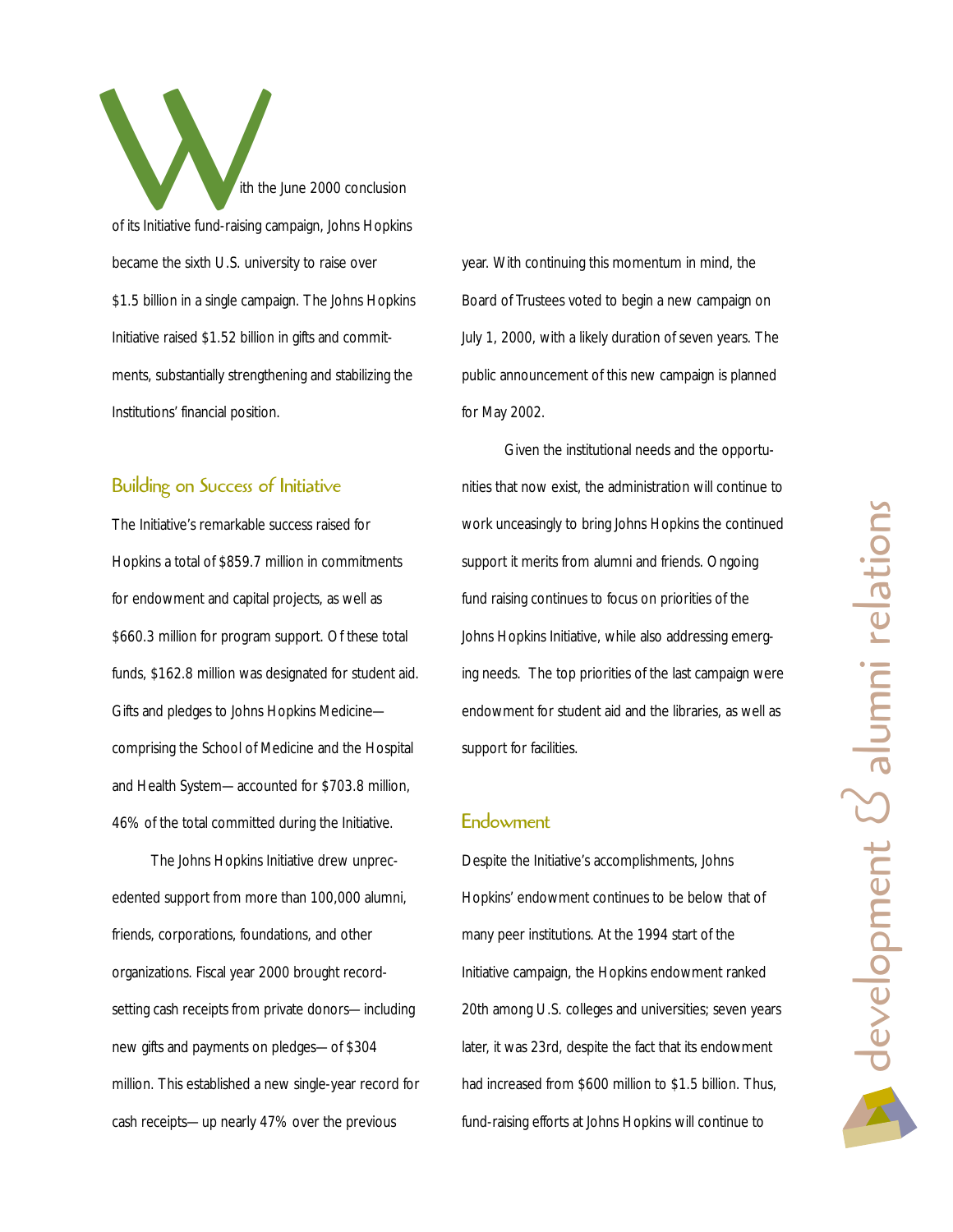focus on endowment gifts as a priority.

 Student aid also remains a pressing need throughout the Institutions, as Hopkins seeks to attract the best students and to ensure that they can afford a Hopkins education.

 Endowment for the Sheridan Libraries, as well as expanded resources for the Welch Medical Library and other divisional libraries, was also an institutional priority during the Initiative resulting in considerable progress, including the establishment of the Milton S. Eisenhower Library's Digital Knowledge Center, which serves as the library's information technology research and development department. With the cost of materials rising faster than inflation, and with the evergrowing demand for electronic enhancements of library services, the need to invest in these vital resources remains an urgent fund-raising concern.

#### **Facilities**

Finally, the emphasis placed by the Initiative on buildings and facilities across the Institutions is continuing. Funds raised during the Initiative provided support for the recently opened Harry and Jeanette Weinberg and Bunting-Blaustein cancer buildings at the Johns Hopkins Medical Institutions, the Anne M. Pinkard Building which provides a permanent home for the School of Nursing, a new research and teaching space with three months remaining in the fiscal year. The 18

at the Bloomberg School of Public Health, and the Griswold Hall recital facility at the Peabody Institute. At Homewood, engineering facilities have been modernized, and the Bunting-Meyerhoff Interfaith and Community Service Center was purchased and renovated. The Mattin Center, which supports student arts and activities, was dedicated in April 2001; a biomedical engineering building, Clark Hall, was dedicated in October 2001; and a student recreation center is nearly complete. Construction of a new classroom building, Hodson Hall, is under way while several new buildings are critically needed for the Hospital and School of Medicine. Furthermore, renovations and additions are under way at Peabody. Major renovations of academic buildings at Homewood also are needed.

#### Annual Giving

Johns Hopkins has heightened its commitment to increase the base of alumni support through gifts to the schools' annual funds. In 2000, the Krieger School and the Whiting School combined their annual giving programs for undergraduate alumni into a single Hopkins Fund, in which both schools invested significant resources. The Hopkins Fund raised nearly \$1.8 million, and surpassed the previous year's total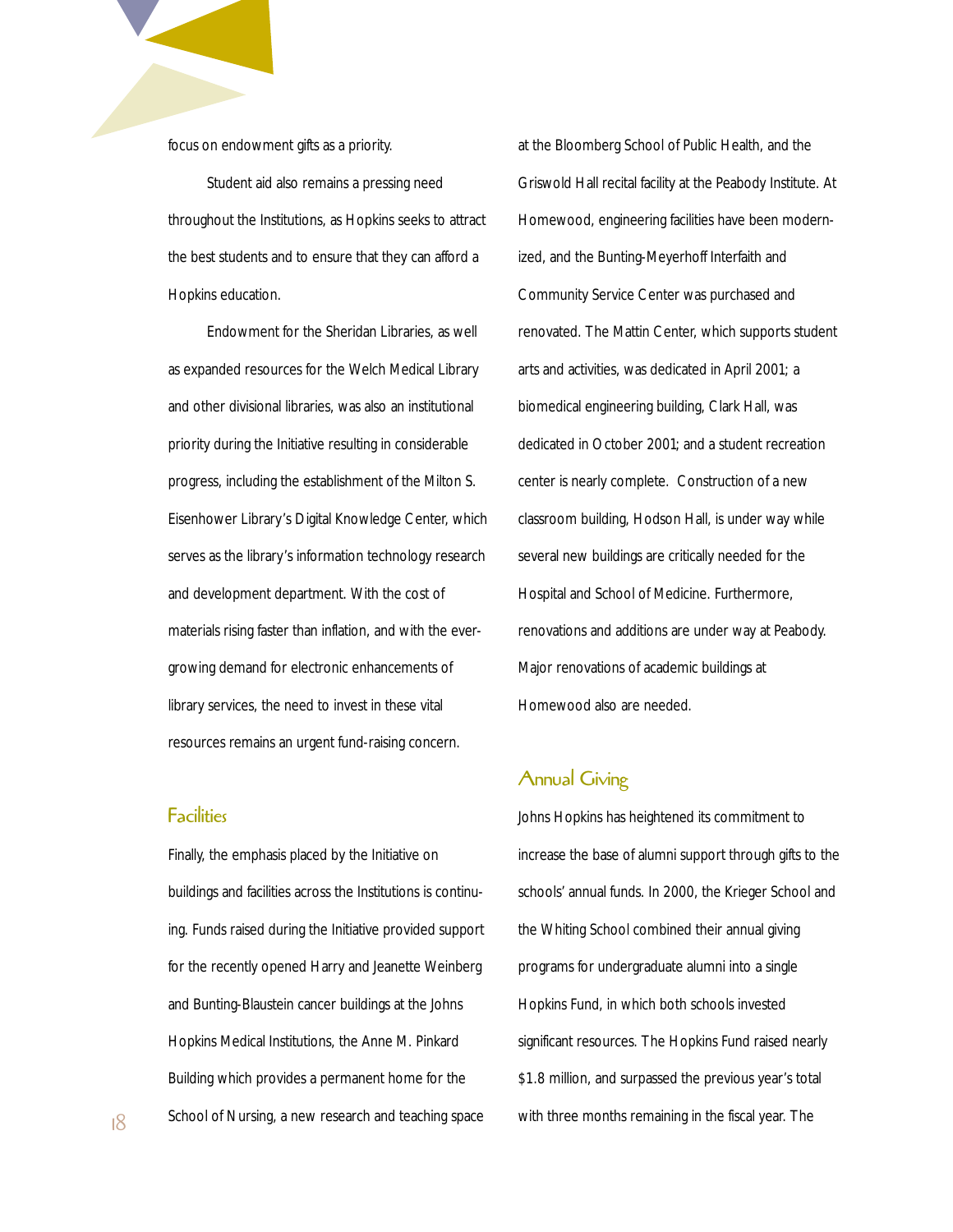

spirit of the Hopkins Fund—and increased emphasis on annual fund gifts and alumni participation—will be a hallmark as similar efforts are organized for other University divisions.

#### FY 2001 Giving

In fiscal year 2001 \$347.7 million was raised including new gifts and payments on pledges—which represents an increase of 14.4% over last year's activity. FY 2001 has yielded many exciting opportunities and developments across the divisions.

#### The Bloomberg School

Most remarkably, an anonymous donor committed \$100 million to the Bloomberg School of Public Health (renamed this year from the School of Hygiene and Public Health) to establish the Johns Hopkins Malaria Institute. The Bloomberg School also benefited from two awards from the Bill and Melinda Gates Foundation: \$21.4 million to promote the development of a new type of measles vaccine and \$20 million to find the precise combination of vitamins and other micronutrients that will most effectively save lives and prevent illness among impoverished mothers and children in the developing world.

 Within the Bioethics Institute, a commitment of \$2 million will establish a new professorship in

Bioethics and Public Policy.

#### **Medicine**

Johns Hopkins Medicine has received from anonymous donors several generous gifts which include \$58.5 million for the launch of the Institute for Cell Engineering (ICE) and \$30 million for the Institute for Basic Biomedical Sciences (IBBS). Additional gifts to Medicine included \$3 million for an endowed Professorship in Urologic Pathology, as well as for an accompanying research fund; a \$3 million bequest from Sarah Hall Sayler for the Johns Hopkins Hospital Endowment and the cancer buildings; a \$2.6 million grant from the Robert Wood Johnson Foundation to support the school's continued participation in the foundation's Clinical Scholars Program; \$2.5 million from an anonymous donor for chemoprotection research in Basic Sciences; a \$2.2 million research award from the Avon Products Foundation to support breast cancer research and treatment for medically underserved women in the Oncology Center; \$2 million to create the Kyle Haydock Professorship in Pediatric Oncology; \$2 million to create a new Professorship in Adult Medicine in support of colon cancer research; a \$2 million bequest from Barbara Flinn Klotz for the new Broadway Research Building; \$1.5 million toward a named Professorship in Medicine to support stem cell research; a \$1.3 million grant for 19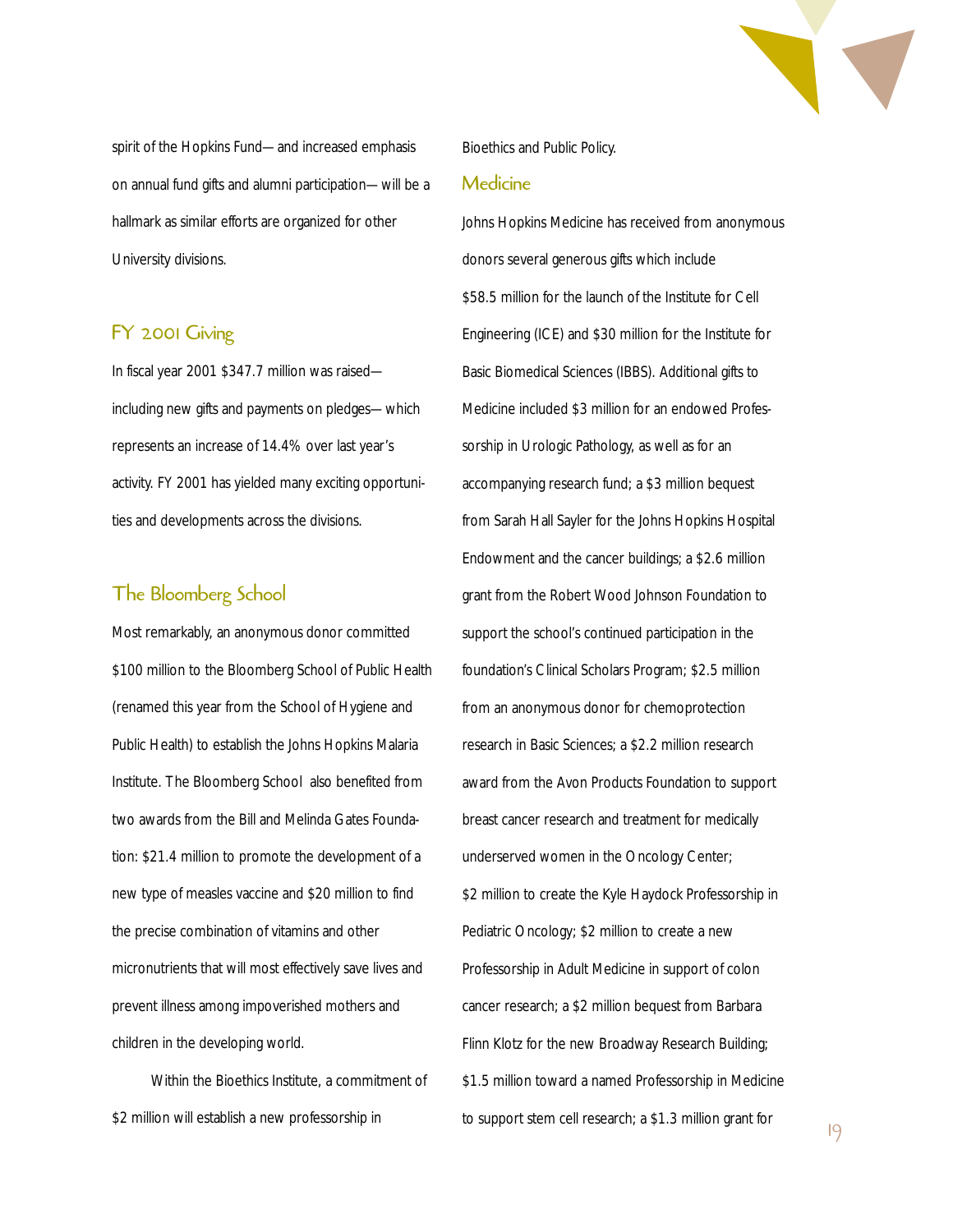the Children's Center from the Theodore and Vada Stanley Foundation; \$1.3 million for clinical care and research in pediatric endocrinology in the Children's Center; \$1.2 million from a family foundation for the Department of Urology; \$1 million to establish an endowed fellowship and Resource Center for Diabetes; \$1 million for ARVD (arrhythmogenic right ventricular dysplasia or sudden cardiac death) research; a \$1 million lead trust for pediatric emergency services; \$1 million for diabetes research; and \$1million to benefit the Center for Avascular Necrosis in the Department of Orthopaedic Surgery.

 The Wilmer Eye Institute announced a generous commitment to support research in genetic and molecular ophthalmology; \$1 million for macular degeneration research; \$1 million to support the Walter J. Stark Corneal Research Fund; \$1 million to create an endowment in corneal diseases; and \$1 million for the library at the Wilmer Eye Institute.

Collaborative Programs

Johns Hopkins Medicine and the Bloomberg School will both benefit from two additional grants: a generous gift from a family foundation designated for six different medical research initiatives: bioethics, diseases of the eye and patient-physician trust, clinical medicine professorship, gastrointestinal surgery, medicine professorship, gastrointestinal surgery, entity reforms in federal welfare policies; and \$1 million from

ophthalmology, and prostate cancer; and \$3.5 million from the Alfred P. Sloan Foundation to the Center for Civilian Biodefense, a collaborative program between the two divisions.

#### The Whiting School

The Whiting School of Engineering announced this fiscal year an anonymous \$10 million "seed" gift for the establishment of the Johns Hopkins Information Security Institute, a University-wide research center to tackle the complex technological, legal, ethical, and public policy challenges of keeping information private and computer systems secure in an increasingly electronic world.

#### The Krieger School

In the Krieger School of Arts & Sciences, an alumnus has committed \$2 million to endow a professorship in modern Jewish history in the new Jewish Studies Program. The Krieger School has also received \$1.7 million from the estate of alumna Dorothy L. Thomson; \$1 million from an alumni couple for an endowed scholarship and the Dean's use; a \$1 million grant from The David and Lucile Packard Foundation in support of a multi-year project in the Department of Sociology to assess the effects on American families of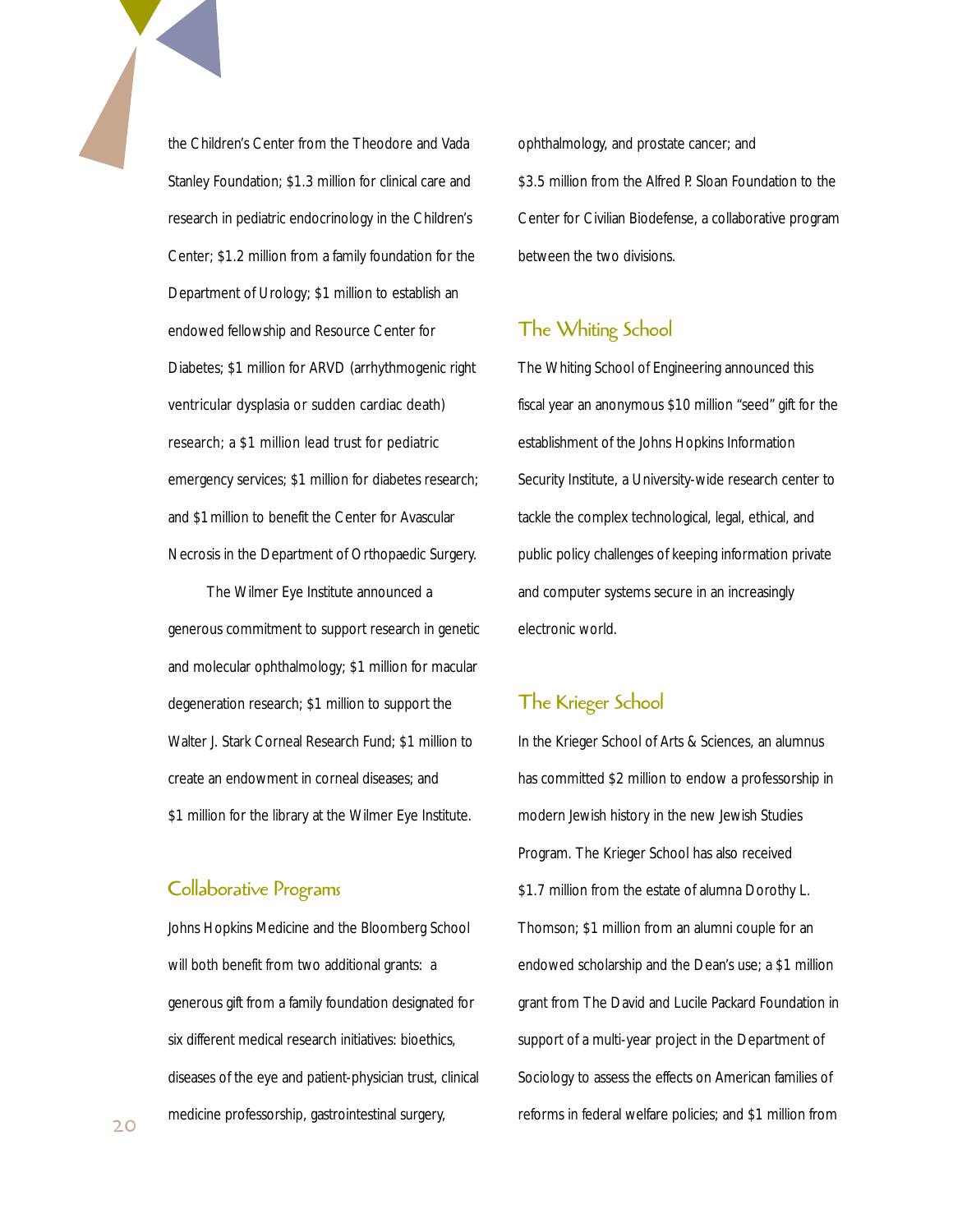# getting a workout at the getting a workout at the<br> **reccent of the Homewood campus**

at the Homewood campus



Reception he Recreation Center, now rising on the south wall of the Newton H. White Athletic Center, will finally put an end to the competition for space between recreation and varsity sports at Homewood. Designed by the Boston firm Sasaki, which specializes in athletics and fitness facilities, the Rec Center's two stories will provide

a fitness center; courts for basketball, volleyball, racquetball, and squash; an indoor track; a climbing wall; and multipurpose spaces for use by such groups as Homewood's several martial arts clubs. The building will also offer space in which concerts, lectures, dinners, and other large events can be held.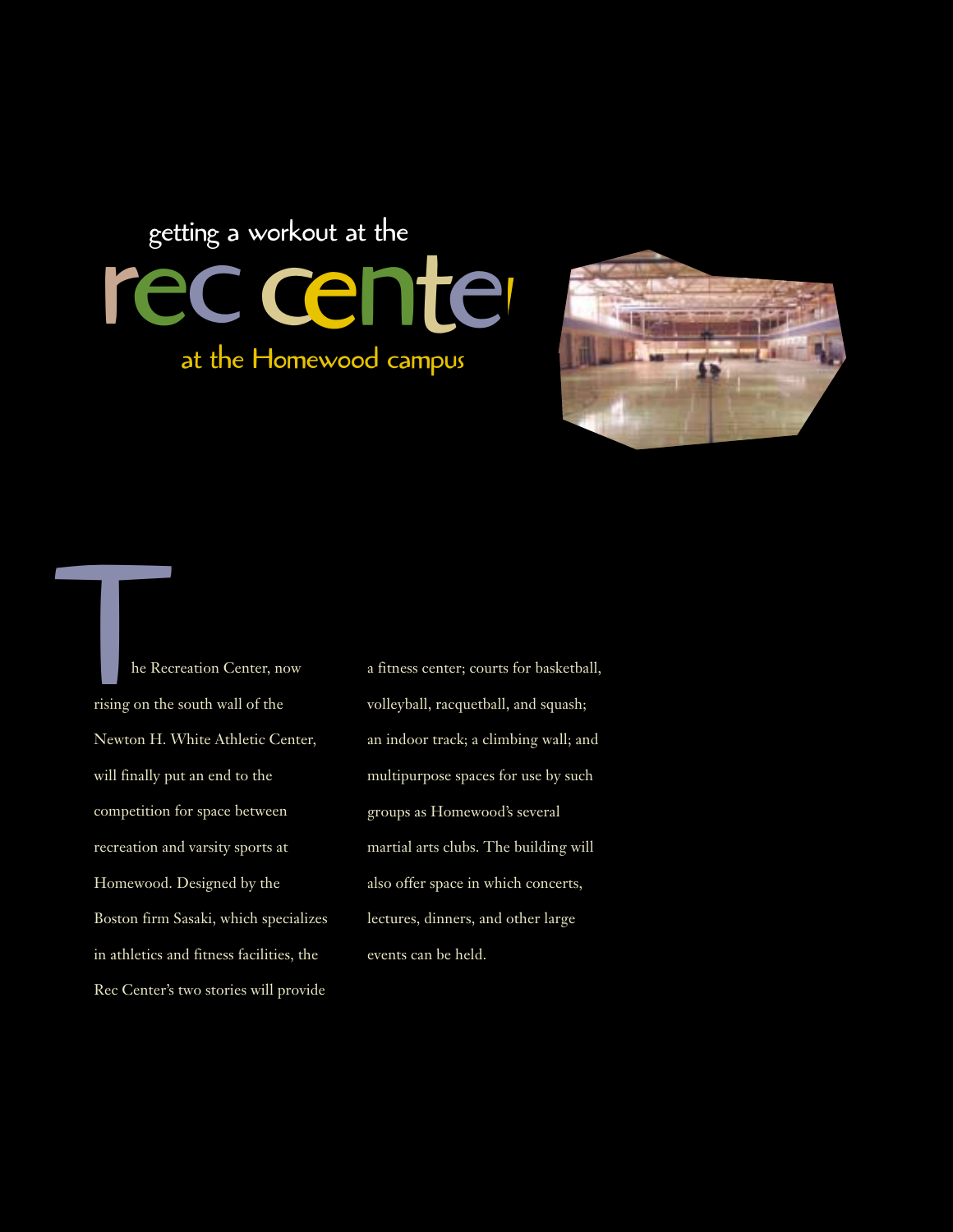the Ford Foundation for the Institute for Policy Studies.

#### The Nitze School

An anonymous \$4 million commitment will fund two professorships at SAIS, and a \$3.9 million grant from the Pew Charitable Trusts will provide for the continuation and expansion of the Pew International Journalism Program.

### Peabody & Nursing

Additional leadership gifts this year include a \$10 million anonymous gift for renovations at the Peabody Institute, and at the School of Nursing \$1.2 million from the E. Rhodes and Leona B. Carpenter Foundation to fund community health nursing efforts in Baltimore City.

#### Impact of Giving

Gifts received during fiscal year 2001 directly benefited teaching, research, student life, and patient care. In addition, these gifts helped both increase the financial stability and provide the flexibility the Johns Hopkins Institutions need to ensure continued leadership and innovation.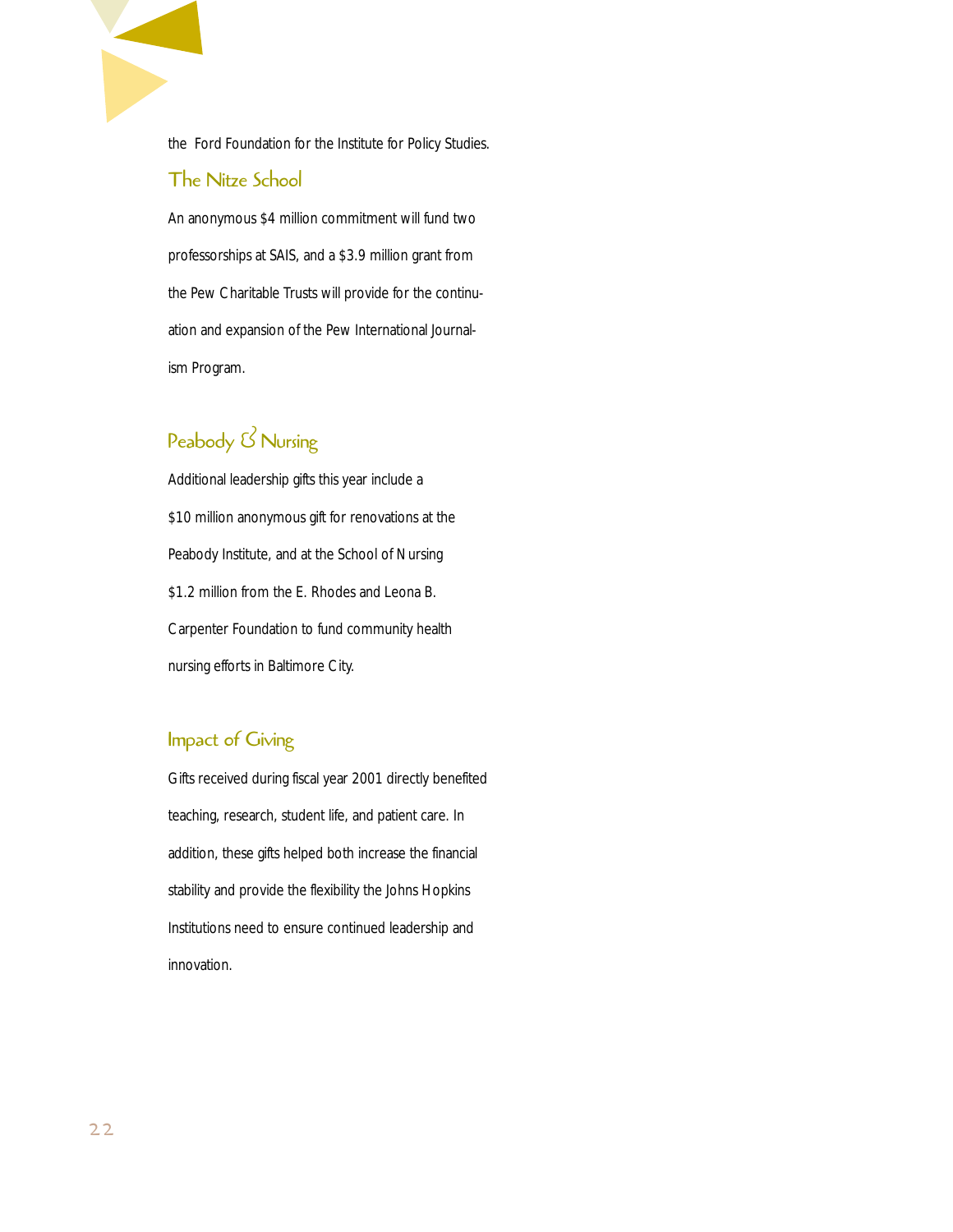



Area Nu available at the present of the order hree Nursing Practice Labs are available at the School of Nursing to provide the student with an opportunity to gain experience and confidence in performing a wide variety of nursing technologies.

> Patient care stations in the laboratories, designed to closely approximate inpatient areas and stocked with necessary supplies, are available for students to practice both basic and advanced nursing

technologies. Practice using actual hospital equipment is an integral part of the laboratory experience and patient simulators are provided to facilitate clinical skill mastery.

Additionally, students receive individual instruction and guidance in the performance of key nursing technologies including vital signs, medication administration, intravenous therapy, and sterile technique.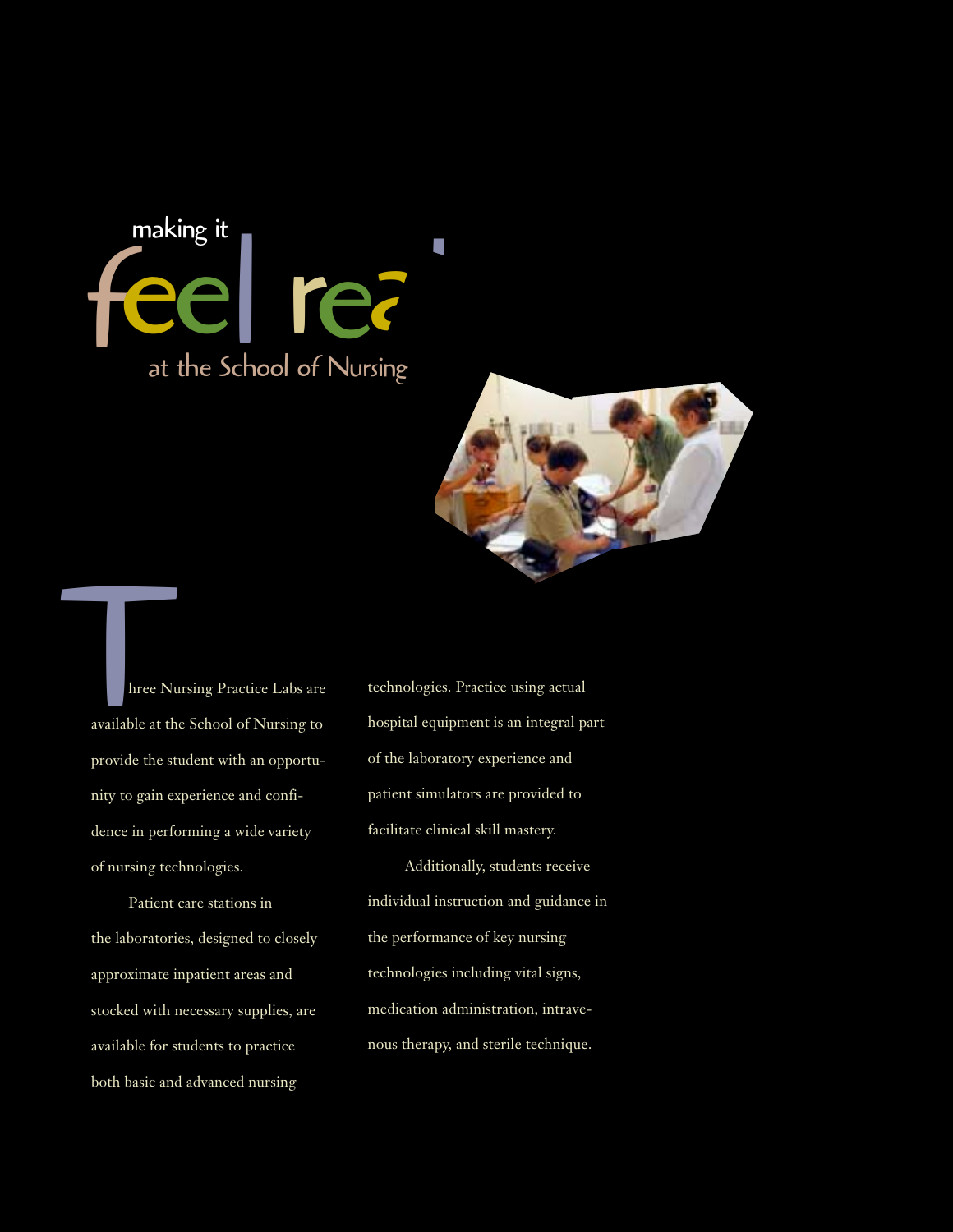A t June 30, 2001, the University's<br>
total invested funds had a market value of total invested funds had a market value of \$2,494 million. The bulk of these funds was held in the Endowment Investment Pool (EIP), which is comprised of assets of some 2,470 separate endowments, each owning shares in the EIP. While the assets of the individual endowments are pooled for investment purposes, each endowment continues to be accounted for individually to ensure proper compliance with donor restrictions. The balance of invested funds is made up of current funds (e.g., working capital, gifts intended for current use, foundation funds, and funds held under deferred compensation agreements) and charitable remainder funds.

 The market value of the EIP at June 30 was \$ 1,820 million, increasing by some \$17 million during the fiscal year from its market value of \$1,803 million at June 30, 2000. This increase in market value reflects the addition of about \$120 million to the EIP, offset by the impact of the protracted decline in the domestic and international equity markets, which began in the spring of 2000.

 The EIP asset allocation for the 2000 and 2001 fiscal years is shown in the accompanying table. The increased allocation to alternative investment strategies reflects actions taken as a result of the Investment

Committee's comprehensive review of asset allocation and long-term strategy for the endowment pool. As a result of that review, the committee decided to increase its allocation to marketable alternative investments, specifically absolute return strategies. Absolute return investing seeks to generate equity-like returns with lower volatility than the equity markets and low correlation with those markets. Absolute return strategies seek to exploit pricing inefficiencies in marketable securities. The current asset allocation reflects the increased allocation to absolute return strategies, effectively doubling the allocation to this asset class at June 30, 2000. The first allocation to the asset class was made in fiscal year 2000. The increased allocation in fiscal year 2001 was funded with net cash inflow to the EIP.

 With respect to non-marketable alternative investments, the review led the committee to increase its target allocation to venture capital and buyout funds, from 10% to 15% of the EIP, recognizing that the higher target allocation will take five to six years to fully implement. In its continuing effort to increase the share of endowment assets allocated to venture capital and buyout funds, the University committed an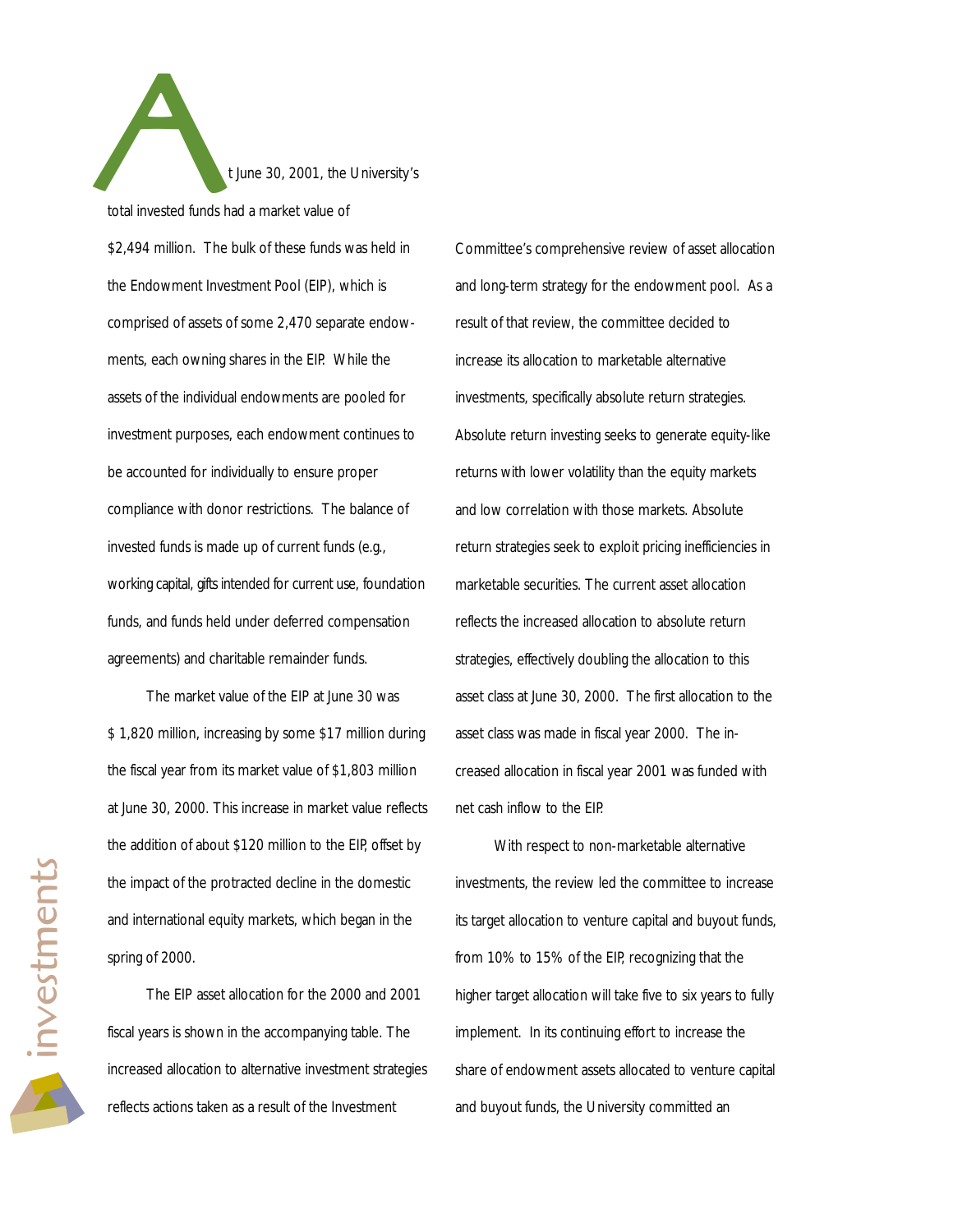

additional \$31.3 million to five limited partnerships in the 2001 fiscal year. The decline year over year of the percentage allocated to the asset class reflects market value adjustments associated with the decline in technology over the last year, as well as significant net distributions from the limited partnerships in the early part of the fiscal year.

 The decline in the allocation to international equities reflects the decline in the value of those assets as a result of market performance. As noted below, international equities were the worst performing asset class in the endowment pool. The decline in the allocation to international equities also reflects a decision by the Investment Committee not to add funds to the asset class.

 The other year-to-year changes in asset allocation reflect changes in market value. Aside from alternative investments, domestic equities were the only asset class to which additional net cash inflow was allocated during the year.

 As noted above, fiscal year 2001 was a very difficult year for both domestic and international equity managers. During the fiscal year the S&P 500 U.S. stock benchmark declined 14.8%, and the MSCI EAFE international stock index declined 23.8%. At the same time, after declining during the first half of the year, the Lehman Government / Corporate Fixed Income Index had a positive return of 11.1% reflecting falling interest rates and rising bond prices resulting from the aggressive easing of the federal funds rate and the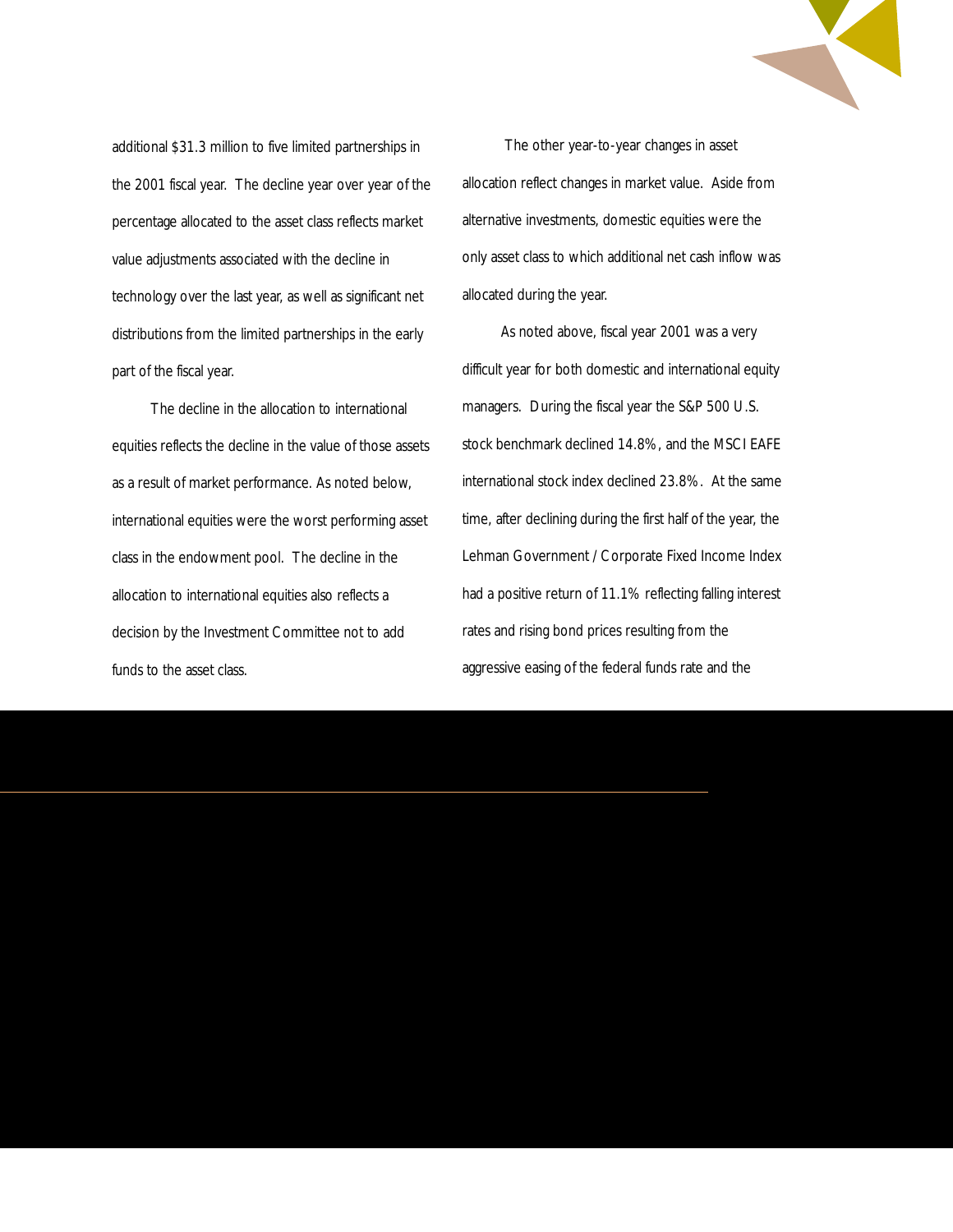discount rate by the Federal Reserve in the second half of the fiscal year.

 In this context the EIP had a total return of –1.1% for the year ending June 30, 2001. The strong performance of the endowment pool relative to the major stock indices highlights the importance of a broad diversification by asset class. Combined, the fixed income managers had a return of 13.3%, which significantly outperformed the benchmark and contributed significantly to overall performance. In addition, the marketable alternative funds as a group generated returns of 10.6%, also helping overall performance. Importantly, the combined returns of domestic equity managers of –4.5% significantly outperformed the S&P 500, thereby dampening the impact of negative returns in the equity markets. This

strong relative performance of the domestic equity portfolio reflects the importance of diversification within an asset class. Domestic equities have been allocated roughly equally to growth and value styles of investment.

 As noted above, international equities were the worst performing asset class during the fiscal year, and the University's international equity assets were no exception. Still, our managers as a group managed to outperform the MSCI EAFE Index by a small margin. Finally, non-marketable alternative investments, that is, venture capital and private equity investments, were the best performing asset class with returns of 31.8%. Effectively, the benefits of broad diversification significantly dampened the negative impact of declining equity markets worldwide.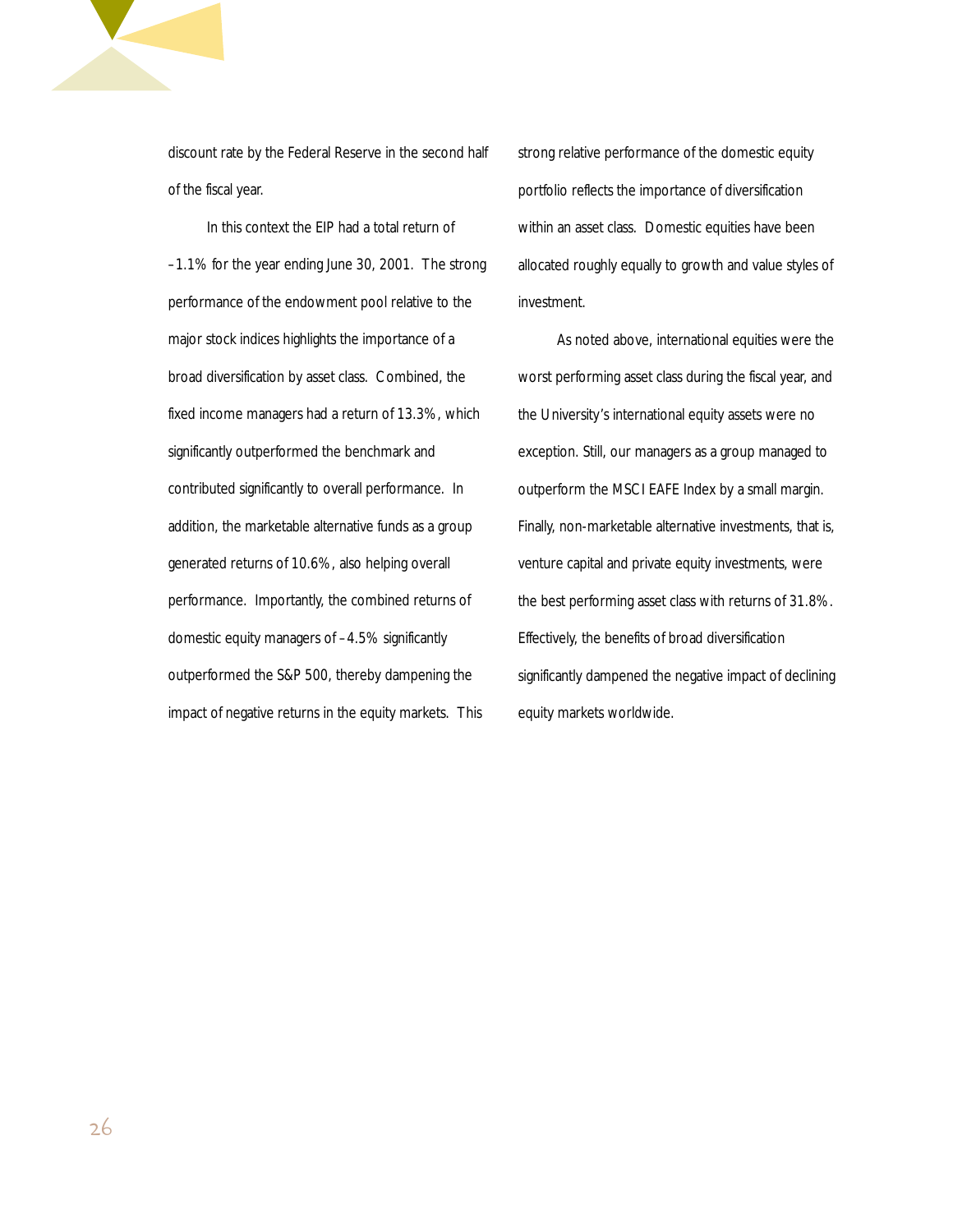

27

The Johns Hopkins University endowment market value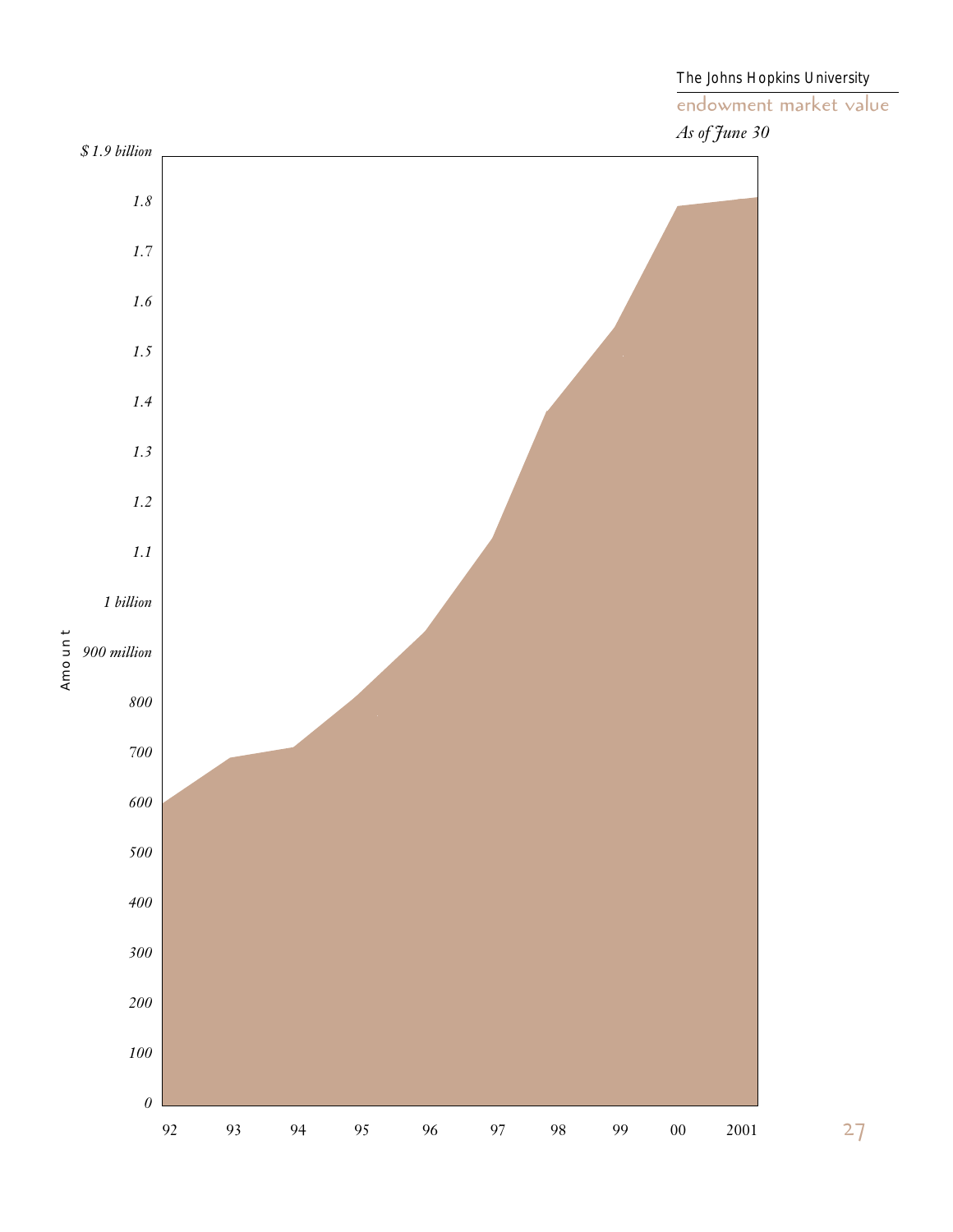#### operating revenues

*Fiscal year ended June 30, 2001(in thousands)*

| <b>Total</b>                             | \$2,178,705      | 100.0%       |
|------------------------------------------|------------------|--------------|
| Other sources<br>Auxiliary enterprises   | 74,084<br>42,703 | 3.4%<br>2.0% |
| Investment income                        | 109,846          | 5.0%         |
| Reimbursements from affiliates           | 132,497          | $6.0\%$      |
|                                          |                  |              |
| Clinical services                        | 194,538          | 8.9%         |
| Tuition and fees                         | 210,452          | 9.7%         |
|                                          |                  |              |
| Contributions                            | 223,627          | 10.3%        |
|                                          |                  |              |
|                                          |                  |              |
|                                          |                  |              |
|                                          |                  |              |
|                                          |                  |              |
| Grants, contracts and similar agreements | \$1,190,958      | 54.7%        |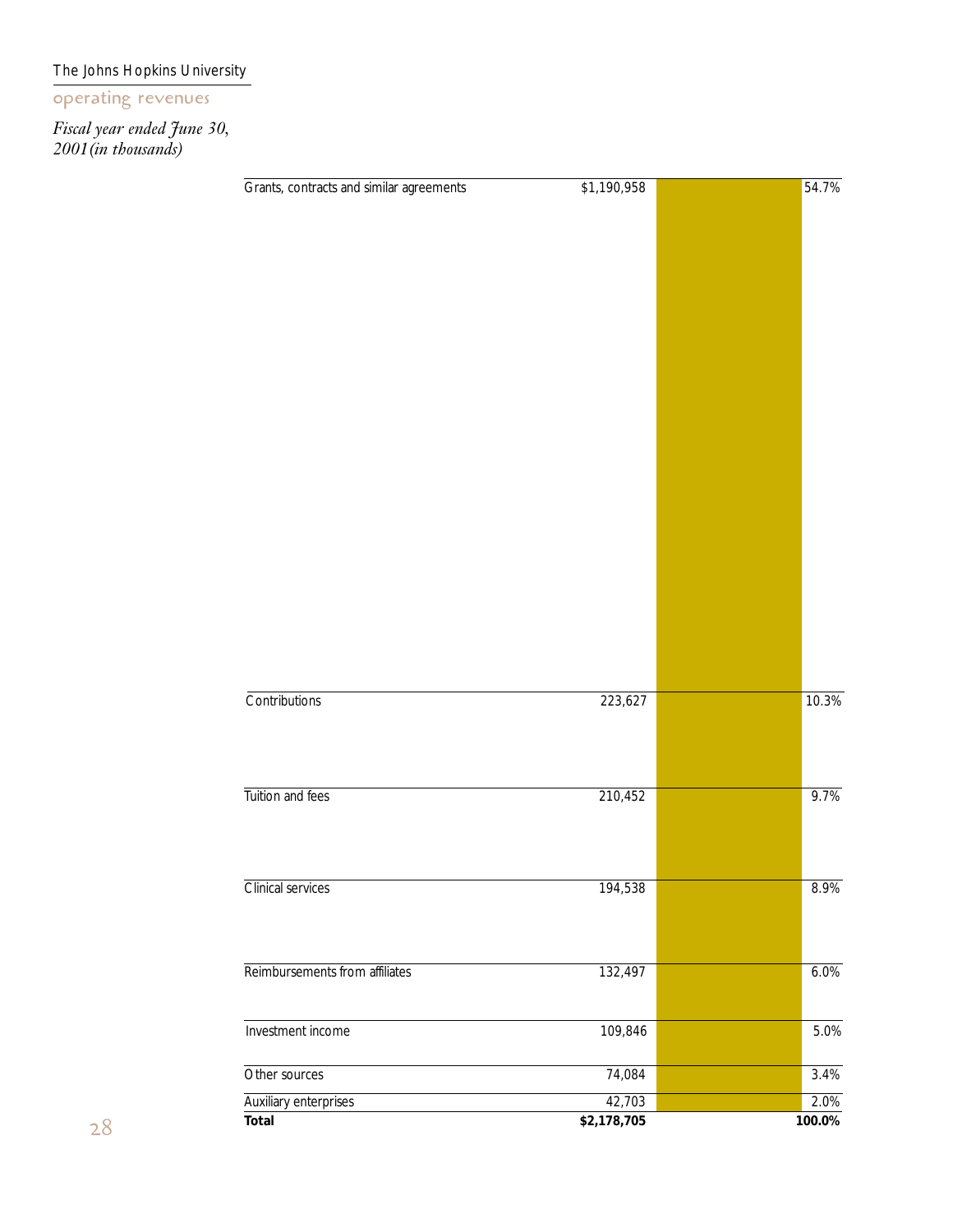The Johns Hopkins University

operating expenses—by object

*Fiscal year ended June 30, 2001 (in thousands)*



29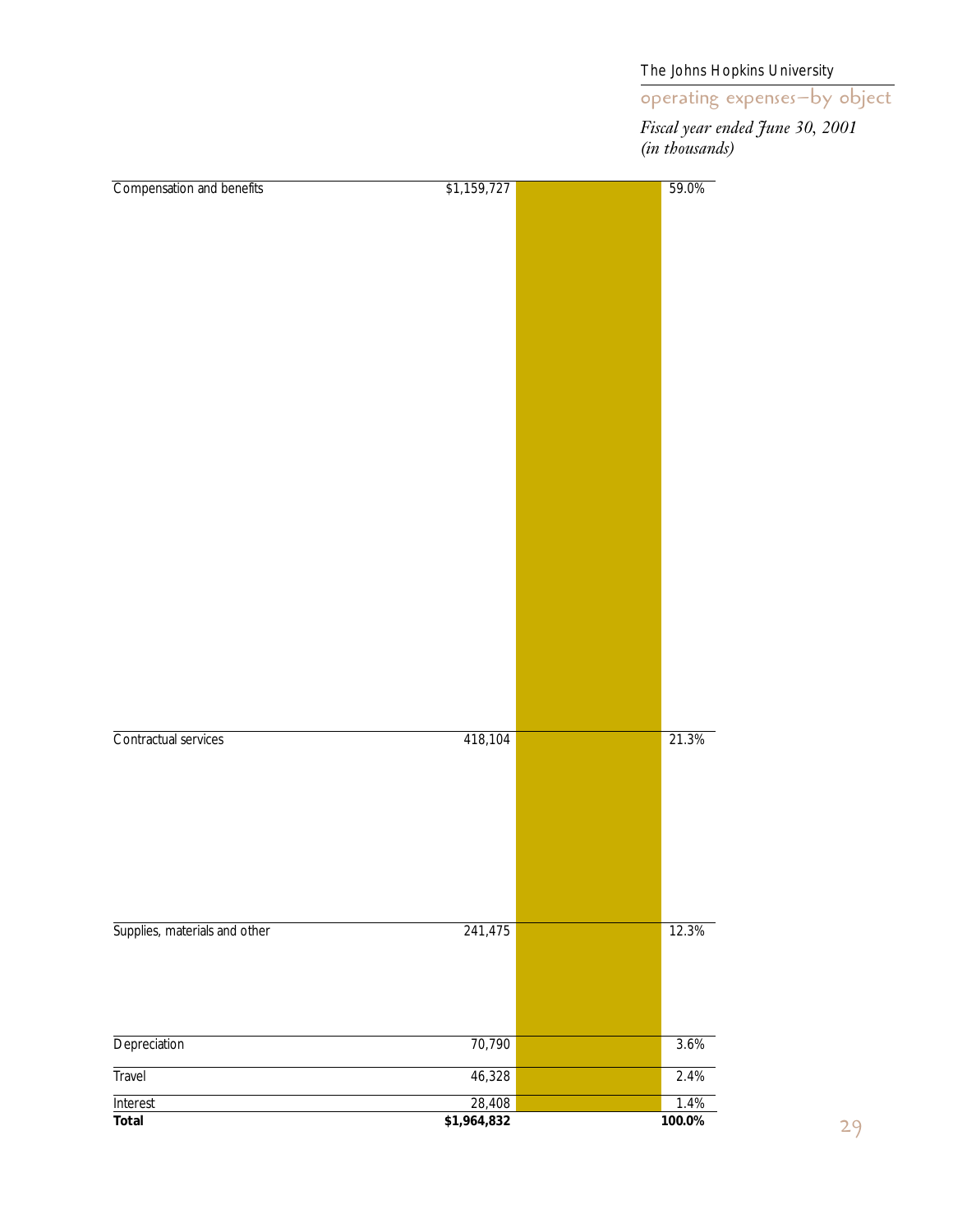The Johns Hopkins University

operating expenses—by function

*Fisal year ended June 30, 2001 (in thousands)*

| Instruction, research and clinical practice                                     |                        |                |
|---------------------------------------------------------------------------------|------------------------|----------------|
| Academic and support divisions<br>Applied Physics Laboratory research contracts | \$1,272,065<br>453,545 | 64.7%<br>23.1% |
|                                                                                 |                        |                |
|                                                                                 |                        |                |
|                                                                                 |                        |                |
|                                                                                 |                        |                |
|                                                                                 |                        |                |
|                                                                                 |                        |                |
|                                                                                 |                        |                |
|                                                                                 |                        |                |
|                                                                                 |                        |                |
|                                                                                 |                        |                |
|                                                                                 |                        |                |
|                                                                                 |                        |                |
|                                                                                 |                        |                |
|                                                                                 |                        |                |
|                                                                                 |                        |                |
|                                                                                 |                        |                |
|                                                                                 |                        |                |
|                                                                                 |                        |                |
|                                                                                 |                        |                |
|                                                                                 |                        |                |
|                                                                                 |                        |                |
| General services and administration                                             | 129,657                | 6.6%           |
|                                                                                 |                        |                |
| Auxiliary enterprises<br>Student services                                       | 54,399                 | 2.8%<br>1.7%   |
| <b>Libraries</b>                                                                | 33,228<br>21,938       | 1.1%           |
|                                                                                 |                        |                |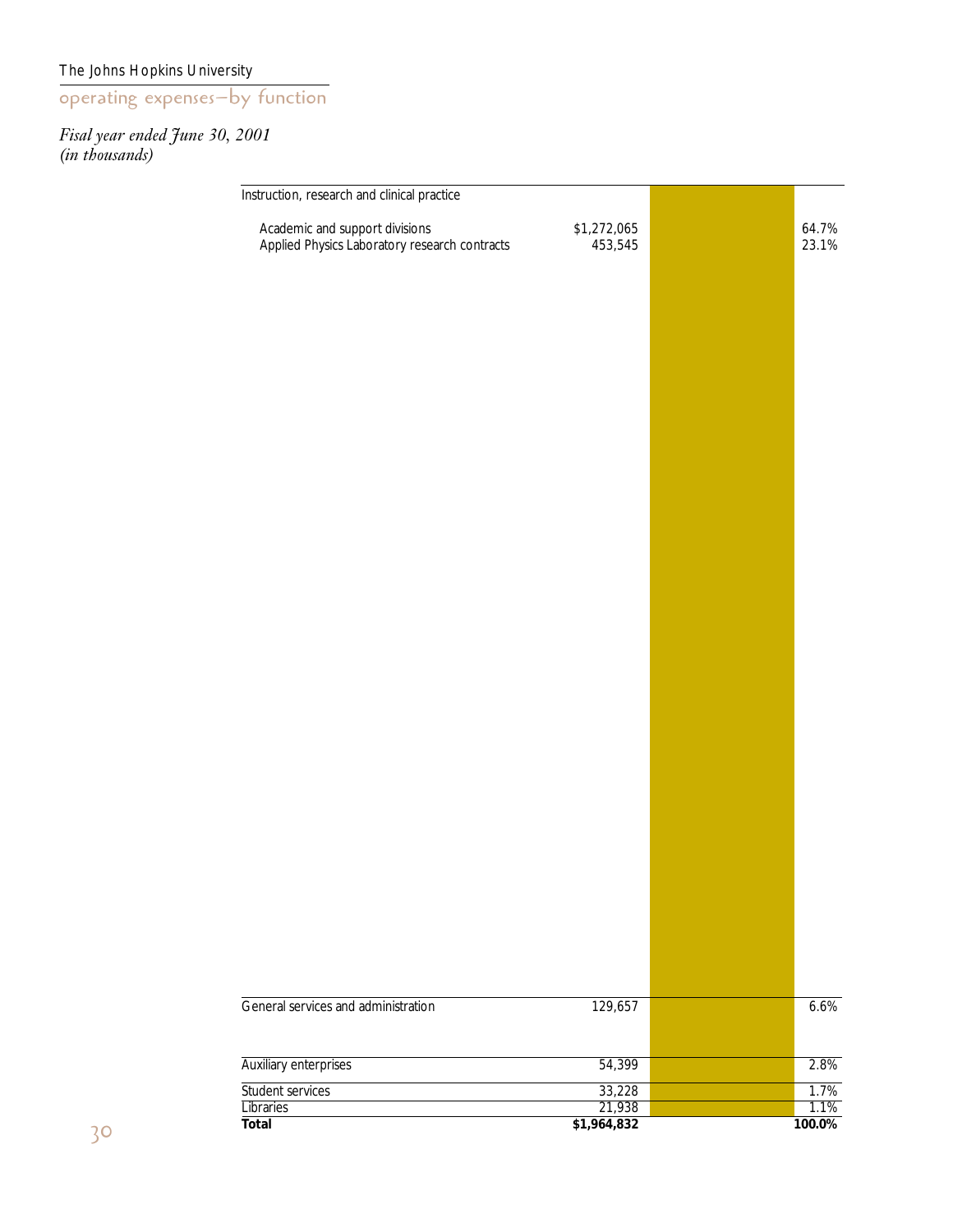#### *1997–2001 (dollars in thousands)* five year financial summary

| Fiscal year ended June 30                                             | 2001          | 2000      | 1999      | 1998      | 1997      |
|-----------------------------------------------------------------------|---------------|-----------|-----------|-----------|-----------|
| Operating revenues:                                                   |               |           |           |           |           |
| Tuition and fees, net                                                 | \$<br>210,452 | 199,808   | 185,144   | 172,419   | 160,806   |
| Grants, contracts and similar agreements:                             | 1,190,958     | 1,057,513 | 1,023,937 | 986,925   | 946,540   |
| Clinical services                                                     | 194,538       | 187,271   | 177,482   | 169,170   | 162,705   |
| Contributions                                                         | 223,627       | 90,125    | 90,674    | 63,994    | 65,388    |
| Investment income                                                     | 109,846       | 91,558    | 82,457    | 69,920    | 64,985    |
| Other                                                                 | 249,284       | 254,924   | 208,946   | 201,717   | 172,911   |
| Total operating revenues                                              | 2,178,705     | 1,881,199 | 1,768,640 | 1,664,145 | 1,573,335 |
| Operating expenses:                                                   |               |           |           |           |           |
| Compensation and benefits                                             | 1,159,727     | 1,051,929 | 966,408   | 926,893   | 881,088   |
| Contractual services                                                  | 418,104       | 377,908   | 386,985   | 379,580   | 344,443   |
| Supplies, materials, and other                                        | 241,475       | 222,407   | 202,812   | 183,274   | 178,865   |
| Depreciation of property and equipment                                | 70,790        | 75,254    | 76,801    | 76,579    | 73,114    |
| Interest                                                              | 28,408        | 25,773    | 26,433    | 30,740    | 30,315    |
| Travel                                                                | 46,328        | 40,896    | 36,501    | 37,516    | 34,251    |
| Total operating expenses                                              | 1,964,832     | 1,794,167 | 1,695,940 | 1,634,582 | 1,542,076 |
| Total assets                                                          | 4,007,693     | 3,817,588 | 3,310,260 | 3,033,766 | 2,802,190 |
| <b>Total liabilities</b>                                              | 1,053,658     | 1,016,145 | 878,037   | 858,877   | 857,847   |
| Total net assets                                                      | 2,954,035     | 2,801,443 | 2,432,223 | 2,174,889 | 1,944,343 |
| Investments, including cash and cash<br>equivalents, at market value: |               |           |           |           |           |
| <b>Endowment Investment Pool</b>                                      | 1,819,555     | 1,803,289 | 1,472,752 | 1,346,255 | 1,107,582 |
| Total                                                                 | 2,493,885     | 2,442,870 | 2,008,879 | 1,834,713 | 1,545,722 |
| Investments in plant assets, net                                      | 908,404       | 832,715   | 781,251   | 758,812   | 754,605   |
| Indebtedness                                                          | 554,717       | 539,958   | 427,683   | 441,781   | 457,242   |
| Head count enrollment (Fall)                                          | 18,074        | 17,967    | 17,996    | 17,279    | 16,500    |
| Employees                                                             | 21,251        | 19,659    | 17,389    | 17,474    | 17,119    |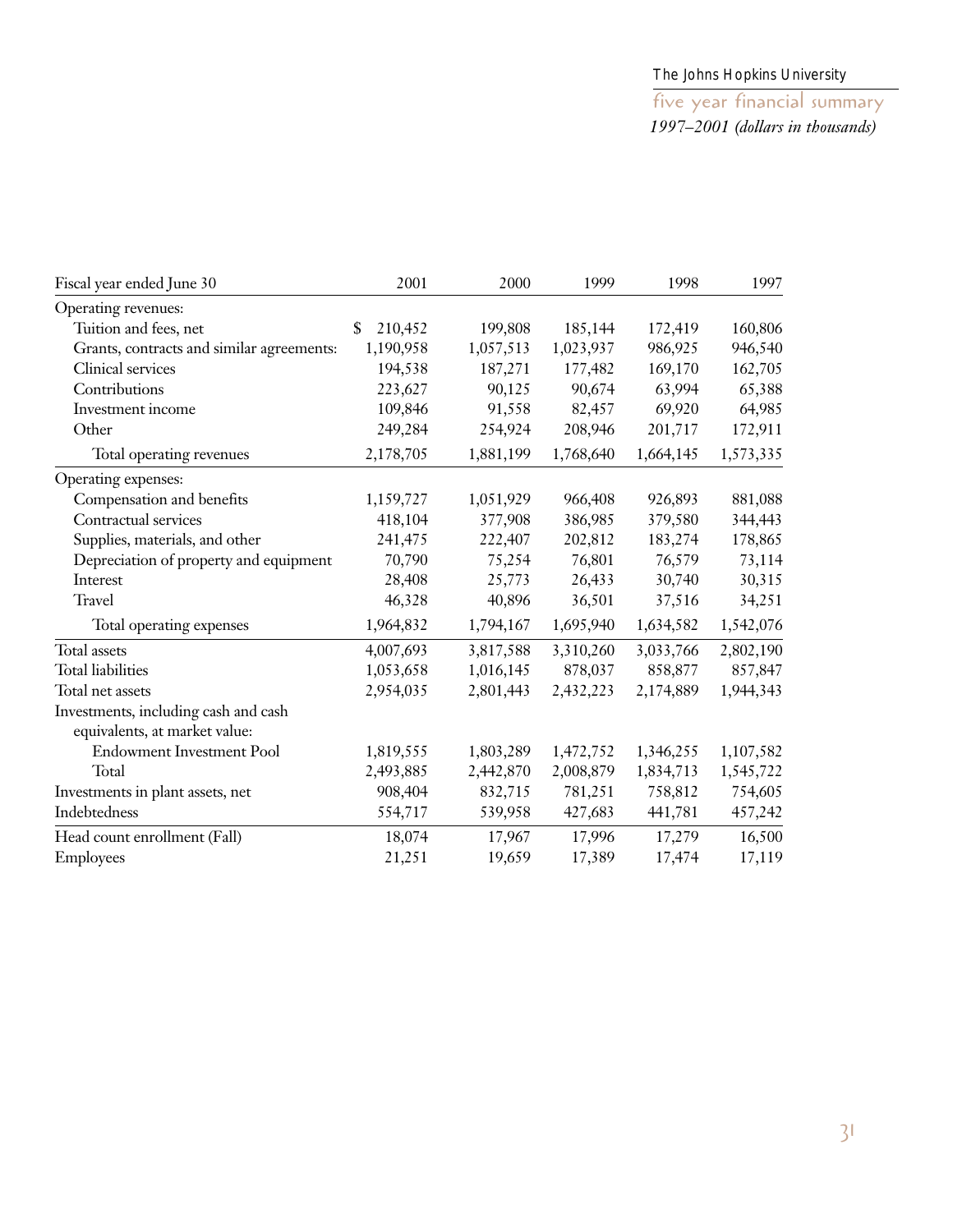#### The Johns Hopkins University independent auditors' report

**KPMG**

111 South Calvert Street Baltimore, MD 21202

The Board of Trustees The Johns Hopkins University:

 We have audited the accompanying balance sheets of The Johns Hopkins University as of June 30, 2001 and 2000 and the related statements of activities and cash flows for the years then ended. These financial statements are the responsibility of the University's management. Our responsibility is to express an opinion on these financial statements based on our audits.

 We conducted our audits in accordance with auditing standards generally accepted in the United States of America. Those standards require that we plan and perform the audit to obtain reasonable assurance about whether the financial statements are free of material misstatement. An audit includes examining, on a test basis, evidence supporting the amounts and disclosures in the financial statements. An audit also includes assessing the accounting principles used and significant estimates made by management, as well as evaluating the overall financial statement presentation. We believe that our audits provide a reasonable basis for our opinion.

 In our opinion, the financial statements referred to above present fairly, in all material respects, the financial position of The Johns Hopkins University as of June 30, 2001 and 2000 and the changes in its net assets and its cash flows for the years then ended in conformity with accounting principles generally accepted in the United States of America.

KPMG LLP

October 1, 2001



KPMG LLP. KPMG LLP, a U.S. limited liability partnership, is a member of KPMG International, a Swiss association.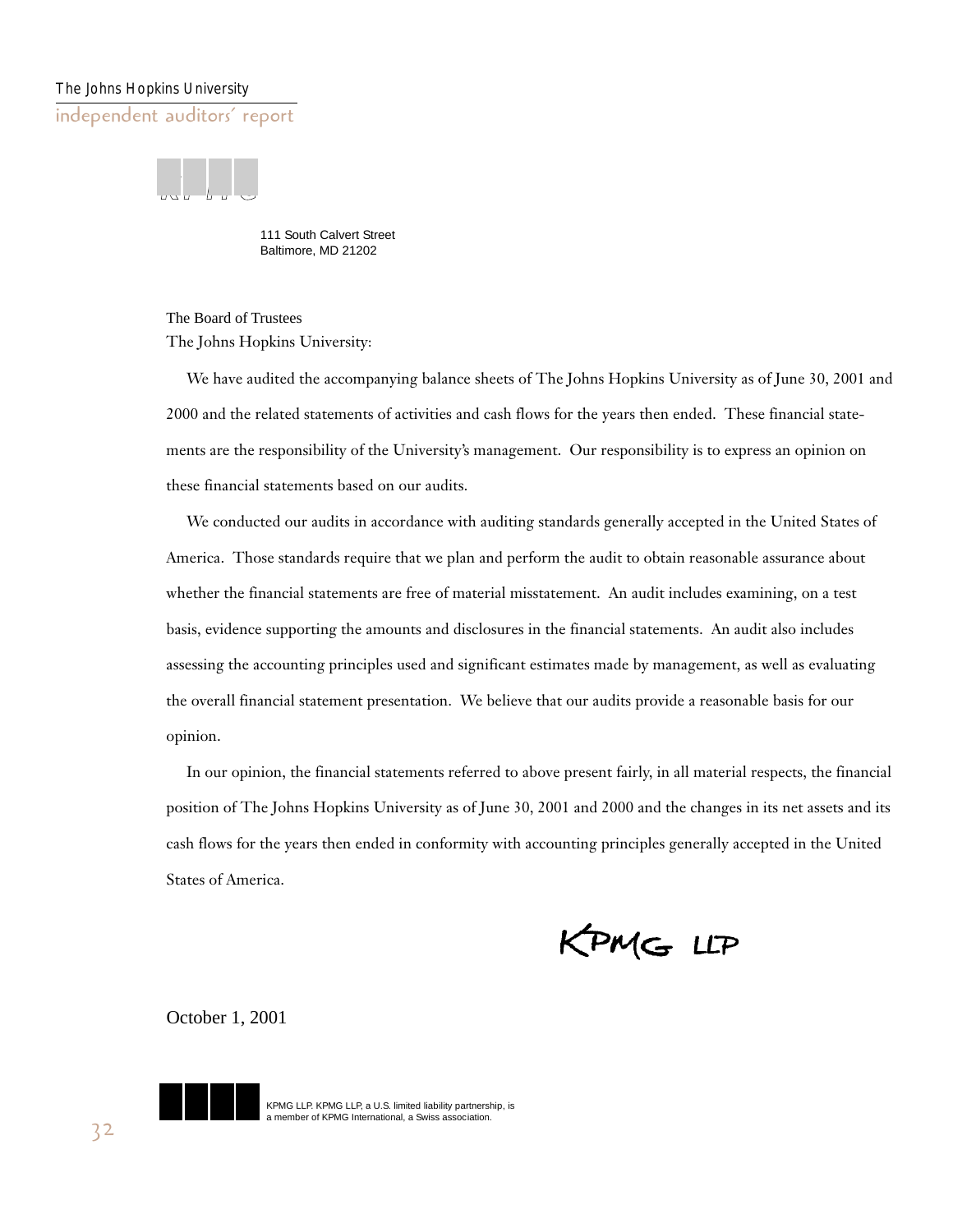## balance sheets—June 30, 2001 and 2000

*(in thousands)*

|                                                          | 2001          | 2000      |
|----------------------------------------------------------|---------------|-----------|
| Assets:                                                  |               |           |
| Cash and cash equivalents                                | \$<br>248,819 | 226,721   |
| Accounts receivable, net                                 | 195,498       | 179,387   |
| Prepaid expenses, deferred charges and other assets      | 41,450        | 25,171    |
| Contributions receivable, net                            | 201,776       | 136,926   |
| Loans receivable, net                                    | 35,648        | 34,585    |
| Investments                                              | 2,245,066     | 2,216,149 |
| Deposits with bond trustees                              | 59,184        | 86,624    |
| Investment in plant assets, net                          | 908,404       | 832,715   |
| Interests in trusts and endowment funds held by others   | 71,848        | 79,310    |
| <b>Total assets</b>                                      | \$4,007,693   | 3,817,588 |
| Liabilities:                                             |               |           |
| Accounts payable, deferred revenues and accrued expenses | \$<br>266,159 | 226,693   |
| Payables and deferred revenues under                     |               |           |
| split interest agreements                                | 54,535        | 52,676    |
| Debt                                                     | 554,717       | 539,958   |
| Obligations under deferred compensation                  |               |           |
| agreements and other long-term liabilities               | 178,247       | 196,818   |
| <b>Total liabilities</b>                                 | 1,053,658     | 1,016,145 |
| Net assets:                                              |               |           |
| Unrestricted                                             | 1,828,524     | 1,846,706 |
| Temporarily restricted                                   | 342,874       | 224,572   |
| Permanently restricted                                   | 782,637       | 730,165   |
| Total net assets                                         | 2,954,035     | 2,801,443 |
| Total liabilities and net assets                         | \$4,007,693   | 3,817,588 |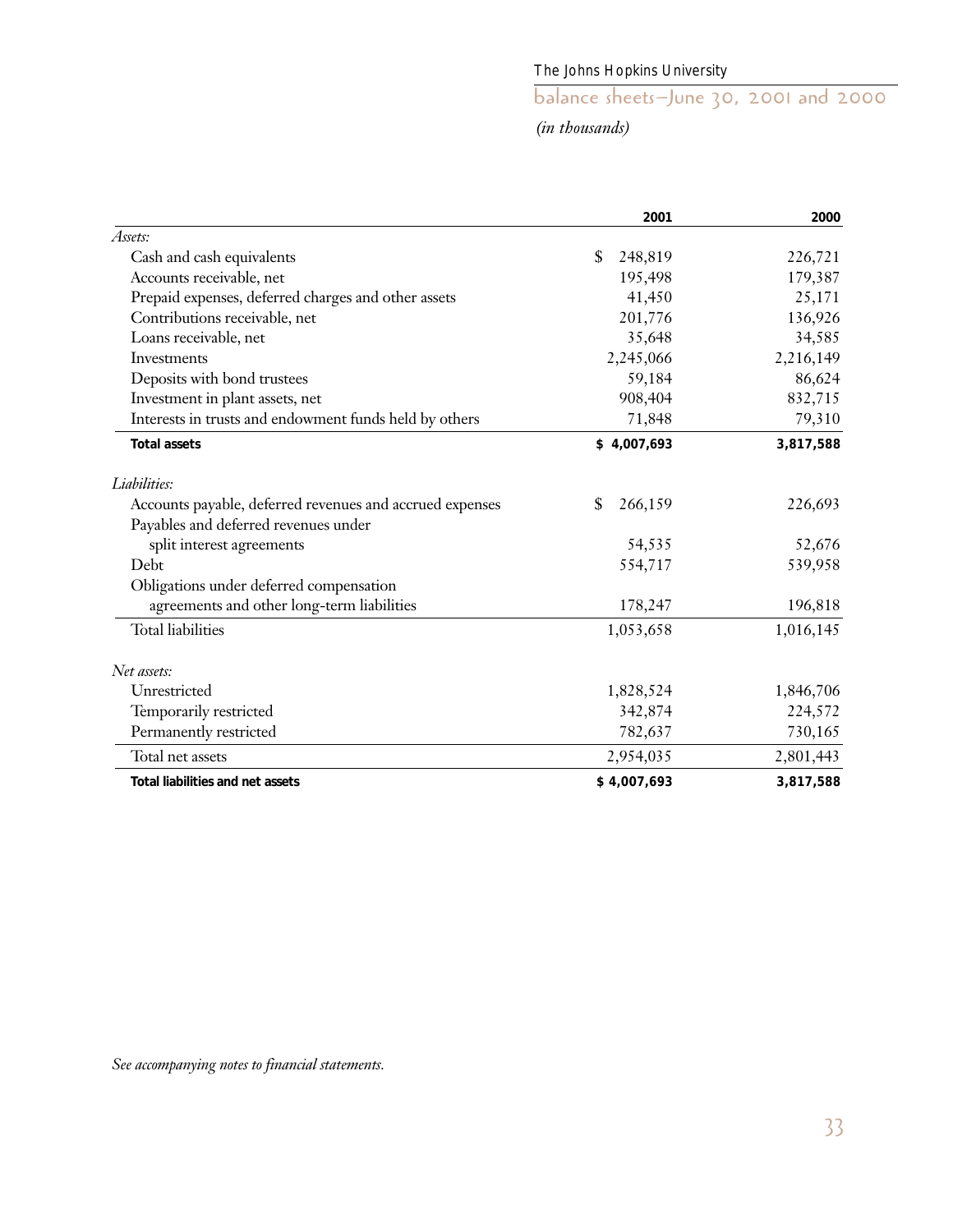#### The Johns Hopkins University

#### statement of activities

*Year ended June 30, 2001 (in thousands)*

|                                                | <b>Unrestricted</b><br><b>Net Assets</b> | Temporarily<br><b>Restricted</b><br><b>Net Assets</b> | Permanently<br><b>Restricted</b><br><b>Net Assets</b> | Total      |
|------------------------------------------------|------------------------------------------|-------------------------------------------------------|-------------------------------------------------------|------------|
| Operating revenues:                            |                                          |                                                       |                                                       |            |
| Tuition and fees, net of student financial aid | S.<br>210,452                            |                                                       |                                                       | 210,452    |
| Grants, contracts and similar agreements       | 1,190,958                                |                                                       |                                                       | 1,190,958  |
| Clinical services                              | 194,538                                  |                                                       |                                                       | 194,538    |
| Reimbursements from affiliated institutions    | 132,497                                  |                                                       |                                                       | 132,497    |
| Contributions                                  | 51,393                                   | 172,234                                               |                                                       | 223,627    |
| Investment income                              | 109,846                                  |                                                       |                                                       | 109,846    |
| Maryland State aid                             | 17,680                                   |                                                       |                                                       | 17,680     |
| Sales and services of auxiliary enterprises    | 42,703                                   |                                                       |                                                       | 42,703     |
| Other                                          | 56,404                                   |                                                       |                                                       | 56,404     |
| Net assets released from restrictions          | 51,441                                   | (51, 441)                                             |                                                       |            |
| Total operating revenues                       | 2,057,912                                | 120,793                                               | $\blacksquare$                                        | 2,178,705  |
| Operating expenses:                            |                                          |                                                       |                                                       |            |
| Compensation and benefits                      | 1,159,727                                |                                                       |                                                       | 1,159,727  |
| Contractual services                           | 418,104                                  |                                                       |                                                       | 418,104    |
| Supplies, materials and other                  | 241,475                                  |                                                       |                                                       | 241,475    |
| Depreciation of property and equipment         | 70,790                                   |                                                       |                                                       | 70,790     |
| Travel                                         | 46,328                                   |                                                       |                                                       | 46,328     |
| Interest                                       | 28,408                                   |                                                       |                                                       | 28,408     |
| Total operating expenses                       | 1,964,832                                |                                                       |                                                       | 1,964,832  |
| Excess of operating revenues over expenses     | 93,080                                   | 120,793                                               |                                                       | 213,873    |
| Nonoperating revenues, gains and losses:       |                                          |                                                       |                                                       |            |
| Contributions                                  |                                          | 23,461                                                | 59,352                                                | 82,813     |
| Investment loss                                | (131, 033)                               | (502)                                                 | (5,024)                                               | (136, 559) |
| Loss on disposals of property and equipment    | (2,368)                                  |                                                       |                                                       | (2,368)    |
| Net assets released from restrictions          | 27,595                                   | (27, 595)                                             |                                                       |            |
| Loss on extinguishment of debt                 | (585)                                    |                                                       |                                                       | (585)      |
| Other                                          | (4, 871)                                 | 2,145                                                 | (1, 856)                                              | (4, 582)   |
| Nonoperating revenues, gains and losses, net   | (111, 262)                               | (2, 491)                                              | 52,472                                                | (61, 281)  |
| Increase (decrease) in net assets              | (18, 182)                                | 118,302                                               | 52,472                                                | 152,592    |
| Net assets at beginning of year                | 1,846,706                                | 224,572                                               | 730,165                                               | 2,801,443  |
| Net assets at end of year                      | \$1,828,524                              | 342,874                                               | 782,637                                               | 2,954,035  |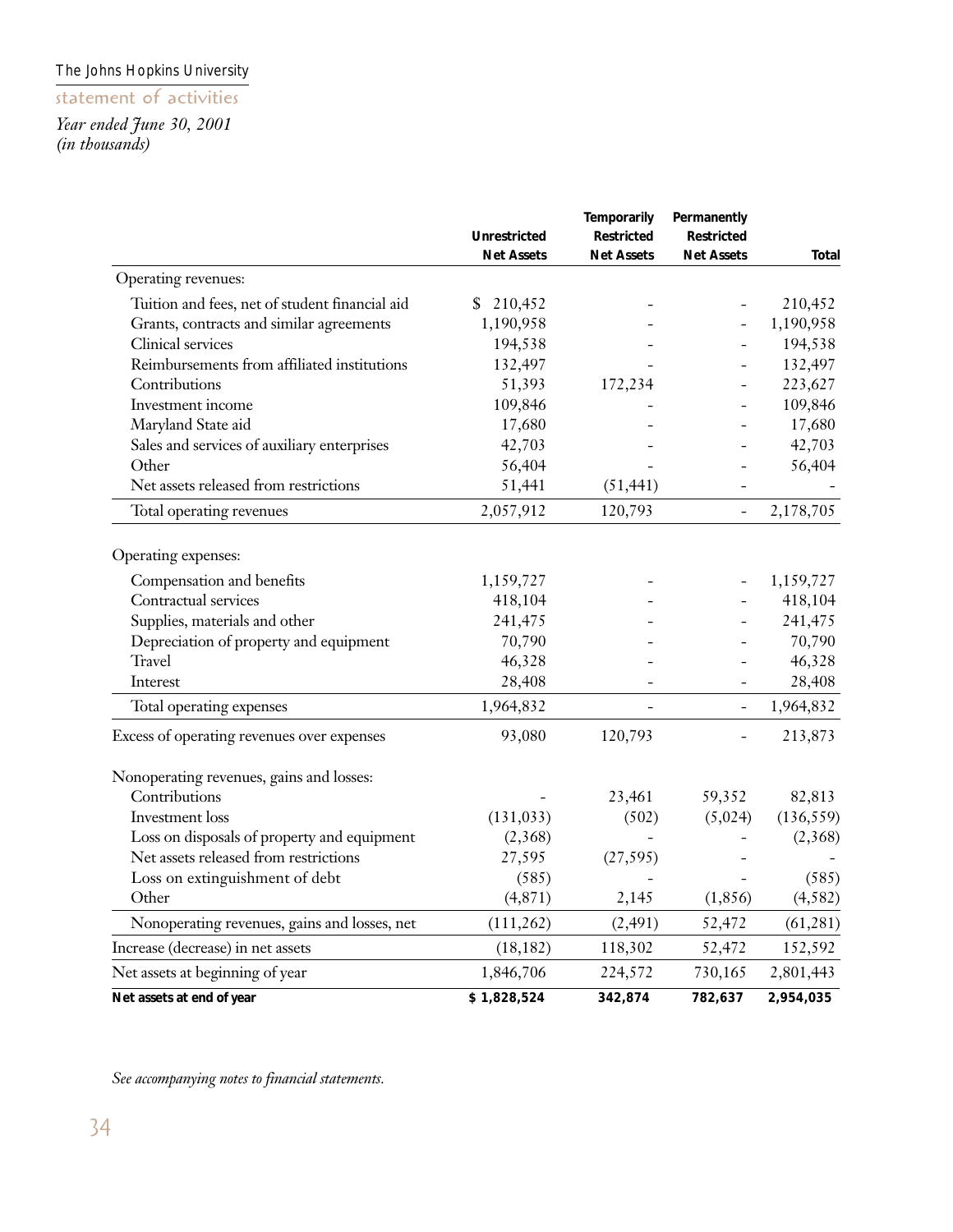statement of activities

*Year ended June 30, 2000 (in thousands)*

|                                                         | Unrestricted<br><b>Net Assets</b> | Temporarily<br><b>Restricted</b><br><b>Net Assets</b> | Permanently<br><b>Restricted</b><br><b>Net Assets</b> | Total     |
|---------------------------------------------------------|-----------------------------------|-------------------------------------------------------|-------------------------------------------------------|-----------|
| Operating revenues:                                     |                                   |                                                       |                                                       |           |
| Tuition and fees, net of student financial aid          | \$<br>199,808                     |                                                       |                                                       | 199,808   |
| Grants, contracts and similar agreements                | 1,057,513                         |                                                       |                                                       | 1,057,513 |
| Clinical services                                       | 187,271                           |                                                       |                                                       | 187,271   |
| Reimbursements from affiliated institutions             | 123,433                           |                                                       | $\blacksquare$                                        | 123,433   |
| Contributions                                           | 66,487                            | 23,638                                                |                                                       | 90,125    |
| Investment income                                       | 91,558                            |                                                       |                                                       | 91,558    |
| Maryland State aid                                      | 15,477                            |                                                       |                                                       | 15,477    |
| Sales and services of auxiliary enterprises             | 44,724                            |                                                       |                                                       | 44,724    |
| Other                                                   | 71,290                            |                                                       |                                                       | 71,290    |
| Net assets released from restrictions                   | 25,756                            | (25,756)                                              |                                                       |           |
| Total operating revenues                                | 1,883,317                         | (2,118)                                               | $\blacksquare$                                        | 1,881,199 |
| Operating expenses:                                     |                                   |                                                       |                                                       |           |
| Compensation and benefits                               | 1,051,929                         |                                                       |                                                       | 1,051,929 |
| Contractual services                                    | 377,908                           |                                                       |                                                       | 377,908   |
| Supplies, materials and other                           | 222,407                           |                                                       |                                                       | 222,407   |
| Depreciation of property and equipment                  | 75,254                            |                                                       |                                                       | 75,254    |
| Travel                                                  | 40,896                            |                                                       |                                                       | 40,896    |
| Interest                                                | 25,773                            |                                                       |                                                       | 25,773    |
| Total operating expenses                                | 1,794,167                         |                                                       |                                                       | 1,794,167 |
| Excess (deficiency) of operating revenues over expenses | 89,150                            | (2,118)                                               |                                                       | 87,032    |
| Nonoperating revenues, gains and losses:                |                                   |                                                       |                                                       |           |
| Contributions                                           |                                   | 33,528                                                | 82,124                                                | 115,652   |
| Investment income                                       | 164,361                           | 733                                                   | 7,031                                                 | 172,125   |
| Loss on disposals of property and equipment             | (3,292)                           |                                                       |                                                       | (3,292)   |
| Net assets released from restrictions                   | 36,600                            | (36,600)                                              |                                                       |           |
| Other                                                   | (3,211)                           | (2,744)                                               | 3,658                                                 | (2, 297)  |
| Nonoperating revenues, gains and losses, net            | 194,458                           | (5,083)                                               | 92,813                                                | 282,188   |
| Increase (decrease) in net assets                       | 283,608                           | (7,201)                                               | 92,813                                                | 369,220   |
| Net assets at beginning of year                         | 1,563,098                         | 231,773                                               | 637,352                                               | 2,432,223 |
| Net assets at end of year                               | \$1,846,706                       | 224,572                                               | 730,165                                               | 2,801,443 |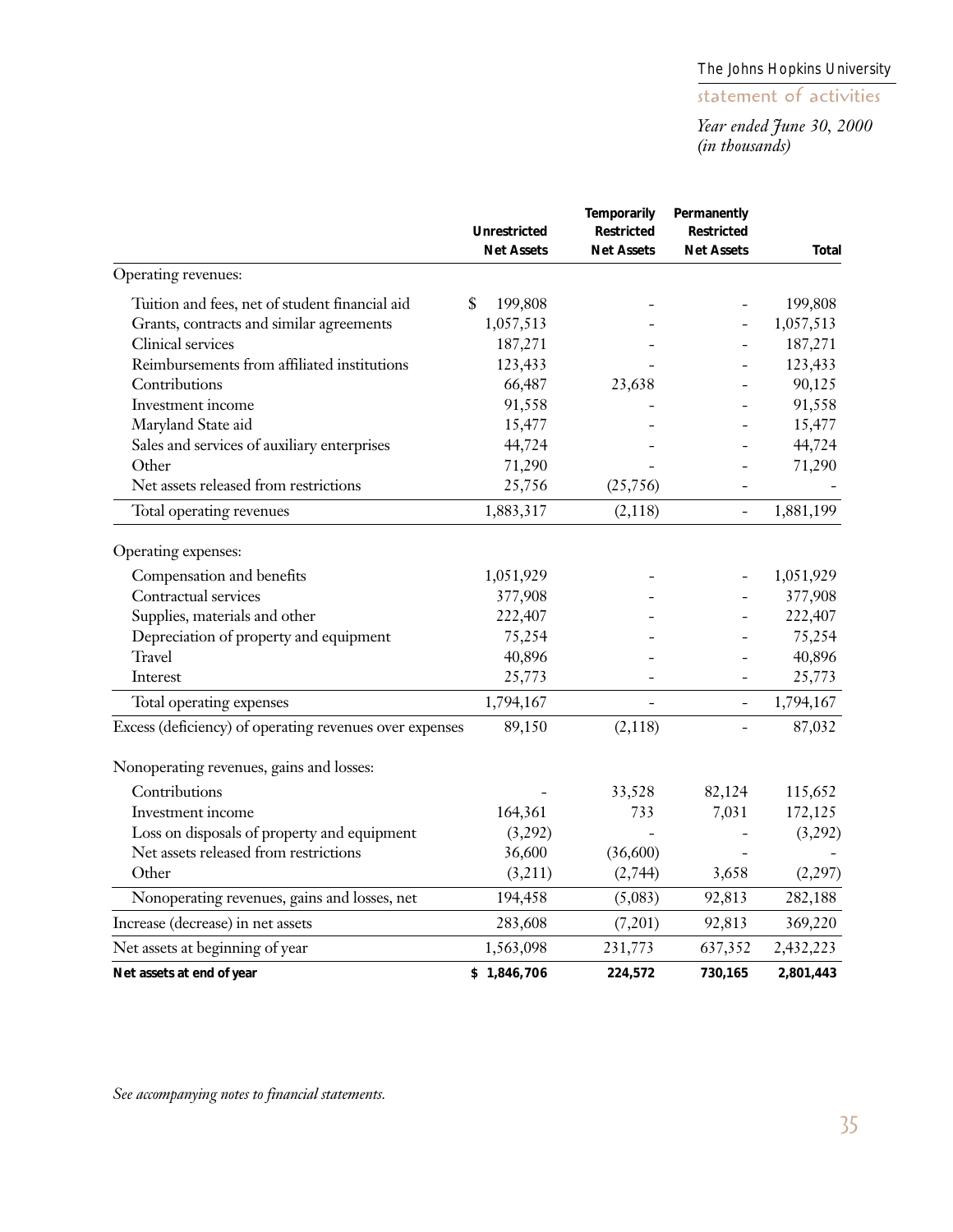## The Johns Hopkins University

### statements of cash flows

 $\mathcal{S}$  statements of  $\mathcal{S}$ *Years ended June 30, 2001 and 2000 (in thousands)*

|                                                                                                                                | 2001          | 2000        |
|--------------------------------------------------------------------------------------------------------------------------------|---------------|-------------|
| Cash flows from operating activities:                                                                                          |               |             |
| Increase in net assets                                                                                                         | 152,592<br>\$ | 369,220     |
| Adjustments to reconcile increase in net assets                                                                                |               |             |
| to net cash provided by operating activities:                                                                                  |               |             |
| Depreciation and loss on disposals of property and equipment                                                                   | 73,158        | 78,546      |
| Loss on extinguishment of debt                                                                                                 | 585           |             |
| Decrease (increase) in accounts receivable, net                                                                                | (16, 111)     | 37,027      |
| Increase in prepaid expenses, deferred charges and other assets                                                                | (16,279)      | (8,359)     |
| Decrease (increase) in contributions receivable, net                                                                           | (64, 850)     | 36,967      |
| Increase in accounts payable, deferred revenues and accrued expenses<br>Increase in payables and deferred revenues under split | 40,612        | 1,490       |
| interest agreements                                                                                                            | 1,859         | 7,697       |
| Contributions restricted for long-term investment                                                                              | (86,975)      | (142,996)   |
| Net realized and unrealized (gains) losses from investments                                                                    | 96,015        | (202, 913)  |
| Other, net                                                                                                                     | 21            | 1,265       |
| Net cash provided by operating activities                                                                                      | 180,627       | 177,944     |
| Cash flows from investing activities:                                                                                          |               |             |
| Purchases of investments                                                                                                       | (1,996,016)   | (2,603,490) |
| Proceeds from sales and maturities of investments                                                                              | 1,878,546     | 2,495,333   |
| Purchases of property and equipment                                                                                            | (149,993)     | (126, 557)  |
| Disbursements for student loans                                                                                                | (5,600)       | (5,282)     |
| Repayments of student loans                                                                                                    | 4,636         | 4,278       |
| Decrease (increase) in deposits with bond trustees, net                                                                        | 27,440        | (83,002)    |
| Net cash used by investing activities                                                                                          | (240,987)     | (318, 720)  |
| Cash flows from financing activities:                                                                                          |               |             |
| Contributions restricted for long-term investment                                                                              | 86,975        | 142,996     |
| Proceeds from borrowings                                                                                                       | 71,372        | 127,560     |
| Repayments of borrowings                                                                                                       | (57,318)      | (15, 450)   |
| Increase (decrease) in other long-term liabilities                                                                             | (18, 571)     | 13,193      |
| Net cash provided by financing activities                                                                                      | 82,458        | 268,299     |
| Net increase in cash and cash equivalents                                                                                      | 22,098        | 127,523     |
| Cash and cash equivalents at beginning of year                                                                                 | 226,721       | 99,198      |
| Cash and cash equivalents at end of year                                                                                       | 248,819<br>\$ | 226,721     |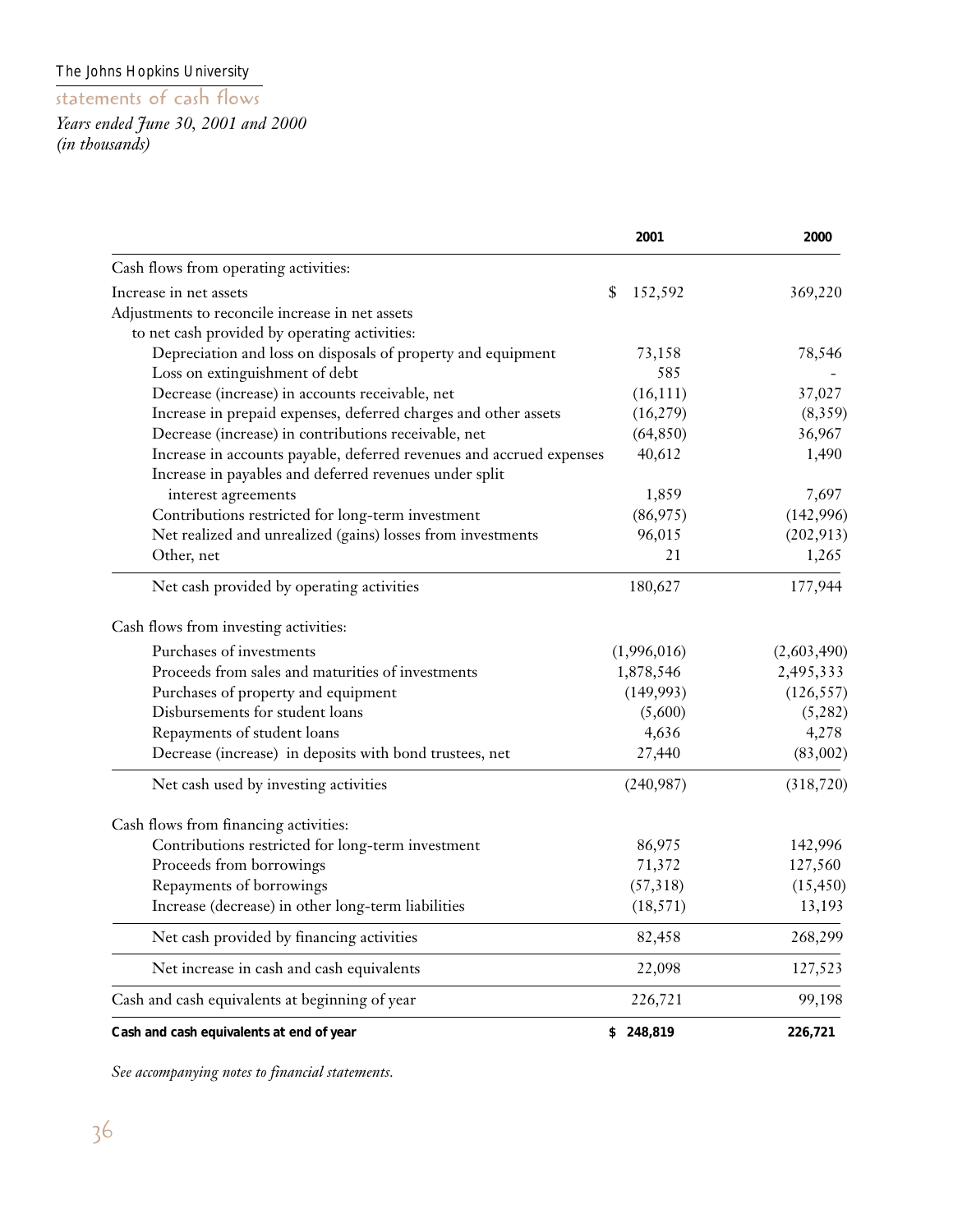#### **(1) Summary of Significant Accounting Policies**

#### *(a) General*

Johns Hopkins University is a private, nonprofit institution that provides education and related services to students and others, research and related services to sponsoring organizations and professional medical services to patients. The University is based in Baltimore, Maryland, but also maintains facilities and operates education programs elsewhere in Maryland, in Washington, D.C. and, on a more limited scale, in certain foreign locations.

Education and related services (e.g., room, board, etc.) are provided to approximately 19,000 students, including 10,200 full-time students and 8,800 part-time students, and produce about 12% of the University's operating revenues. The full-time students are divided about equally between graduate level (including postdoctoral) and undergraduate level. Students are drawn from a broad geographic area, including most of the states in the United States and numerous foreign countries. The majority of the part-time students are graduate level students from the Baltimore-Washington, D.C. area.

Research and related services (e.g., research training) are provided to more than 1,340 government and private sponsors. Grants, contracts and similar agreements produce about 55% of the University's operating revenues. Approximately 90% of the revenues from research services come from departments and agencies of the United States Government. Major government sponsors include the Department of Health and Human Services, the Department of Defense, the National Aeronautics and Space Administration and the Agency for International Development; these sponsors provided approximately 36%, 33%, 8% and 8%, respectively, of revenues from grants, contracts and similar agreements in 2001.

Professional medical services are provided by members of the University's faculty to patients at Johns Hopkins Hospital and other hospitals and outpatient care facilities in the Baltimore area and produce about 9% of the University's operating revenues. The patients are predominantly from the Baltimore area, other parts of Maryland or surrounding states.

#### *(b) Basis of Presentation*

The financial statements include the accounts of the various academic and support divisions, the Applied Physics Laboratory (APL), the Johns Hopkins University Press and affiliated organizations which are controlled by the University, including JHPIEGO Corporation, Peabody Institute of the City of Baltimore and the Fund for Johns Hopkins Medicine. Investments in organizations which the University does not control, including Dome Corporation, Johns

Hopkins Healthcare LLC and Johns Hopkins Home Care Group, Inc., are accounted for using the equity method. Certain amounts for 2000 have been reclassified to conform to the presentation for 2001.

The preparation of financial statements in conformity with accounting principles generally accepted in the United States of America requires management to make estimates and judgments that affect the reported amounts of assets and liabilities and disclosures of contingencies at the date of the financial statements and revenues and expenses recognized during the reporting period. Actual results could differ from those estimates.

Net assets, revenues and gains and losses are classified based on the existence or absence of donorimposed restrictions. Accordingly, net assets of the University are classified and reported as follows:

*Permanently restricted*—Net assets subject to donor-imposed stipulations that they be maintained permanently by the University. Generally, the donors of these assets permit the University to use all or part of the income earned on related investments for general or specific purposes, primarily divisional and departmental support and student financial aid.

*Temporarily restricted*—Net assets subject to donor-imposed stipulations that may or will be met by actions of the University and/or the passage of time.

*Unrestricted*—Net assets that are not subject to donor-imposed stipulations.

Revenues are reported as increases in unrestricted net assets unless the use of the related assets is limited by donor-imposed restrictions. Expenses are reported as decreases in unrestricted net assets. Gains and losses on investments are reported as increases or decreases in unrestricted net assets unless their use is restricted by explicit donor stipulations or by law. Expirations of temporary restrictions recognized on net assets (i.e., the donor-stipulated purpose has been fulfilled and/or the stipulated time period has elapsed) are reported as reclassifications from temporarily restricted net assets to unrestricted net assets. Temporary restrictions on gifts to acquire long-lived assets are considered met in the period in which the assets are acquired or placed in service.

#### *(c) Contributions*

Contributions, including unconditional promises to give, are recognized as revenues in the appropriate category of net assets in the period received, except that contributions which impose restrictions that are met in same fiscal year they are received are included in

#### The Johns Hopkins University notes to financial statements

*June 30, 2001 and 2000*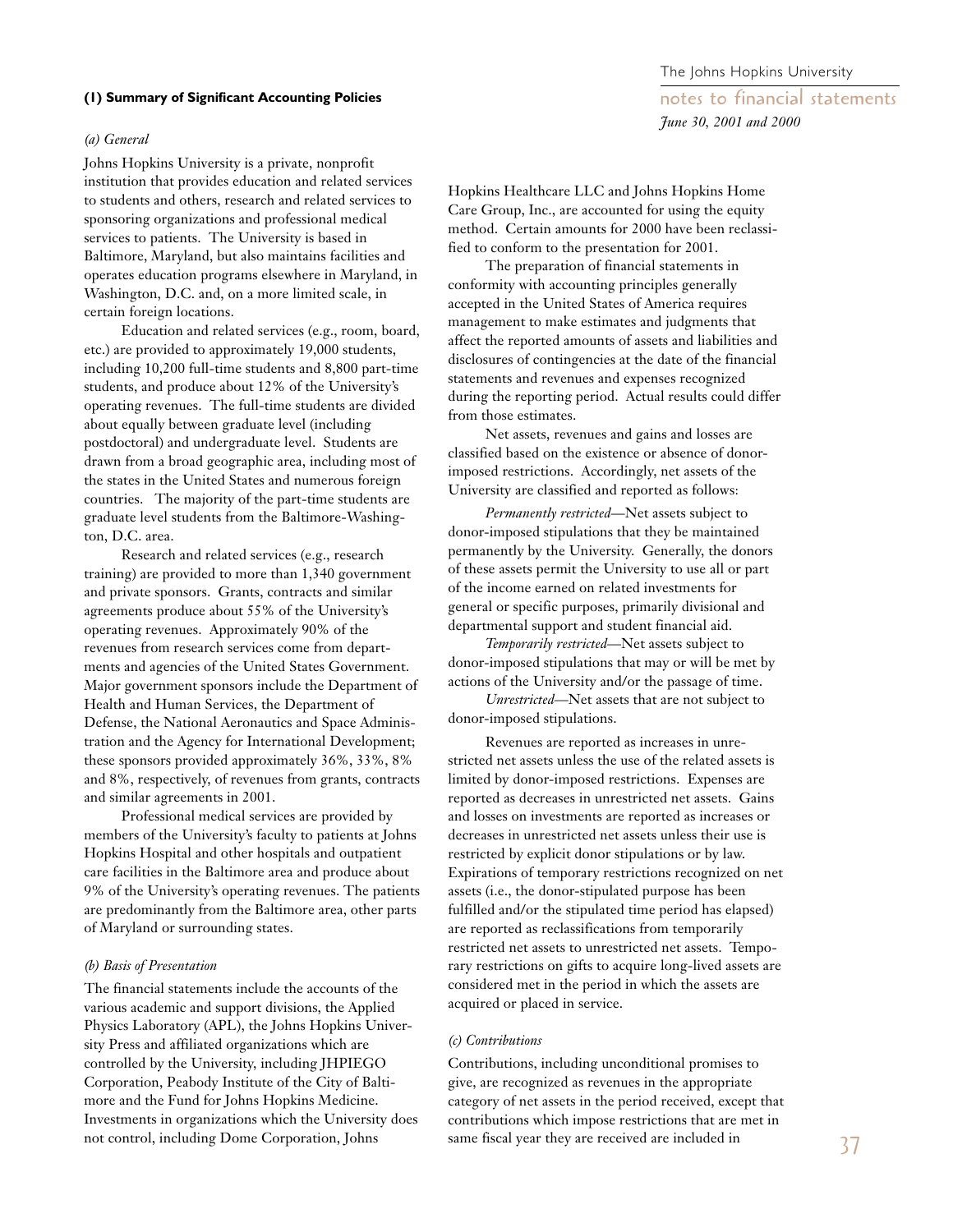#### notes to financial statements

*June 30, 2001 and 2000*

unrestricted revenues. Contributions received for capital projects or perpetual or term endowment funds and contributions under split interest agreements or perpetual trusts are reported as nonoperating revenues. All other contributions are reported as operating revenues. Changes in the nature of any restrictions on contributions due to amendments to agreements with donors are recognized by adjusting operating and nonoperating contribution revenues in the period in which the amendments are approved. Conditional promises to give are not recognized until the conditions on which they depend are substantially met. Contributions of assets other than cash are recorded at their estimated fair value at the date of gift, except that contributions of works of art, historical treasures and similar assets held as part of collections are not recognized or capitalized.

Allowance is made for uncollectible contributions receivable based upon management's judgment and analysis of the creditworthiness of the donors, past collection experience and other relevant factors. Estimated collectible contributions to be received after one year are discounted using a risk-free rate for the expected period of collection. Amortization of the discount is recorded as additional contribution revenue.

#### *(d) Cash and Cash Equivalents*

Short-term investments with maturities at dates of purchase of three months or less are classified as cash equivalents, except that any such investments purchased with funds on deposit with bond trustees, with funds held in trusts by others or by external endowment investment managers are classified with the applicable assets. Cash equivalents include short-term U.S. Treasury securities and other highly liquid investments and are carried at cost which approximates fair value.

#### *(e) Investments*

Investments are stated at their fair values which are generally determined based on quoted market prices or estimates provided by external investment managers or other independent sources. In the limited cases where such values are not available, historical cost is used as an estimate of fair value.

Assets of pooled endowment and similar funds are invested on the basis of a total return policy to provide income and to realize appreciation in investment values. Realized investment gains of these funds may be used to support operations provided that the funds have market values in excess of their historical values. The endowment investment pool payout was approximately 4.5% of average market values in 2001 and 2000.

Investment income included in operating revenues consists of income and realized gains and losses on investments of working capital and nonpooled endowment funds (except where restricted by donors) and the annual appropriation of income and realized gains for pooled endowment and similar funds approved by the Board of Trustees. All unrealized gains and losses, any difference between the income and realized gains earned and the appropriated amount for pooled endowment and similar funds and income and realized gains restricted by donors are reported as nonoperating revenues.

#### *(f) Investment in Plant Assets*

Investments in plant assets are stated at cost or at estimated fair value if acquired by gift, less accumulated depreciation and amortization. Depreciation of buildings, equipment and library collections and amortization of leasehold improvements are computed using the straight-line method over the estimated useful lives of the assets. Land and certain historic buildings are not subject to depreciation. Title to certain equipment purchased using funds provided by government sponsors is vested in the University. Such equipment is included in investment in plant assets. Certain facilities and equipment used by the APL in connection with its performance under agreements with the United States Government are owned by the government. These facilities and equipment are not included in the balance sheet; however, the University is accountable to the government for them.

#### *(g) Split Interest Agreements and Perpetual Trusts*

The University's split interest agreements with donors consist primarily of irrevocable charitable remainder trusts for which the University serves as trustee. Assets held in these trusts are included in investments. Contribution revenues are recognized at the date the trusts are established after recording liabilities for the present value of the estimated future payments to be made to the donors and/or other beneficiaries. The liabilities are adjusted during the terms of the trusts for changes in the values of the assets, accretion of the discounts and other changes in estimates of future benefits.

The University is also the beneficiary of certain perpetual trusts held and administered by others. The present values of the estimated future cash receipts from the trusts are recognized as assets and contribution revenues at the dates the trusts are established. Distributions from the trusts are recorded as contributions and the carrying value of the assets is adjusted for changes in estimates of future receipts.

#### *(h) Insurance*

The University, together with other institutions, has formed captive insurance companies which arrange and provide professional liability, general liability and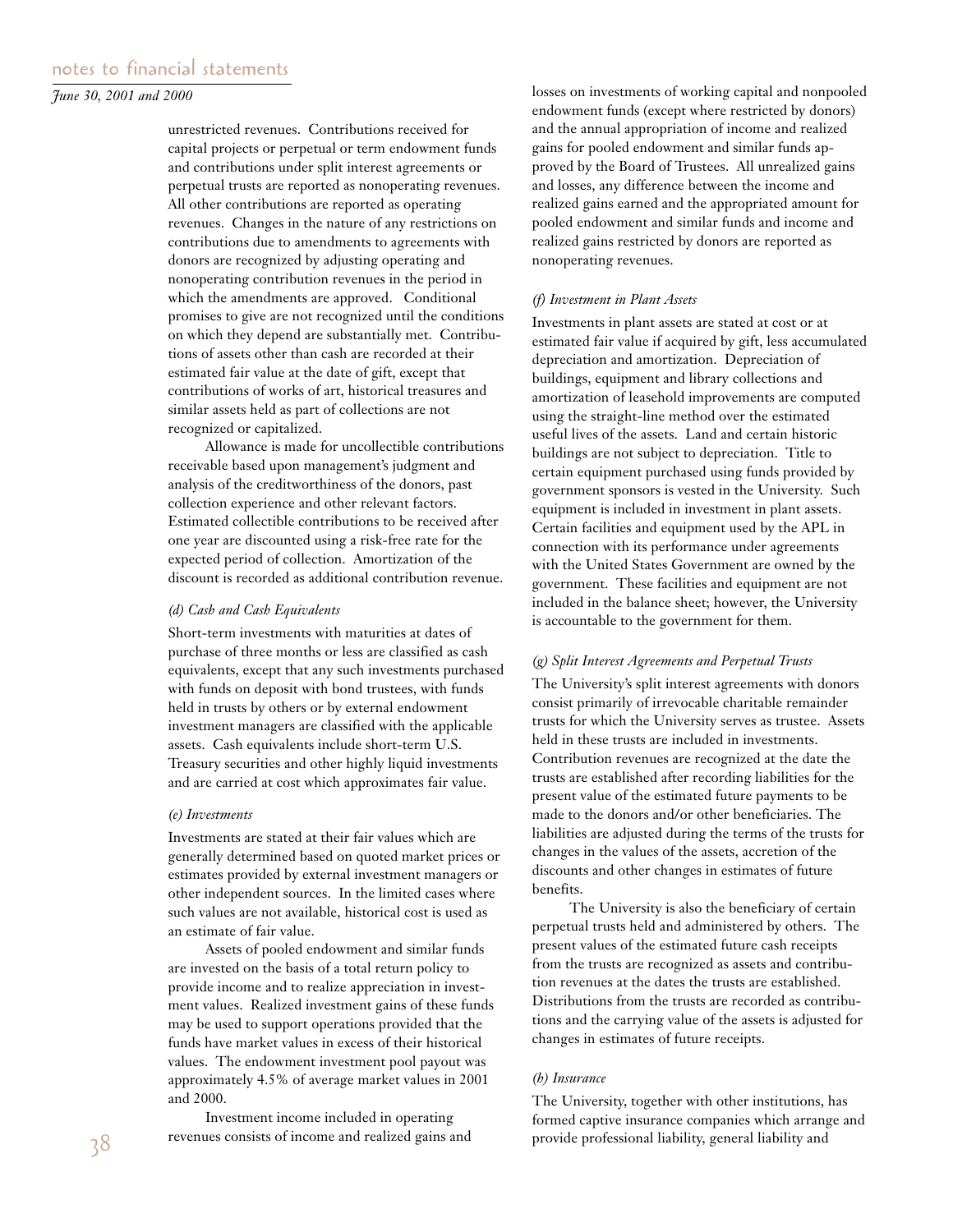property damage insurance for their shareholders. Defined portions of claims paid by these companies are self-insured. The University's annual payments to the companies for insurance coverage are based on actuarial studies and are included in operating expenses.

#### *(i) Affiliated Institutions*

The University has separate administrative agreements for the exchange of services with Johns Hopkins Hospital (Hospital) and other medical and educational institutions. Costs incurred by the University in providing services to these institutions and the related reimbursements are reported as operating expenses and revenues, respectively, in the appropriate object and source classifications. Costs incurred by the University for services provided by these institutions are reported as operating expenses in the appropriate classifications.

The University holds and manages endowment and similar funds which were designated by the donors for purposes or activities that are carried out by the Hospital. These funds are included in investments and other long-term liabilities. The liabilities are adjusted for earnings from and changes in the fair values of the investments.

#### *(j) Fair Values of Financial Instruments*

Fair values of financial instruments approximate their carrying values in the financial statements, except for indebtedness for which fair value information is provided in note 7.

#### *(k) Sponsored Projects*

Revenues under grants, contracts and similar agreements with sponsoring organizations are recognized as expenditures are incurred for agreement purposes. These revenues include recoveries of facilities and administrative costs which are generally determined as a negotiated or agreed-upon percentage of direct costs, with certain exclusions. Facilities and administrative cost recovery revenues for the academic and support divisions of the University were \$170,669,000 in 2001 and \$150,958,000 in 2000.

#### *(l) Student Financial Aid*

The University provides financial aid to eligible students, generally in a "package" that includes loans, compensation under work-study programs and/or grant and scholarship awards. The loans are provided primarily through programs of the United States Government (including direct and guaranteed loan programs) under which the University is responsible only for certain administrative duties. The grants and scholarships include awards provided from gifts and grants from private donors, income earned on endowment funds restricted for student aid and general funds.

Grant and scholarship awards were \$96,644,000 in 2001 and \$89,963,000 in 2000 and are netted against tuition and fees revenues.

#### *(m) Income Taxes*

The University is qualified as a not-for-profit organization under section 501(c)(3) of the Internal Revenue Code, as amended. Accordingly, it is not subject to income taxes except to the extent it has taxable income from businesses that are not related to its exempt purpose.

#### *(n) Derivative Financial Instruments*

Effective July 1, 2000, the University adopted Statement of Financial Accounting Standards No. 133, *Accounting for Derivative Instruments and Hedging Activities*. This Statement requires that all derivatives be measured at fair value and that they be recognized in the balance sheet as assets or liabilities. There was no cumulative effect at July 1, 2000 of adoption of this Statement as all of the derivative instruments held by the University at that date (consisting of futures and forward currency contracts) were stated at fair value in accordance with the applicable authoritative guidance. The effect of adoption in 2001, relating to the accounting for an interest rate swap agreement entered into in April 2001, was not material.

The University's external investment managers are authorized to use specified derivative financial instruments, including futures and forward currency contracts, in managing the assets under their control, subject to restrictions and limitations adopted by the Board of Trustees.

Futures contracts, which are commitments to buy or sell designated financial instruments at a future date for a specified price, may be used to adjust asset allocation, neutralize options in securities or construct a more efficient portfolio. The managers have made limited use of exchange-traded interest rate futures contracts. Margin requirements are met in cash; however, the managers settle their positions on a net basis and, accordingly, the cash requirements are substantially less than the contract amounts. Forward currency contracts, which are agreements to exchange designated currencies at a future date at a specified rate, may be used to hedge currency exchange risk associated with investments in fixed-income securities denominated in foreign currencies and investments in equity securities traded in foreign markets. The managers settle these contracts on a net basis and, accordingly, the cash requirements are substantially less than the contract amounts. Changes in the market value of the futures and forward currency contracts are included in investment income and were not significant in 2001 and 2000.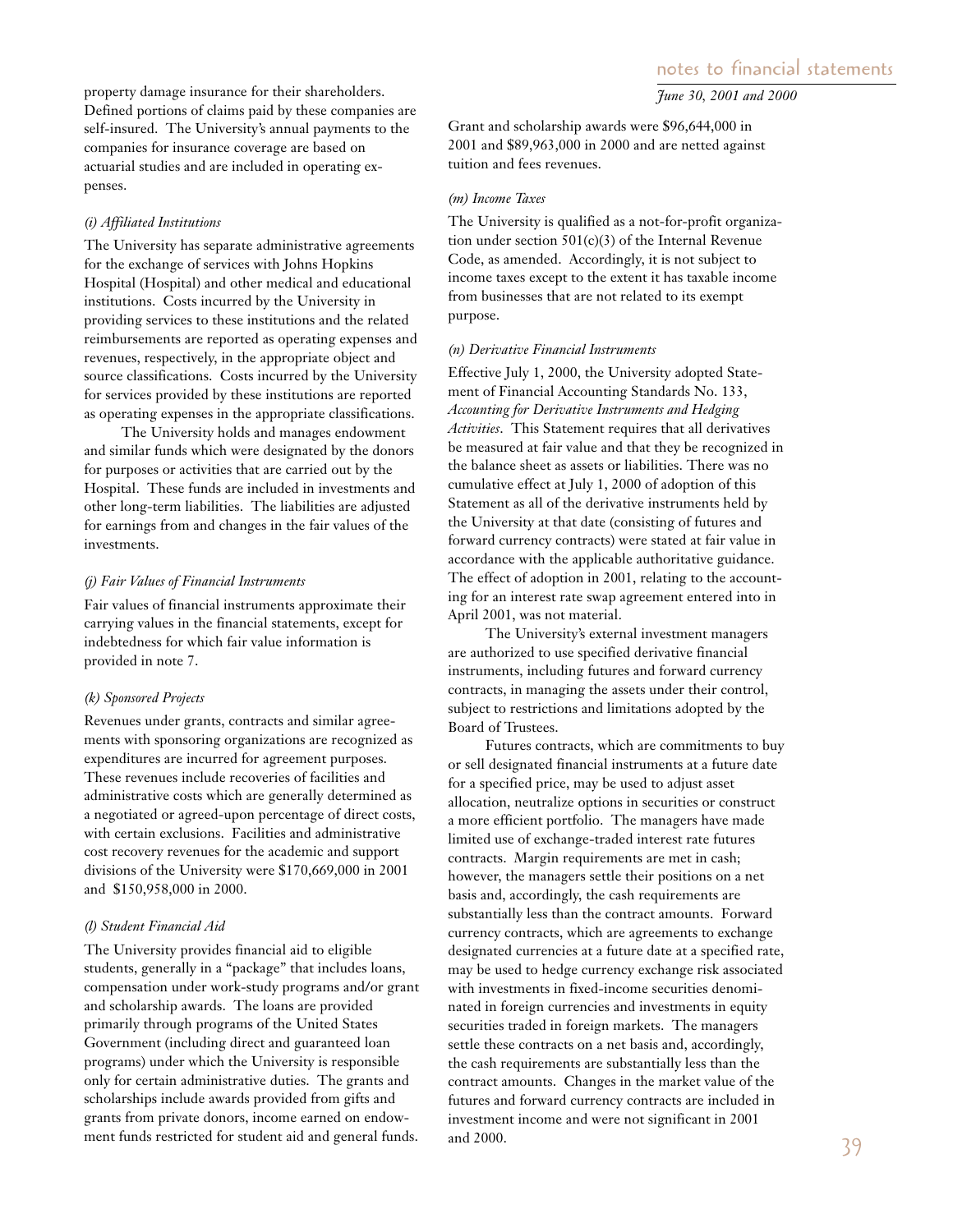The University makes limited use of interest rate swap agreements to manage interest rate risk associated with variable rate debt. Under interest rate swap agreements, the University and the counterparties agree to exchange the difference between fixed rate and variable rate interest amounts calculated by reference to specified notional principal amounts during the agreement period. Notional principal amounts are used to express the volume of these transactions, but the cash requirements and amounts subject to credit risk are substantially less. Amounts receivable or payable under swap agreements are accounted for as adjustments to interest expense on the related debt.

Parties to interest rate exchange agreements are subject to market risk for changes in interest rates and risk of credit loss in the event of nonperformance by the counterparty. The University does not require any collateral under these agreements, but deals only with highly rated financial institution counterparties and does not expect that any counterparties will fail to meet their obligations.

#### **(2) Applied Physics Laboratory (APL)**

The APL is engaged in research and development work principally under an omnibus contract with the Naval Sea Systems Command of the United States Navy (NAVSEA). Revenues and expenses under the contract with NAVSEA and contracts with other agencies of the United States Government represent substantially all of the revenues and expenses of the APL. The omnibus contract and other contracts define reimbursable costs and provide for fees to the University. The omnibus contract also requires that a portion of the fees earned by the University thereunder be retained and used for various APL-related purposes.

The current contract with NAVSEA expires on September 30, 2002. University management expects that a contractual relationship with the United States Navy will continue after expiration of the current contract.

In accordance with an agreement between the United States Government and the University, the APL has been designated a national resource. Under the agreement, if the University should determine that is can no longer sponsor the APL or the Secretary of the Navy should determine that the Navy can no longer contract with the University with respect to the APL, the University will establish a charitable trust to provide for the continued availability of the APL. The trust would be administered by five trustees and the corpus would consist of the University's interest in the APL facilities, including land to the extent necessary, and the balances in the University's APL stabilization, contingency and research fund on the date the trust is

established, less certain costs. Upon termination of the trust, the corpus, in whole or in part, would be returned to and held and used by the University for such educational or research purposes and in such manner as the trustees and University agree.

The APL stabilization, contingency and research fund is included in unrestricted net assets and was approximately \$209,046,000 and \$195,586,000 at June 30, 2001 and 2000, respectively, including net investments in property and equipment of \$92,390,000 and \$89,011,000, respectively. At June 30, 2001, APL purchase and subcontract commitments were approximately \$62,000,000.

#### **(3) Accounts Receivable**

Accounts receivable, net, are summarized as follows at June 30 (in thousands):

|                                    | 200 I             | 2000    |
|------------------------------------|-------------------|---------|
| Reimbursement of costs incurred    |                   |         |
| under grants and contracts         | \$109,870 106,033 |         |
| Affiliated institutions, primarily |                   |         |
| Johns Hopkins Hospital             | 18,885            | 12,896  |
| Students and others                | 32,872            | 22,960  |
| Total research and training,       |                   |         |
| less allowances of \$23,783 in     |                   |         |
| 2001 and \$14,809 in 2000          | 161,627           | 141,889 |
| Medical services to patients,      |                   |         |
| less allowances of \$46,470 in     |                   |         |
| 2001 and \$49,800 in 2000          | 33,871            | 37,498  |
|                                    | \$195.498         | 179,387 |

#### **(4) Contributions Receivable**

Contributions receivable, net, are summarized as follows at June 30 (in thousands):

|                               | 200 I        | 2000    |
|-------------------------------|--------------|---------|
| Unconditional promises        |              |         |
| scheduled to be collected in: |              |         |
| Less than one year            | 66,613<br>S. | 42,335  |
| One year to five years        | 139,918      | 103,580 |
| Over five years               | 34,346       | 32,680  |
|                               | 240,877      | 178,595 |
| Less unamortized discount and |              |         |
| allowance for uncollectible   |              |         |
| contributions                 | 39,101       | 41,669  |
|                               | \$201.776    | 136.926 |

At June 30, 2001, approximately 57% of the gross contributions receivable were due from ten donors. At June 30, 2000, approximately 30% of the gross contributions receivable were due from eleven donors. Approximately 66% and 29% of contribution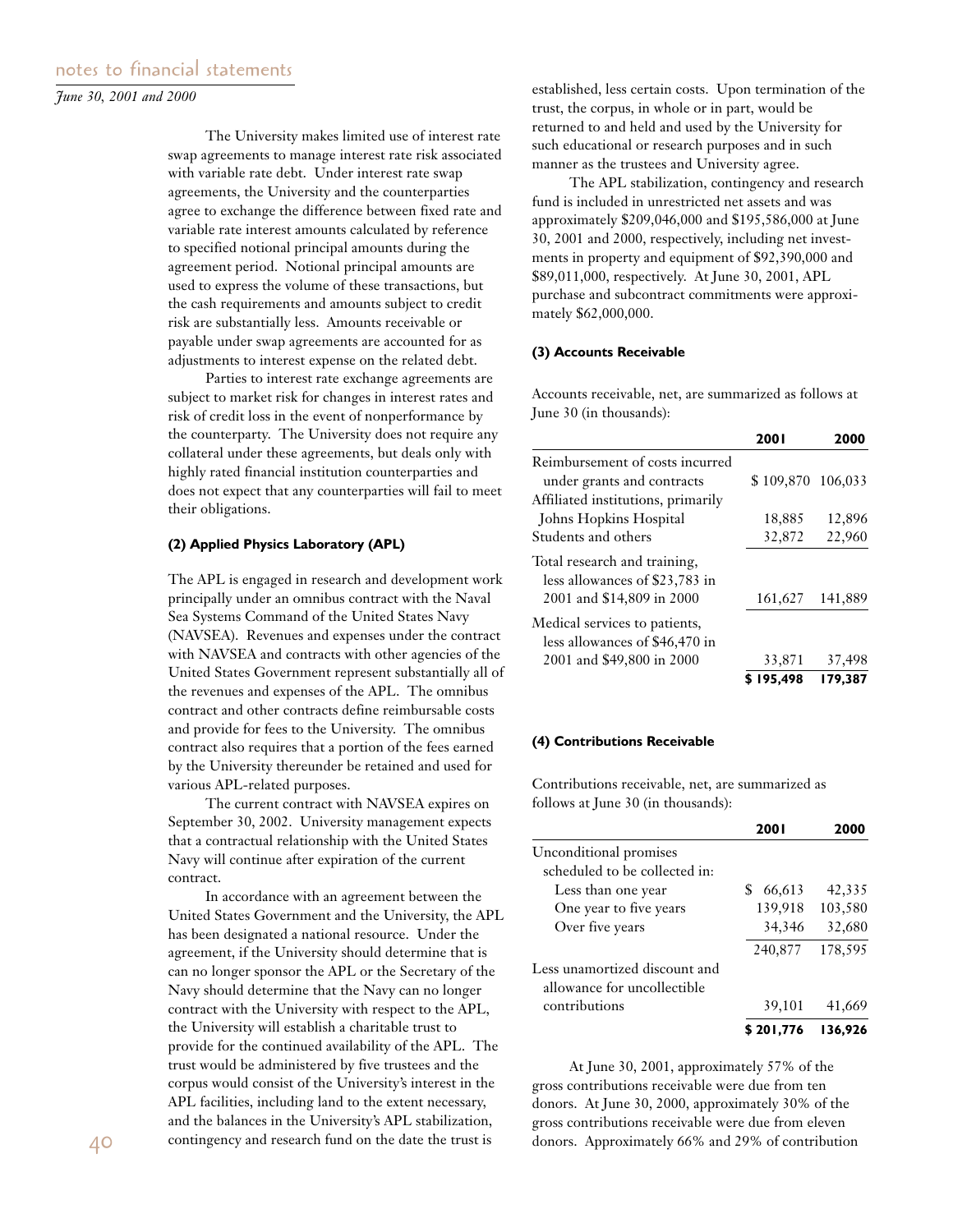revenues for 2001 and 2000, respectively, were from ten donors. At June 30, 2001, the University had also received bequest intentions of approximately \$85,675,000 and certain other conditional promises to give. These intentions and conditional promises to give are not recognized as assets and, if they are received, they will generally be restricted for specific purposes stipulated by the donors, primarily endowments for faculty support, scholarships or general operating support of a particular department or division of the University.

#### **(5) Investments**

Investments are summarized as follows at June 30 (in thousands):

|                                    | <b>2001</b>           | 2000                |
|------------------------------------|-----------------------|---------------------|
| Cash and short-term investments \$ | 103,017               | 66,299              |
| United States Government and       |                       |                     |
| agency obligations                 | 329,098               | 341,537             |
| Other debt securities              | 352,225               | 266,454             |
| Common and preferred stocks        |                       | 1,075,899 1,203,407 |
| Limited partnership and similar    |                       |                     |
| interests                          | 259,405               | 209,118             |
| Mortgages and notes receivable     |                       |                     |
| and other investments              | 125,422               | 129,334             |
|                                    | \$2,245,066 2,216,149 |                     |

Investments are professionally managed, primarily by outside investment organizations, subject to direction and oversight by a committee of the Board of Trustees. The Board has established investment policies and guidelines which cover asset allocation and performance objectives and impose various restrictions and limitations on the managers. These restrictions and limitations are specific to each asset classification and cover concentrations of market risk (at both the individual issuer and industry group levels), credit quality of fixedincome and short-term investments, use of derivative securities, investments in foreign securities and various other matters.

Investment income is summarized as follows for the years ended June 30 (in thousands):

|                                  | <b>2001</b> | 2000    |
|----------------------------------|-------------|---------|
| Dividend and interest income     | \$78,036    | 65,404  |
| Net realized gains               | 66,995      | 108,067 |
| Net unrealized appreciation      |             |         |
| (depreciation)                   | (163, 010)  | 94,846  |
| Increase (decrease) in interests |             |         |
| in perpetual trusts              | (1, 423)    | 2,954   |
| Investment management fees       | (7,311)     | (7,588) |
|                                  | \$(26,713)  | 263,683 |

*June 30, 2001 and 2000*

Investment income is classified in the statements of activities as follows for the years ended June 30 (in thousands):

|              | <b>2001</b>          | 2000 |
|--------------|----------------------|------|
| Operating    | $$109,846$ 91,558    |      |
| Nonoperating | $(136, 559)$ 172,125 |      |
|              | \$ (26,713) 263,683  |      |

At June 30, 2001 and 2000, assets of endowment and similar funds, including cash and cash equivalents and investments, amounted to \$1,760,356,000 and \$1,787,752,000, respectively. Substantially all assets of endowment and similar funds and certain other assets are combined in a common investment pool known as the Endowment Investment Pool (EIP). Purchases and disposals of shares in the EIP are made based on the market value per share at the end of the quarter during which the transaction takes place. At June 30, 2001 and 2000, assets of the EIP, including cash and cash equivalents and investments, amounted to \$1,819,555,000 and \$1,803,289,000, respectively.

At June 30, 2001 and 2000, other investments include \$89,498,000 and \$106,860,000, respectively, of investments held by the University under deferred compensation agreements. Such amounts approximate the University's related liabilities to employees which are included in obligations under deferred compensation agreements and other long-term liabilities. At June 30, 2001, investments having a fair value of \$9,270,000 were pledged as security for the payment of unemployment claims. At June 30, 2001, commitments for purchases of investments were approximately \$81,437,000.

#### **(6) Investment in Plant Assets**

Investment in plant assets, net, is summarized as follows at June 30 (in thousands):

|                               | <b>2001</b>  | 2000      |
|-------------------------------|--------------|-----------|
| Land                          | \$<br>35,346 | 35,077    |
| Land improvements             | 16,176       | 15,573    |
| Buildings and leasehold       |              |           |
| improvements                  | 1,014,379    | 959,587   |
| Equipment                     | 358,808      | 336,226   |
| Library collections           | 124,294      | 114,474   |
| Construction in progress      | 85,451       | 48,257    |
|                               | 1,634,454    | 1,509,194 |
| Less accumulated depreciation |              |           |
| and amortization              | 726,050      | 676,479   |
|                               | 908,404      | 832.715   |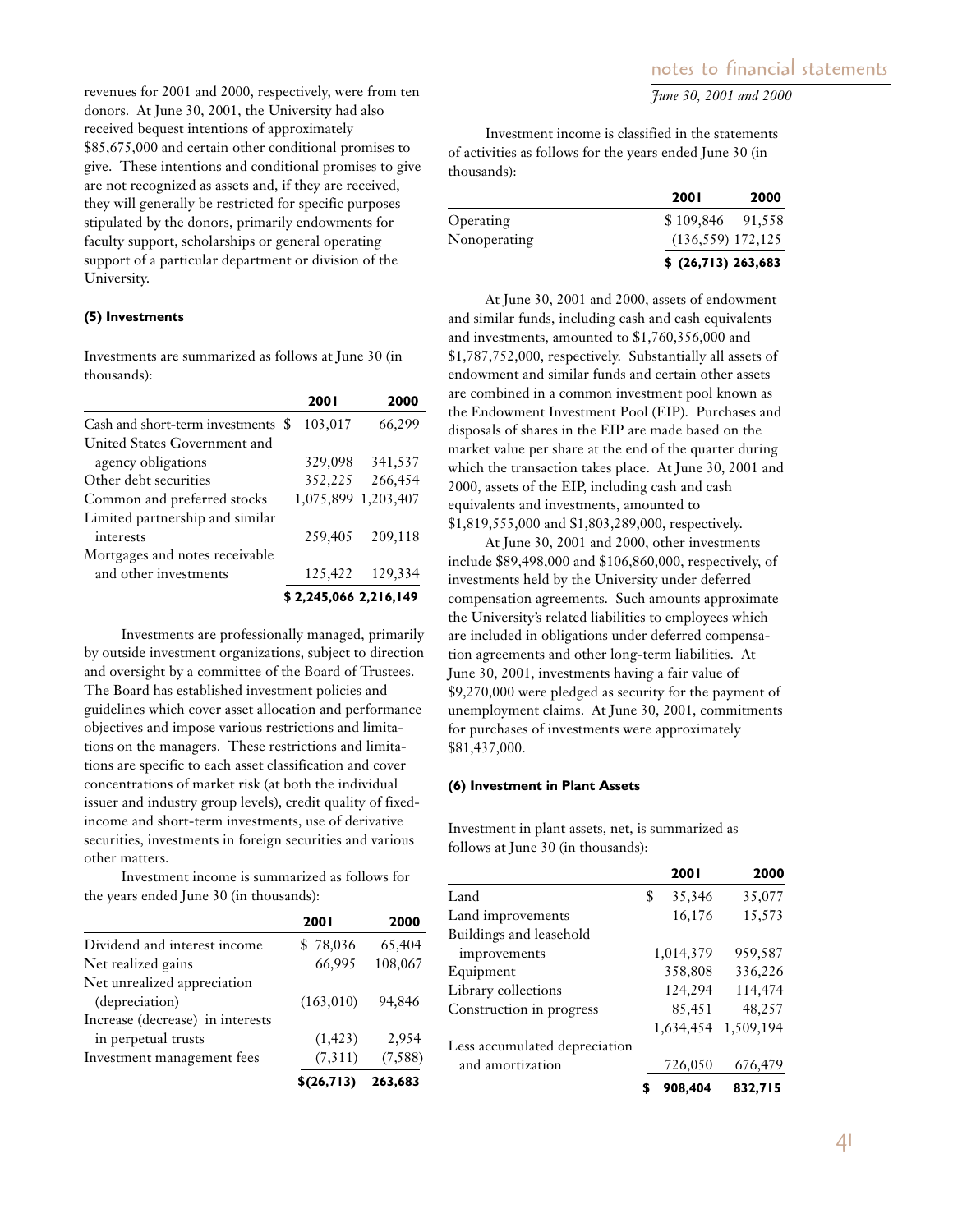#### **(7) Debt**

Debt is summarized as follows at June 30 (in thousands):

|                          | <b>2001</b>       | 2000            |
|--------------------------|-------------------|-----------------|
| Bonds payable            | \$292,941 303,163 |                 |
| Notes payable            |                   | 181,776 205,400 |
| Commercial paper revenue |                   |                 |
| notes                    |                   | 80,000 31,395   |
|                          | \$554,717 539,958 |                 |

Bonds payable consist of the following at June 30 (in thousands):

| Maryland Health and Higher<br>Authority (MHHEFA) issues:<br>Revenue Bonds of 1979,<br>5.40% to 6.40%, due January<br>\$<br>2009<br>3,425<br>Revenue Bonds of 1983, 6.00%<br>to 9.88%, due July 2013,net<br>of unamortized discount of<br>\$1,100 and \$1,316<br>8,455<br>27,570<br>Revenue Bonds of 1985<br>(APL/STScI Project), 67.22%<br>of prime interest rate, due<br>October 2000<br>83<br>Revenue Bonds of 1985, 73.32%<br>of prime interest rate, due<br>January 2001<br>730<br>Refunding Revenue Bonds of<br>1997, 4.50% to 5.625%, due<br>July 2027, net of unamortized<br>discount of \$230 and \$233<br>14,035<br>14,282<br>Refunding Revenue Bonds of<br>1998, 5.125% to 6.00%, due<br>July 2020, including unamor-<br>tized premium of \$533 and \$580<br>174,173 181,160<br>Revenue Bonds of 1999, 6%,<br>due July 2039, net of unamor-<br>tized discount of \$2,043 and<br>\$2,057<br>75,762<br>75,748<br>Refunding Revenue Bonds<br>of 2001A, 4.00% to 5.00%,<br>due July 2013, including<br>unamortized premium of \$616<br>20,516<br>Parking Serial Bonds, Series A,<br>4.26%, due October 2009<br>165 |                                | 200 I     | 2000    |
|--------------------------------------------------------------------------------------------------------------------------------------------------------------------------------------------------------------------------------------------------------------------------------------------------------------------------------------------------------------------------------------------------------------------------------------------------------------------------------------------------------------------------------------------------------------------------------------------------------------------------------------------------------------------------------------------------------------------------------------------------------------------------------------------------------------------------------------------------------------------------------------------------------------------------------------------------------------------------------------------------------------------------------------------------------------------------------------------------------------------------|--------------------------------|-----------|---------|
|                                                                                                                                                                                                                                                                                                                                                                                                                                                                                                                                                                                                                                                                                                                                                                                                                                                                                                                                                                                                                                                                                                                          |                                |           |         |
|                                                                                                                                                                                                                                                                                                                                                                                                                                                                                                                                                                                                                                                                                                                                                                                                                                                                                                                                                                                                                                                                                                                          | <b>Educational Facilities</b>  |           |         |
|                                                                                                                                                                                                                                                                                                                                                                                                                                                                                                                                                                                                                                                                                                                                                                                                                                                                                                                                                                                                                                                                                                                          |                                |           |         |
|                                                                                                                                                                                                                                                                                                                                                                                                                                                                                                                                                                                                                                                                                                                                                                                                                                                                                                                                                                                                                                                                                                                          |                                |           |         |
|                                                                                                                                                                                                                                                                                                                                                                                                                                                                                                                                                                                                                                                                                                                                                                                                                                                                                                                                                                                                                                                                                                                          |                                |           |         |
|                                                                                                                                                                                                                                                                                                                                                                                                                                                                                                                                                                                                                                                                                                                                                                                                                                                                                                                                                                                                                                                                                                                          |                                |           |         |
|                                                                                                                                                                                                                                                                                                                                                                                                                                                                                                                                                                                                                                                                                                                                                                                                                                                                                                                                                                                                                                                                                                                          |                                |           |         |
|                                                                                                                                                                                                                                                                                                                                                                                                                                                                                                                                                                                                                                                                                                                                                                                                                                                                                                                                                                                                                                                                                                                          |                                |           |         |
|                                                                                                                                                                                                                                                                                                                                                                                                                                                                                                                                                                                                                                                                                                                                                                                                                                                                                                                                                                                                                                                                                                                          |                                |           |         |
|                                                                                                                                                                                                                                                                                                                                                                                                                                                                                                                                                                                                                                                                                                                                                                                                                                                                                                                                                                                                                                                                                                                          |                                |           |         |
|                                                                                                                                                                                                                                                                                                                                                                                                                                                                                                                                                                                                                                                                                                                                                                                                                                                                                                                                                                                                                                                                                                                          |                                |           |         |
|                                                                                                                                                                                                                                                                                                                                                                                                                                                                                                                                                                                                                                                                                                                                                                                                                                                                                                                                                                                                                                                                                                                          |                                |           |         |
|                                                                                                                                                                                                                                                                                                                                                                                                                                                                                                                                                                                                                                                                                                                                                                                                                                                                                                                                                                                                                                                                                                                          |                                |           |         |
|                                                                                                                                                                                                                                                                                                                                                                                                                                                                                                                                                                                                                                                                                                                                                                                                                                                                                                                                                                                                                                                                                                                          |                                |           |         |
|                                                                                                                                                                                                                                                                                                                                                                                                                                                                                                                                                                                                                                                                                                                                                                                                                                                                                                                                                                                                                                                                                                                          |                                |           |         |
|                                                                                                                                                                                                                                                                                                                                                                                                                                                                                                                                                                                                                                                                                                                                                                                                                                                                                                                                                                                                                                                                                                                          |                                |           |         |
|                                                                                                                                                                                                                                                                                                                                                                                                                                                                                                                                                                                                                                                                                                                                                                                                                                                                                                                                                                                                                                                                                                                          |                                |           |         |
|                                                                                                                                                                                                                                                                                                                                                                                                                                                                                                                                                                                                                                                                                                                                                                                                                                                                                                                                                                                                                                                                                                                          |                                |           |         |
|                                                                                                                                                                                                                                                                                                                                                                                                                                                                                                                                                                                                                                                                                                                                                                                                                                                                                                                                                                                                                                                                                                                          |                                |           |         |
|                                                                                                                                                                                                                                                                                                                                                                                                                                                                                                                                                                                                                                                                                                                                                                                                                                                                                                                                                                                                                                                                                                                          |                                |           |         |
|                                                                                                                                                                                                                                                                                                                                                                                                                                                                                                                                                                                                                                                                                                                                                                                                                                                                                                                                                                                                                                                                                                                          |                                |           |         |
|                                                                                                                                                                                                                                                                                                                                                                                                                                                                                                                                                                                                                                                                                                                                                                                                                                                                                                                                                                                                                                                                                                                          |                                |           |         |
|                                                                                                                                                                                                                                                                                                                                                                                                                                                                                                                                                                                                                                                                                                                                                                                                                                                                                                                                                                                                                                                                                                                          |                                |           |         |
|                                                                                                                                                                                                                                                                                                                                                                                                                                                                                                                                                                                                                                                                                                                                                                                                                                                                                                                                                                                                                                                                                                                          |                                |           |         |
|                                                                                                                                                                                                                                                                                                                                                                                                                                                                                                                                                                                                                                                                                                                                                                                                                                                                                                                                                                                                                                                                                                                          |                                |           |         |
|                                                                                                                                                                                                                                                                                                                                                                                                                                                                                                                                                                                                                                                                                                                                                                                                                                                                                                                                                                                                                                                                                                                          |                                |           |         |
|                                                                                                                                                                                                                                                                                                                                                                                                                                                                                                                                                                                                                                                                                                                                                                                                                                                                                                                                                                                                                                                                                                                          |                                |           |         |
|                                                                                                                                                                                                                                                                                                                                                                                                                                                                                                                                                                                                                                                                                                                                                                                                                                                                                                                                                                                                                                                                                                                          |                                |           |         |
|                                                                                                                                                                                                                                                                                                                                                                                                                                                                                                                                                                                                                                                                                                                                                                                                                                                                                                                                                                                                                                                                                                                          |                                |           |         |
|                                                                                                                                                                                                                                                                                                                                                                                                                                                                                                                                                                                                                                                                                                                                                                                                                                                                                                                                                                                                                                                                                                                          |                                |           |         |
|                                                                                                                                                                                                                                                                                                                                                                                                                                                                                                                                                                                                                                                                                                                                                                                                                                                                                                                                                                                                                                                                                                                          |                                |           |         |
|                                                                                                                                                                                                                                                                                                                                                                                                                                                                                                                                                                                                                                                                                                                                                                                                                                                                                                                                                                                                                                                                                                                          |                                |           |         |
|                                                                                                                                                                                                                                                                                                                                                                                                                                                                                                                                                                                                                                                                                                                                                                                                                                                                                                                                                                                                                                                                                                                          |                                |           |         |
|                                                                                                                                                                                                                                                                                                                                                                                                                                                                                                                                                                                                                                                                                                                                                                                                                                                                                                                                                                                                                                                                                                                          | Other issue - Fifth Off-Street |           |         |
|                                                                                                                                                                                                                                                                                                                                                                                                                                                                                                                                                                                                                                                                                                                                                                                                                                                                                                                                                                                                                                                                                                                          |                                |           |         |
|                                                                                                                                                                                                                                                                                                                                                                                                                                                                                                                                                                                                                                                                                                                                                                                                                                                                                                                                                                                                                                                                                                                          |                                |           |         |
|                                                                                                                                                                                                                                                                                                                                                                                                                                                                                                                                                                                                                                                                                                                                                                                                                                                                                                                                                                                                                                                                                                                          |                                | \$292,941 | 303,163 |

The bonds payable outstanding at June 30, 2001, are unsecured general obligations of the University.

The loan agreement relating to the Revenue Bonds of 1983 provides for limitations on the amount of indebtedness the University may incur.

In August 2001, MHHEFA issued an additional series of refunding revenue bonds (2001B bonds) aggregating \$85,775,000 on behalf of the University. The proceeds of the 2001B bonds were used to refinance the Revenue Bonds of 1999. The series 2001B bonds are unsecured, bear interest at an effective rate of 5.15% and mature on July 31, 2041. The University will recognize an extraordinary loss of approximately \$9,000,000 on the early extinguishment of the Revenue Bonds of 1999 in 2002.

Certain MHHEFA revenue bonds were advance refunded in 1988 using proceeds of an issue of bonds that was later refinanced. The net proceeds were irrevocably placed in trust pursuant to escrow agreements and used to purchase government securities which are payable as to principal and interest at such times and in such amounts as to pay all principal and interest on the refunded bonds. Accordingly, these bonds are considered to have been extinguished and neither the debt (\$33,135,000 at June 30, 2001) nor the irrevocable trusts are included in the balance sheet.

Notes payable consist of the following at June 30 (in thousands):

|                                                  | <b>2001</b> | 2000    |
|--------------------------------------------------|-------------|---------|
| <b>MHHEFA</b> note due February 2001             | \$          | 131     |
| MHHEFA note due May 2004                         | 3,139       | 1,430   |
| MHHEFA note due January 2010                     |             | 19,000  |
| MHHEFA note due November 2015                    | 47,841      | 49,700  |
| MHHEFA note due November 2020                    | 17,428      | 17,835  |
| <b>MHHEFA</b> note due February 2025             | 13,740      | 14,093  |
| MHHEFA note due July 2026                        | 6,227       | 6,305   |
| Note due June 2002, 10%                          | 1,673       | 3,194   |
| Note due December 2002, 7.91%                    | 11,325      | 11,515  |
| Note due July 2004, 3%<br>(government subsidized |             |         |
| effective rate)                                  | 337         | 423     |
| Note due June 2012, 7.29%                        | 2,369       | 2,506   |
| Note due December 2019, 8.88%                    | 77,697      | 79,268  |
|                                                  | \$181,776   | 205,400 |

The MHHEFA notes are part of a pooled loan program. The notes are unsecured general obligations of the University and bear interest at a variable rate (3.40% at June 30, 2001). Under terms of the loan agreements, the University may be required to provide security for the loans in certain circumstances.

The notes due June 2002, December 2002 and June 2012 are unsecured general obligations of the University. Under terms of the related loan agreements, the University may be required to provide security for the loans in certain circumstances. The notes due July 2004 and December 2019 are secured by certain of the University's property.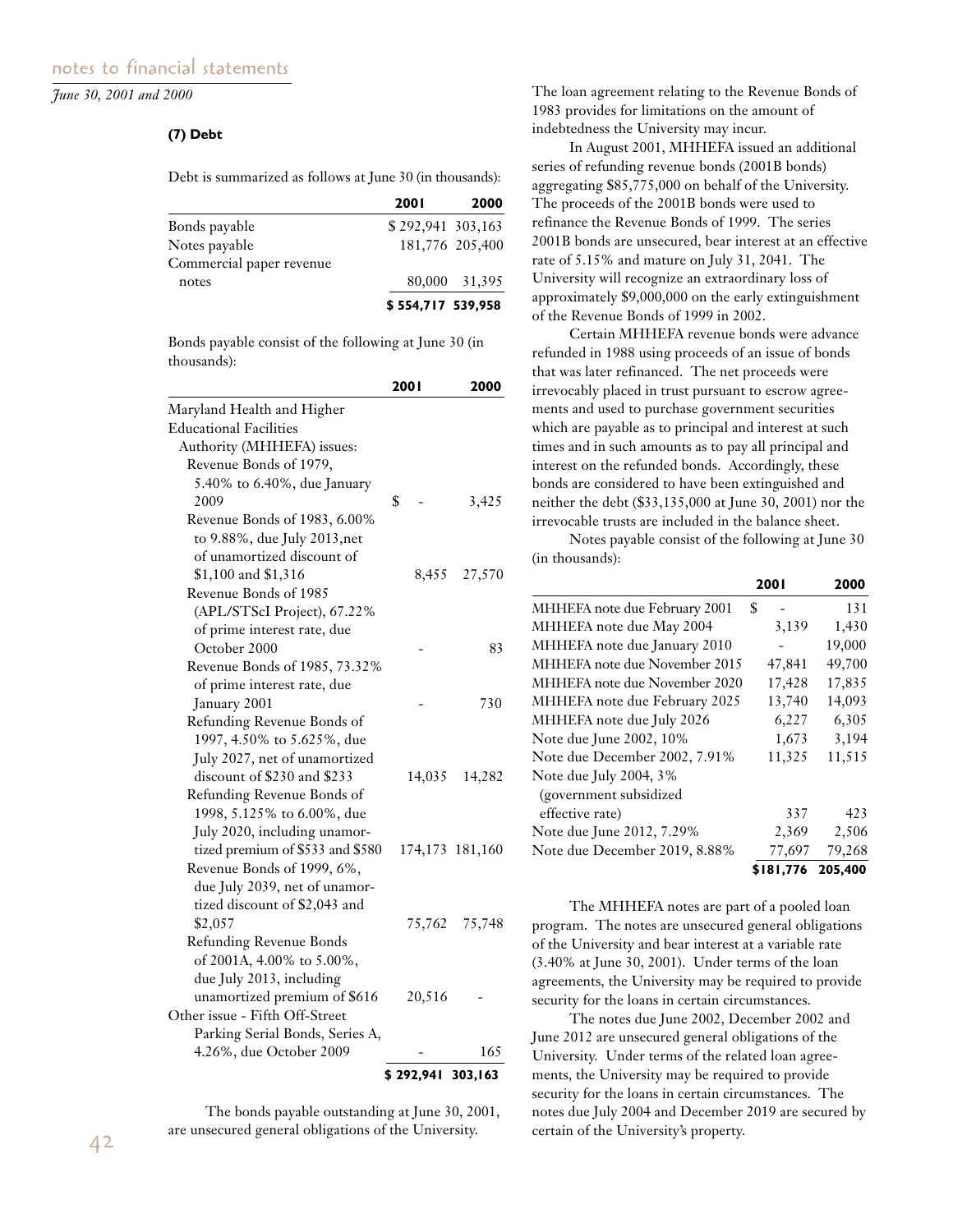The commercial paper revenue notes were issued by MHHEFA. Under the commercial paper program, the University may have revenue notes outstanding of up to \$80,000,000 to finance and refinance the costs of qualified projects to July 2031. The notes are unsecured, bear interest at rates that are fixed at the date of issue and may have maturities up to 270 days from that date. The notes outstanding at June 30, 2001, bear interest at a weighted-average rate of 3.24%.

In April 2001, the University entered into an interest rate swap agreement with a national bank to reduce its interest rate risk on a portion of the commercial paper revenue notes. The agreement extends through April 2007 and provides for the University to pay a fixed rate of 5.414% and receive a variable rate based on a notional principal amount of \$20,100,000.

The aggregate annual maturities of the bonds and notes payable for the five years subsequent to June 30, 2001 are as follows: 2002, \$14,850,000; 2003, \$24,306,000; 2004, \$16,772,000; 2005, \$14,451,000; and 2006, \$15,359,000.

Total interest costs incurred and paid were \$28,922,000 in 2001 and \$28,426,000 in 2000, of which \$514,000 and \$2,653,000 was capitalized in 2001 and 2000, respectively. Interest income of \$2,484,000 in 2001 and \$2,480,000 in 2000 earned from the investment of the unexpended proceeds of certain borrowings has been applied to reduce the costs of the related assets acquired.

Under terms of a master note agreement with a commercial bank, the University may borrow up to \$50,000,000 under a line of credit for APL working capital purposes. Advances under the line of credit are unsecured, due on demand and bear interest a rate which varies based on certain specified market indices. No advances were outstanding at June 30, 2001 and 2000.

The estimated fair value of the University's debt is determined based on quoted market prices for publicly-traded issues and on the discounted future cash payments to be made for other issues. The discount rates used approximate current market rates for loans or groups of loans with similar maturities and credit quality. The carrying amount and estimated fair value of the University's debt are summarized as follows at June 30 (in thousands):

|                     |   | <b>2001</b> |                   | 2000     |                  |
|---------------------|---|-------------|-------------------|----------|------------------|
|                     |   | Carrying    | Estimated         | Carrying | <b>Estimated</b> |
|                     |   | amount      | fair value        | amount   | fair value       |
| Variable rate bonds |   |             |                   |          |                  |
| and notes           | S | 88,375      | 88,375            | 109.308  | 109,308          |
| Fixed rate bonds    |   |             |                   |          |                  |
| and notes           |   |             | 386, 342 420, 100 | 399,255  | 423.924          |
| Commercial paper    |   |             |                   |          |                  |
| revenue notes       |   | 80,000      | 80,000            | 31,395   | 31,395           |
|                     |   | \$554.717   | 588,475           | 539.958  | 564.627          |

Fair value estimates are made at a specific point in time, are subjective in nature and involve uncertainties and matters of judgment. The University is not required to settle its debt obligations at fair value and settlement is not possible in some cases because of the terms under which the debt was issued.

#### **(8) Refundable Advances from the United States Government**

Funds provided by the United States Government under the Federal Perkins, Nursing and Health Professions Student Loan programs are loaned to qualified students and may be reloaned after collections. These funds are ultimately refundable to the government and are included in obligations under deferred compensation agreements and other longterm liabilities. These advances totaled approximately \$30,352,000 and \$29,812,000 at June 30, 2001 and 2000, respectively.

#### **(9) Net Assets**

Under accounting principles generally accepted in the United States of America for external financial reporting by not-for-profit organizations, unrestricted net assets are those which are not subject to donor-imposed restrictions. The practices used by the University for internal financial management and reporting purposes differ in certain respects from the practices prescribed for external financial reporting purposes, particularly with respect to the timing of recognition of the release of donor-imposed restrictions on contributions and related investment income and gains. In addition, certain net assets classified as unrestricted for external financial reporting purposes are designated for specific uses.

Unrestricted net assets consist of the following at June 30 (in thousands):

|                                 |   | 200 I   | 2000                  |
|---------------------------------|---|---------|-----------------------|
| Net investment in property      |   |         |                       |
| and equipment                   | S | 397,411 | 360,386               |
| APL stabilization, contingency  |   |         |                       |
| and research fund, excluding    |   |         |                       |
| net investment in property      |   |         |                       |
| and equipment                   |   | 116,656 | 106,575               |
| Funds designated for divisional |   |         |                       |
| and departmental support        |   |         | 1,301,531 1,367,419   |
| Student loan funds              |   | 12,926  | 12,326                |
|                                 |   |         | \$1.828.524 1.846.706 |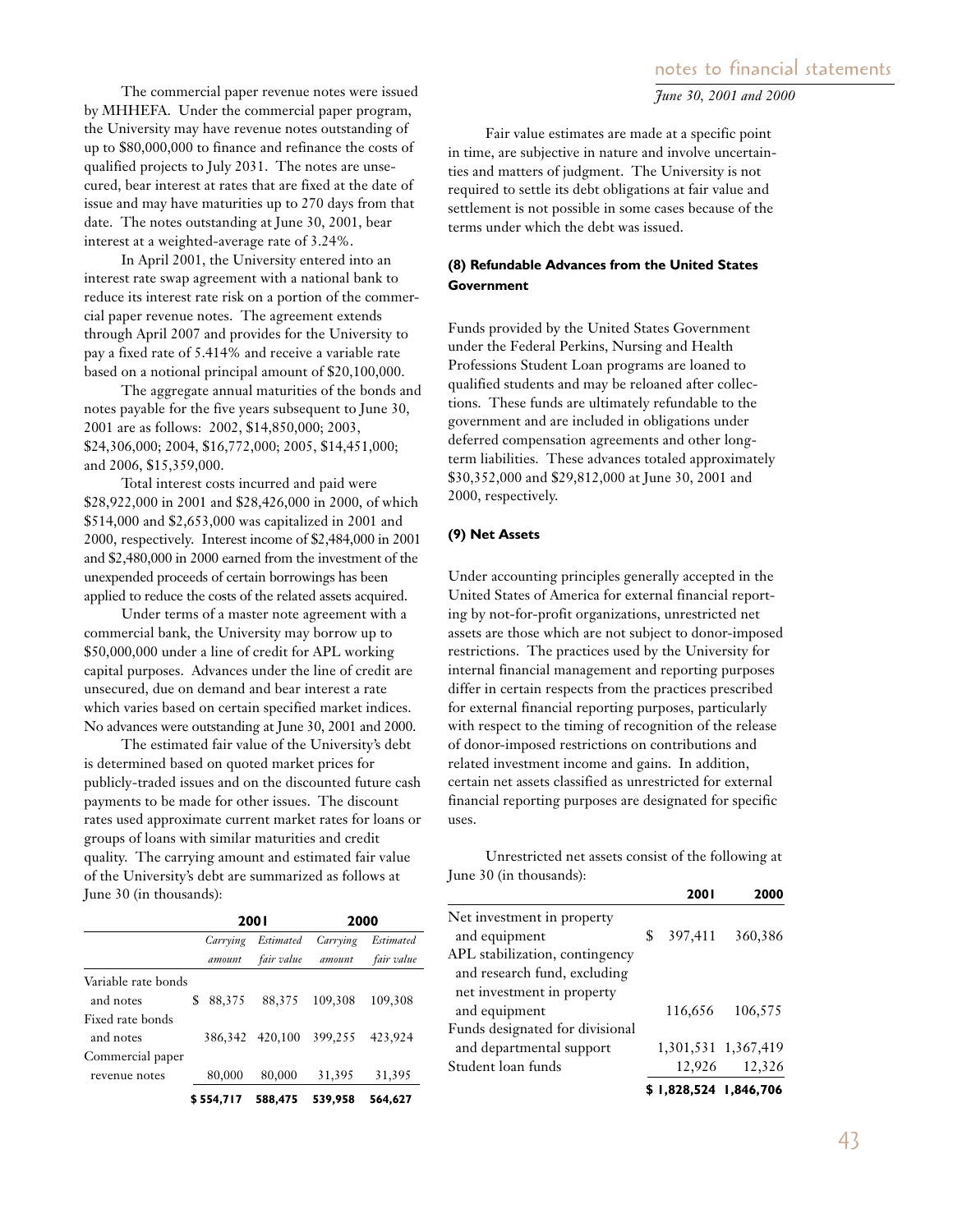Temporarily restricted new assets consist of the following at June 30 (in thousands):

|                              | <b>2001</b> | 2000    |
|------------------------------|-------------|---------|
| Contributions designated for |             |         |
| departmental and divisional  |             |         |
| support or facilities        | \$308,319   | 192,488 |
| Split interest agreements    | 21,367      | 18,896  |
| Land subject to time and     |             |         |
| purpose restrictions         | 13,188      | 13,188  |
|                              | \$342.874   | 224.572 |

Permanently restriced new assets consist of the following at June 30 (in thousands):

|                               | 2001      | 2000    |
|-------------------------------|-----------|---------|
| Perpetual endowment funds     | \$719,930 | 663,619 |
| Interests in perpetual trusts | 45,305    | 49,765  |
| Split interest agreements     | 17,402    | 16,781  |
|                               | \$782,637 | 730,165 |

#### **(10) Affiliated Organizations**

#### *The Johns Hopkins Health System Corporation (JHHS)*

JHHS is incorporated and governed separately from the University and is the parent entity of an academically-based health system which includes The Johns Hopkins Hospital, The Johns Hopkins Bayview Medical Center, Howard County General Hospital and other related organizations. The University and JHHS have established a Board of Johns Hopkins Medicine (JHM) to direct, integrate and coordinate the clinical activities of the two organizations. JHM does not have the authority to incur debt or issue guarantees and its annual budgets require the approval of the boards of trustees of both the University and JHHS.

#### *The Johns Hopkins Hospital (Hospital)*

The Hospital is a member of JHHS and serves as the primary teaching facility of the University's School of Medicine. Because of the closely related nature of their operations, the University and Hospital share facilities and provide services to each other to fulfill their purposes more effectively. The sharing of facilities and services is negotiated annually and set forth in a Joint Administrative Agreement (JAA). Costs charged to the Hospital under the JAA, related primarily to the provision of professional medical services by the University, aggregated approximately \$68,000,000 in 2001 and 2000. Costs charged to the University under the JAA, related primarily to rental of space in Hospital facilities under a renewable one-year lease, aggregated approximately \$43,600,000 in 2001 and \$42,900,000 in 2000.

#### *Dome Corporation (Dome)*

Dome is a for-profit, corporate joint venture of the University and JHHS which is 50% owned by each institution. Dome provides property management and development and certain other services to its owners and others. Costs charged to the University by Dome and its affiliates, related primarily to property rentals and management services, aggregated approximately \$13,100,000 in 2001 and \$13,300,000 in 2000.

#### **(11) Pension and Postretirement Benefit Plans**

The University has several pension plans, primarily defined contribution plans, that are available to substantially all full-time employees. The policy of the University is to fund pension costs as accrued. Pension expense was \$52,416,000 in 2001 and \$52,217,000 in 2000, including \$16,888,000 and \$19,792,000, respectively, related to pension plans for employees at APL.

The University has a retiree benefits plan that provides postretirement medical benefits to employees who meet specified minimum age and service requirements at the time they retire. The University pays a portion of the cost of participants' medical insurance coverage. The University's portion of the cost for an individual participant depends on various factors, including the age, years of service and time of retirement or retirement eligibility of the participant. The University has established a trust fund for its retiree benefits plan and intends to make contributions to the fund approximately equal to the annual net postretirement benefit cost, including amortization of the transition obligation over a period of 20 years from July 1, 1993.

Information relating to the obligations, assets and funded status of the plan at June 30, 2001 and 2000 and for the years then ended is summarized as follows (in thousands):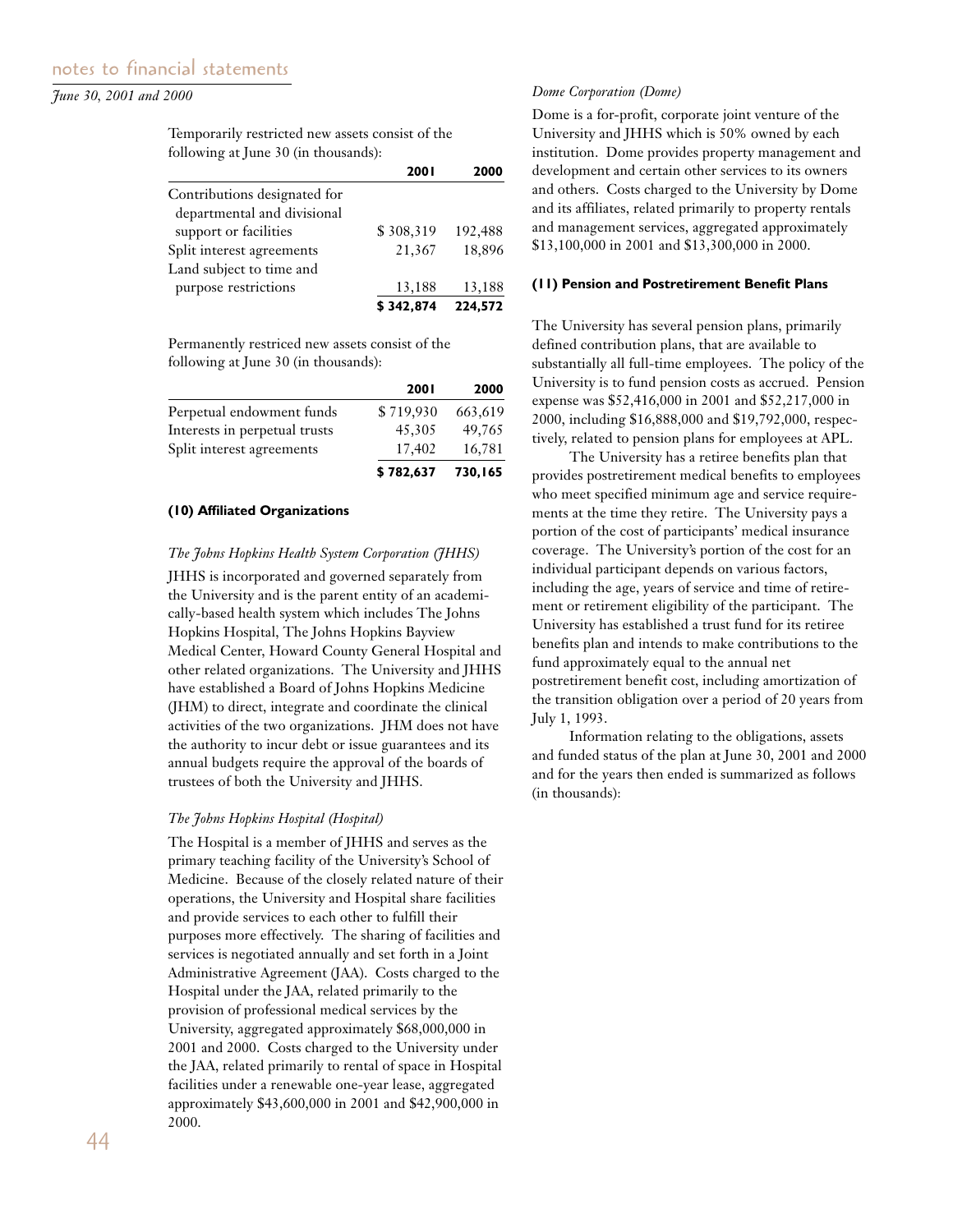| notes to financial statements |
|-------------------------------|
|-------------------------------|

|                                                      | 2001          | 2000       |
|------------------------------------------------------|---------------|------------|
| Change in benefit obligation:                        |               |            |
| Benefit obligation at                                |               |            |
| beginning of year                                    | \$92,839      | 94,935     |
| Service cost                                         | 2,391         | 2,321      |
| Interest cost                                        | 7,171         | 7,002      |
| Plan participant contributions                       | 1,390         | 1,221      |
| Actuarial loss (gain)                                | 2,907         | (6, 530)   |
| Benefits paid                                        | (7,266)       | (6, 110)   |
| Benefit obligation at end                            |               |            |
| of year                                              | 99,432        | 92,839     |
| Change in plan assets:                               |               |            |
| Fair value of plan assets at                         |               |            |
| beginning of year                                    | 54,315        | 50,959     |
| Actual return on plan assets                         | (4, 336)      | 541        |
| University contribution                              | 8,478         | 7,704      |
| Plan participant contributions                       | 1,390         | 1,221      |
| Benefits paid                                        | (7,266)       | (6, 110)   |
| Fair value of plan assets at                         |               |            |
| end of year                                          | 52,581        | 54,315     |
| Funded status                                        | (46, 851)     | (38, 524)  |
| Unrecognized net actuarial loss                      | 12,744        | 495        |
| Unamortized prior service cost                       | 541           | 618        |
| Unrecognized transition                              |               |            |
| obligation                                           | 30,740        | 33,302     |
| Accrued postretirement                               |               |            |
| benefit cost                                         | (2,826)<br>\$ | (4, 109)   |
| Weighted-average assumptions at June 30:             |               |            |
| Discount rate                                        | 7.75%         | 8.00%      |
| Expected rate of return                              |               |            |
| on plan assets                                       | 8.50%         | 8.50%      |
| Rate of increase in health care costs for next year: |               |            |
| Participants over age 65                             | 6.50%         | 7.25%      |
| Participants under age 65 6.50-8.00%                 |               | 6.50-7.25% |
|                                                      |               |            |

The plan assets consist primarily of investments in mutual funds managed by an independent investment management organization.

The rates of increase in health care costs were assumed to decrease to 5.25% in 2003 and to remain at that level thereafter. Assumed health care cost trend rates have a significant effect on the reported postretirement benefit cost and obligation. A one-percentage point change in the assumed rates used at June 30, 2001 would have the following effects (in thousands):

|                                               | One-percent<br>Increase | One-percent<br>Decrease |
|-----------------------------------------------|-------------------------|-------------------------|
| Total service and interest<br>cost components | \$1,200                 | (971)                   |
| Postretirement benefit<br>obligation          | 11,653                  | (9,647)                 |

The postretirement benefit cost includes the following components for the years ended June 30 (in thousands):

|                                | 2001     | 2000     |
|--------------------------------|----------|----------|
| Service cost                   | \$2,391  | 2,321    |
| Interest cost on accumulated   |          |          |
| benefit obligation             | 7,171    | 7,002    |
| Amortization of transition     |          |          |
| obligation                     | 2,562    | 2,562    |
| Amortization of prior service  |          |          |
| cost                           | 77       | 77       |
| Amortization of actuarial gain | (86)     | (37)     |
| Expected return on plan assets | (4, 724) | (4, 463) |
|                                | \$ 7.391 | 7.462    |

#### **(12) Functional Expense Information**

Operating expenses by function are summarized as follows for the years ended June 30 (in thousands):

|                                   | <b>2001</b> | 2000      |
|-----------------------------------|-------------|-----------|
| Instruction, research and         |             |           |
| clinical practice:                |             |           |
| Academic and support              |             |           |
| divisions                         | \$1,272,065 | 1,175,208 |
| <b>Applied Physics Laboratory</b> |             |           |
| contracts                         | 453,545     | 401,584   |
| Student services                  | 33,228      | 32,656    |
| Libraries                         | 21,938      | 18,765    |
| General services and              |             |           |
| administration                    | 129,657     | 117,281   |
| Auxiliary enterprises             | 54,399      | 48,673    |
|                                   | \$1.964.832 | 1,794,167 |

Costs related to the operation and maintenance of physical plant, including depreciation of plant assets and interest on related debt, are allocated to program and supporting activities based upon periodic inventories of facilities. Fundraising costs were not significant in 2001 and 2000.

#### **(13) Lease Commitments**

As described in note 10, the University leases certain facilities from the Hospital under a renewable one-year lease which provides for a rent equal to the cost to the Hospital of providing and maintaining the facilities. This lease has been renewed for the year ending June 30, 2002.

The University leases certain other facilities used in its academic and research operations under long-term operating leases expiring at various dates to 2019, subject to renewal options in certain cases. Certain of these facilities are leased from Dome or other affiliated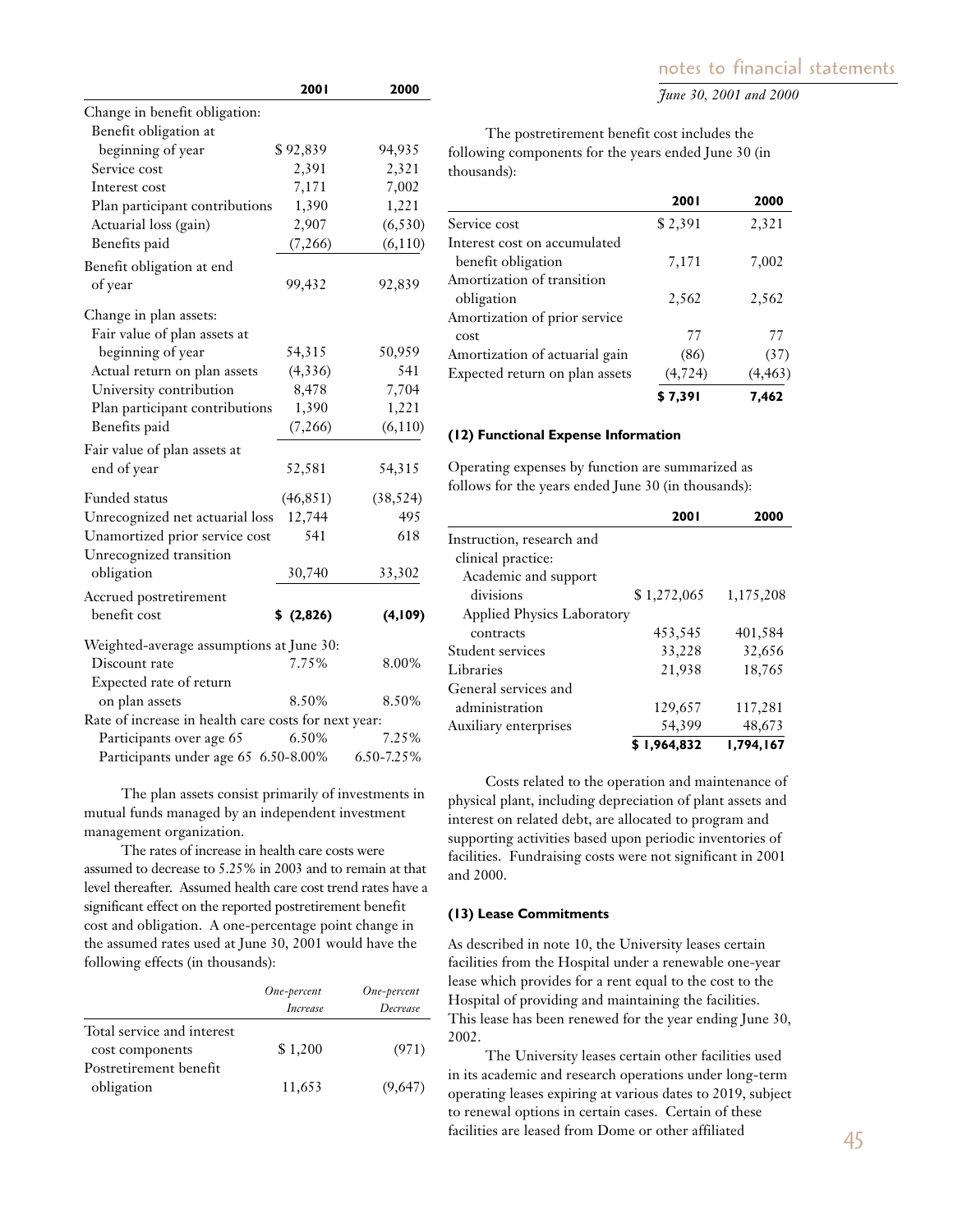organizations. The aggregate annual minimum rents to be paid to the expiration of the initial terms of these leases are as follows at June 30 (in thousands):

|            | <b>Affiliates</b> | <b>Others</b> | <b>Total</b> |
|------------|-------------------|---------------|--------------|
| 2002       | \$15,049          | 14,411        | 29,460       |
| 2003       | 13,452            | 13,065        | 26,517       |
| 2004       | 13,595            | 12,365        | 25,960       |
| 2005       | 13,363            | 11,209        | 24,572       |
| 2006       | 12,756            | 8,591         | 21,347       |
| After 2006 | 154,573           | 39,591        | 194,164      |
|            | \$222,788         | 99.232        | 322,020      |

#### **(14) Other Commitments and Contingencies**

At June 30, 2001, the University had the following additional commitments and guarantees relating to affiliated organizations:

- Subject to various terms and conditions, the University and JHHS have jointly and severally agreed, on the occurrence of certain events, to either assume the obligations of Patient First Corporation (Patient First) under a loan agreement with a commercial bank or purchase the bank's interest in the loan agreement. Patient First is developing a network of primary care sites in central Maryland. The maximum amount of the credit facility available under the loan agreement is \$24,000,000; the amount outstanding at June 30, 2001 was approximately \$6,530,000.
- The University has guaranteed payment of 50% of amounts borrowed by Johns Hopkins Home Care Group, Inc. under line of credit agreements with a commercial bank. The maximum amount available under these agreements is \$7,500,000; the amount outstanding at June 30, 2001 was approximately \$5,908,000.
- The University has guaranteed payment of a specified percentage of annual debt service payments (up to an annual maximum of approximately \$385,000) due under a loan issued by MHHEFA to JHHS to finance the acquisition of Howard County General Hospital. This guarantee continues until maturity of the loan in 2033.
- The University has guaranteed payment of up to \$1,400,000 of debt obligations of Dome under terms of a credit enhancement agreement relating to financing of certain properties and, together with JHHS, has agreed to provide Dome with funds required, if any, to meet its obligations under the agreement.

The University is a party to various claims and litigation in the ordinary course of business. In the opinion of management, adequate provision has been made for possible losses on claims and litigation

matters, where appropriate, and their ultimate resolution will not have a significant effect on the financial position of the University.

Amounts received and expended by the University under various federal and state programs are subject to audit by governmental agencies. In 1997, the Office of Inspector General, Department of Health and Human Services (OIG), advised the University that as part of its national program to determine compliance with Medicare guidelines, an audit would be performed of billings to Medicare for services of faculty teaching physicians from 1991-1995. The audit began in 1998 and is in progress. Management believes the University has made a good faith effort to comply with Medicare billing guidelines, but that the guidelines were unclear, excessively detailed, lacking consistent application and, in some respects, contrary to published regulations. It is possible that the OIG's interpretations of the guidelines with respect to the nature, extent and/or specific content of the records needed to support billings to Medicare may differ from the University's. Interim findings provided in December 2000 by independent auditors reviewing the University's compliance with Medicare regulations identified variances, which even if sustained, would not have a material effect on the financial condition of the University and for which, in the opinion of management, adequate provision has been made.

On July 19, 2001, the Office of Human Research Protections ("OHRP") suspended clinical trials conducted under the University's OHRP "assurance". Funding for federal research was not interrupted. The assurance is authorization to conduct human subjects research. The suspension halted the continued enrollment of human subjects in most federally funded research at the University and related organizations named in the assurance, including The Johns Hopkins Hospital (the "Covered Organizations"). On July 21, 2001, the University filed its plan of correction with OHRP and on July 22, 2001 OHRP accepted the University's plan of correction, with conditions. Under the plan of correction, the Covered Organizations must address the research protocol review process, including conducting a re-review of a majority of ongoing protocols prior to resuming them.

The Food and Drug Administration ("FDA") also reviewed the University's research review procedures and issued a report on its observations in September 2001. The University's OHRP corrective action plan satisfied most FDA concerns and steps have been taken to address the remainder, including closer scrutiny of drugs administered in human research studies.

Based on the progress of the OHRP and FDA reviews, management does not believe that compliance by the University with the additional requirements for human subjects research studies summarized above will have a significant effect on its financial position.